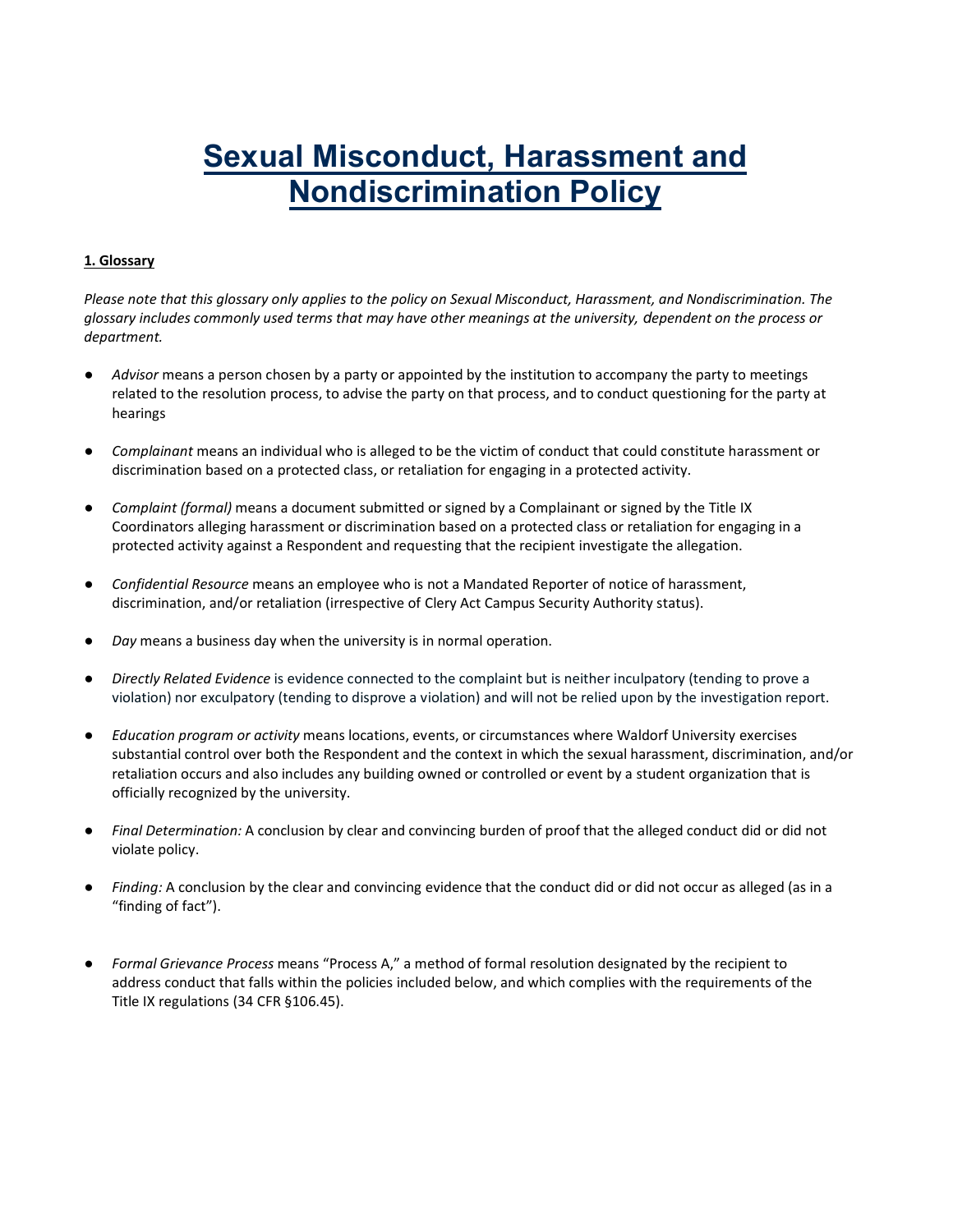- *Grievance Process Pool* includes any investigators, hearing Decision-makers/Campus Hearing Board, appeal board, and Advisors who may perform any or all of these roles (though not at the same time or with respect to the same case).
- *Hearing Decision-maker or Campus Hearing Board* refers to those who have decision-making and sanctioning authority within the Waldorf University's Formal Grievance process.
- Investigator means the person or persons charged by the university with gathering facts about an alleged violation of this Policy, assessing relevance and credibility, synthesizing the evidence, and compiling this information into an investigation report and file of directly related evidence.
- *Mandated Reporter* means an employee of Waldorf University who is obligated by policy to share knowledge, notice, and/or reports of harassment, discrimination, and/or retaliation with the Title IX Coordinator and/or their supervisor. $^1$  $^1$
- *Notice* means that an employee, student, or third-party informs the Title IX Coordinators or other Official with Authority of the alleged occurrence of harassing, discriminatory, and/or retaliatory conduct.
- *Official with Authority* (OWA) means an employee of Waldorf University explicitly vested with the responsibility to implement corrective measures for harassment, discrimination, and/or retaliation on behalf of the university.
- Parties include the Complainant(s) and Respondent(s), collectively.
- *Process A* means the Formal Grievance Process detailed below and defined above.
- Process B means the administrative resolution procedures detailed in Appendix D that apply only when Process A does not, as determined by the Title IX Coordinators.
- university means a postsecondary education program that is a recipient of federal funding.
- Relevant Evidence is evidence that tends to prove or disprove an issue in the complaint.
- Remedies are post-finding actions directed to the Complainant and/or the community as mechanisms to address safety, prevent recurrence, and restore access to the university's educational program.
- *Respondent* means an individual who has been reported to be the perpetrator of conduct that could constitute harassment or discrimination based on a protected class, or retaliation for engaging in a protected activity.
- *Resolution* means the result of an informal or Formal Grievance Process.
- Sanction means a consequence imposed by Waldorf University on a Respondent who is found to have violated this policy.
- Sexual Harassment is the umbrella category including the offenses of all sexual misconduct including sexual harassment, sexual assault, stalking, and dating violence and domestic violence[. See Section 17.b.](#page-11-0) for greater detail.

<span id="page-1-0"></span> $1$  Not to be confused with those mandated by state law to report child abuse, elder abuse, and/or abuse of individuals with disabilities to appropriate officials, though these responsibilities may overlap with those who have mandated reporting responsibility in this Policy.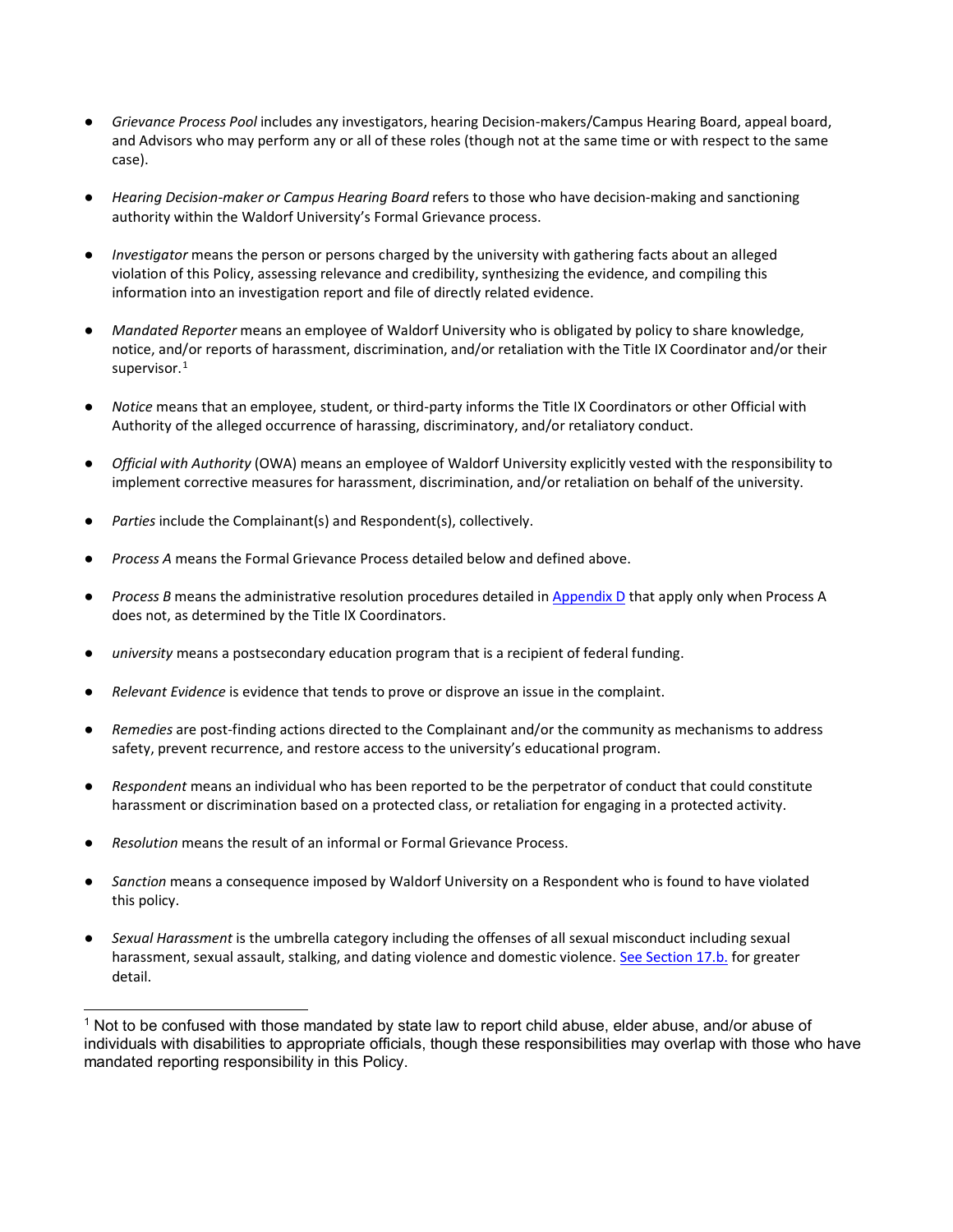- *Title IX Coordinators* are the official designated by the university to ensure compliance with Title IX and the university's Title IX program. References to the Coordinators throughout this policy also encompass designee's of the Coordinators for specific tasks.
- *Title IX Team* refers to the Title IX Coordinators and any member of the Grievance Process Pool.

#### **2. Rationale for Policy**

Waldorf University is committed to providing a workplace and educational environment, as well as other benefits, programs, and activities, that are free from discrimination and harassment based on a protected category, and retaliation for engaging in a protected activity.

To ensure compliance with federal and state civil rights laws and regulations, and to affirm its commitment to promoting the goals of fairness and equity in all aspects of the educational program or activity, Waldorf University has developed internal policies and procedures that provide a prompt, fair, and impartial process for those involved in an allegation of discrimination or harassment on the basis of protected class status, and for allegations of retaliation.

Waldorf University values and upholds the equal dignity of all members of its community and strives to balance the rights of the parties in the grievance process during what is often a difficult time for all those involved.

#### **3. Applicable Scope**

The core purpose of this policy is the prohibition of all forms of discrimination. Sometimes, discrimination involves exclusion from or different treatment in activities, such as admission, athletics, or employment. At other times, discrimination takes the form of harassment or, in the case of sex-based discrimination, it can encompass sexual harassment, sexual assault, stalking, sexual exploitation, dating violence or domestic violence. When an alleged violation of this nondiscrimination policy is reported, the allegations are subject to resolution using Waldorf University's "Process A" or "Process B," as determined by the Title IX Coordinators, and as detailed below.

When the Respondent is a member of the Waldorf University community, a grievance process may be available regardless of the status of the Complainant, who may or may not be a member of the Waldorf University community. This community includes, but is not limited to, students,<sup>[2](#page-2-0)</sup> student teams/groups/organizations, faculty, administrators, staff, and third parties such as guests, visitors, volunteers, vendors, contractors, and invitees. The procedures below may be applied to incidents, to patterns, and/or to the campus climate, all of which may be addressed and investigated in accordance with this policy.

#### **4. Title IX Coordinators**

-

Kristin Wempen serves as the lead Title IX Coordinator along with Dawn Ramaker in Human Resources and Jason Ramaker in Student Life. These officers share responsibility for Waldorf University's policy on equal opportunity, harassment, and nondiscrimination. They are responsible for all forms of discrimination. These officers have the primary responsibility for coordinating the university's efforts related to the intake, investigation, resolution, and implementation of supportive measures to stop, remedy, and prevent discrimination, harassment, and retaliation prohibited under this policy.

<span id="page-2-0"></span><sup>&</sup>lt;sup>2</sup> For the purpose of this policy, the Waldorf University defines "student" as any individual who has accepted an offer of admission, or who is registered or enrolled for credit or non-credit bearing coursework, and who maintains an ongoing relationship with the university.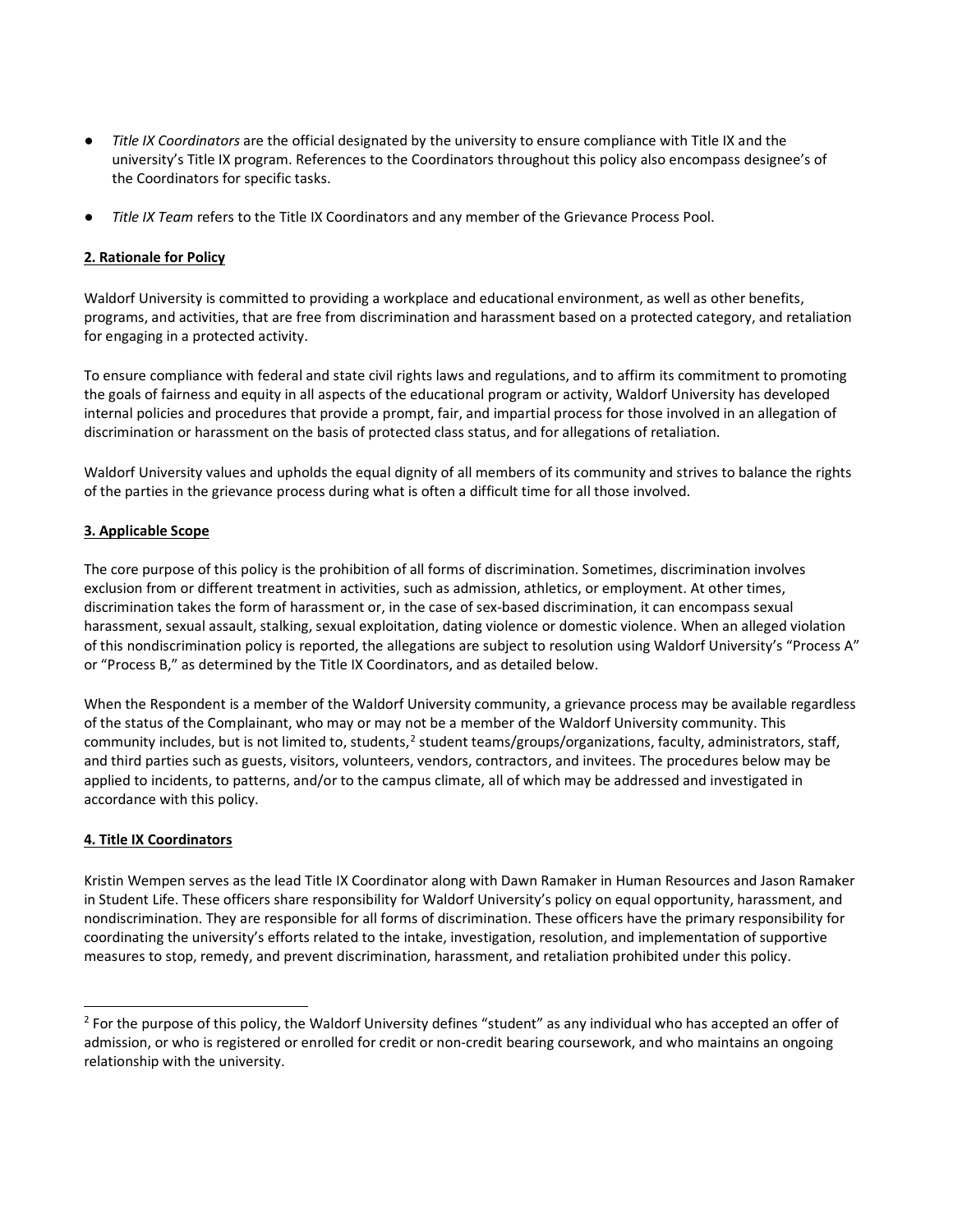All parties in a sexual harassment allegation will be provided with this policy detailing options and resources, which the Title IX Coordinators may also go over in person with the parties, as appropriate.

#### **5. Independence and Conflict-of-Interest**

The Title IX Team act with independence and authority free from bias and conflicts of interest. The Title IX Team oversees all resolutions under this policy and these procedures. They are vetted and trained to ensure they are not biased for or against any party in a specific case, or for or against Complainants and/or Respondents, generally.

To raise any concern involving bias or conflict of interest by the Title IX Coordinators. Concerns of bias or a potential conflict of interest by any other administrator engaged in the resolution process should be raised with the Title IX Coordinators.

Reports of misconduct or discrimination committed by the Title IX Coordinators should be reported to the President of the University at 641-585-8130 Reports of misconduct or discrimination committed by any other administrator engaged in the resolution process should be reported to the Title IX Coordinators.

#### **6. Administrative Contact Information/Title IX Administrative Team**

Waldorf University has classified certain employees as Mandated Reporters of any knowledge they have that a member of the community is experiencing harassment, discrimination, and/or retaliation. The section below details our Title IX team and lead employees that have this responsibility.

Complaints or notice of alleged policy violations, or inquiries about or concerns regarding this policy and procedures, may be made internally to:

#### **Kristin Wempen Lead Title IX Coordinator 641-585-8211, Kristin,wempen@waldorf.edu**

**Dawn Ramaker Title IX Coordinator Deputy for Employees 641-585-8197[, ramakerd@waldorf.edu](mailto:ramakerd@waldorf.edu)**

## **Jason Ramaker Title IX Coordinator Deputy for Students 641-585-8161, ramakerj@waldorf.edu**

Inquiries may be made externally to:

Office for Civil Rights (OCR) U.S. Department of Education 400 Maryland Avenue, SW Washington, D.C. 20202-1100 Customer Service Hotline #: (800) 421-3481 Facsimile: (202) 453-6012 TDD#: (877) 521-2172 Email: [OCR@ed.gov](mailto:OCR@ed.gov) Web: [http://www.ed.gov/ocr](http://www2.ed.gov/about/offices/list/ocr/index.html)

Regional Contact: United States Department of Education Office of Civil Rights, Region IV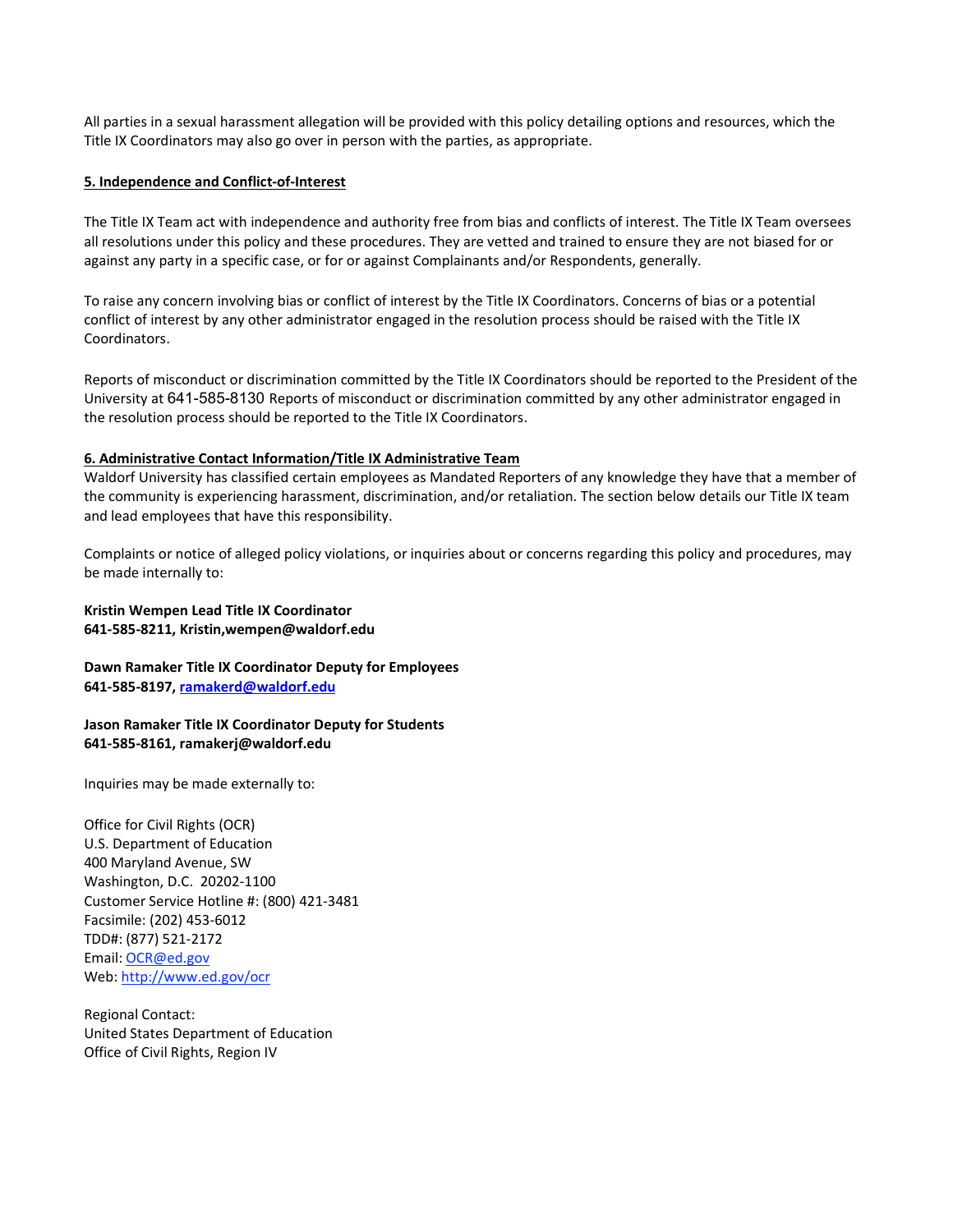61 Forsyth St., Southwest, Suite 19T70 Atlanta, GA 30303-8927

For complaints involving employees[: Equal Employment Opportunity Commission](http://www.eeoc.gov/contact/) [\(](http://www.eeoc.gov/contact/)EEOC) Ridge Park Place 1130 22nd Street South Suite 2000 Birmingham, AL 35205 United States

#### **7. Notice/Complaints of Discrimination, Harassment, and/or Retaliation**

Notice or complaints of discrimination, harassment, and/or retaliation may be made using any of the following options:

File a complaint with, or give verbal notice to a Title IX Coordinator, or Officials with Authority (Student Life Officials). Such a report may be made at any time (including during non-business hours) in person or by using the telephone number or email address.

Because reporting carries no obligation to initiate a formal response, and as the university respects Complainant requests to dismiss complaints unless there is a compelling threat to health and/or safety, the Complainant is largely in control and should not fear a loss of privacy by making a report that allows the university to discuss and/or provide supportive measures.

If the discrimination or harassment occurs on campus, Human Resources should be contacted if the issue is an employee related concern at 641-585-8197. If discrimination or harassment occurs on campus, Student Life should be contacted if the issue is a student related concern at 641-585-8160. All reports will then be directed to the Title IX coordinators who work in these offices.

A Formal Complaint means a document submitted or signed by the Complainant or signed by a Title IX Coordinator, usually an incident report alleging a policy violation by a Respondent and requesting that the university investigate the allegation(s).

A complaint may be filed with the Title IX Coordinator in person, by mail, or by electronic mail; by using the contact information in the section immediately above; or as described in this section.

As used in this paragraph, the phrase "document filed by a Complainant" means a document or electronic submission that contains the Complainant's physical or digital signature, or otherwise indicates that the Complainant is the person filing the complaint, and requests that the university investigate the allegations.

If notice is submitted in a form that does not meet this standard, the Title IX Coordinator will contact the Complainant to ensure that it is filed correctly.

#### **8. Supportive Measures**

Waldorf University will offer and implement appropriate and reasonable supportive measures to the parties upon notice of alleged harassment, discrimination, and/or retaliation.

Supportive measures are non-disciplinary, non-punitive individualized services offered as appropriate, as reasonably available, and without fee or charge to the parties to restore or preserve access to the university's education program or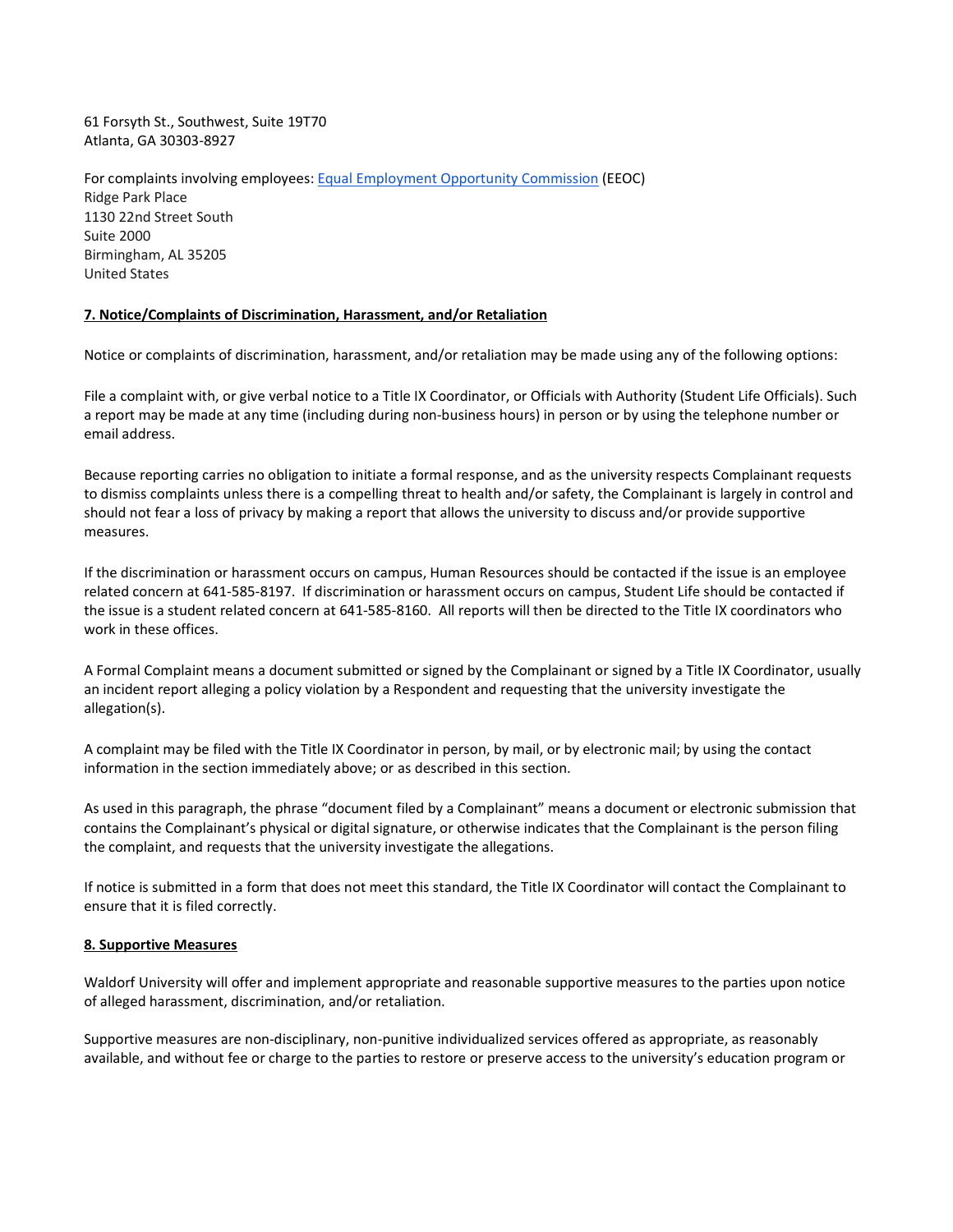activity, including measures designed to protect the safety of all parties and/or the university's educational environment, and/or to deter harassment, discrimination, and/or retaliation.

The Title IX Coordinators promptly make supportive measures available to the parties upon receiving notice or a complaint. At the time that supportive measures are offered, the university will inform the Complainant, in writing, that they may file a formal complaint with Waldorf University either at that time or in the future, if they have not done so already.

The Title IX Coordinator works with the Complainant to ensure that their wishes are taken into account with respect to the supportive measures that are planned and implemented.

Waldorf University will maintain the confidentiality of the supportive measures, provided that confidentiality does not impair the university's ability to provide those supportive measures. Waldorf University will act to ensure as minimal an academic/occupational impact on the parties as possible. The university will implement measures in a way that does not unreasonably burden the other party.

These actions may include, but are not limited to:

- Referral to law enforcement, counseling, medical, and/or other healthcare services
- Referral to the Employee Assistance Program
- Referral to community-based service providers
- Retaliation prevention communication to all parties
- Visa and immigration assistance
- Student financial aid counseling as needed
- Education to the institutional community or community subgroup(s)
- Altering campus housing assignment(s)
- Altering work arrangements for employees or student-employees
- Safety planning
- Providing campus safety escorts
- Providing transportation accommodations depending on situation
- Implementing contact limitations (no contact orders) between the parties
- Academic support, extensions of deadlines, or other course/program-related adjustments
- [Timely warnings](http://ncsam.clerycenter.org/wp-content/uploads/NCSAM18_Timely-Warning-Guide.pdf) to campus regarding potential or major risk of sex crimes
- Class schedule modifications, withdrawals, or leaves of absence
- Increased security and monitoring of certain areas of the campus
- Any other actions deemed appropriate by the Title IX Coordinator

Violations of no contact orders will be referred to appropriate student or employee conduct processes for enforcement.

#### **9. Emergency Removal**

The university can act to remove a student Respondent entirely or partially from its education program or activities on an emergency basis when an individualized safety and risk analysis has determined that an immediate threat to the physical health or safety of any student or other individual justifies removal. This risk analysis is performed by the Title IX Coordinators in consultation with other officials.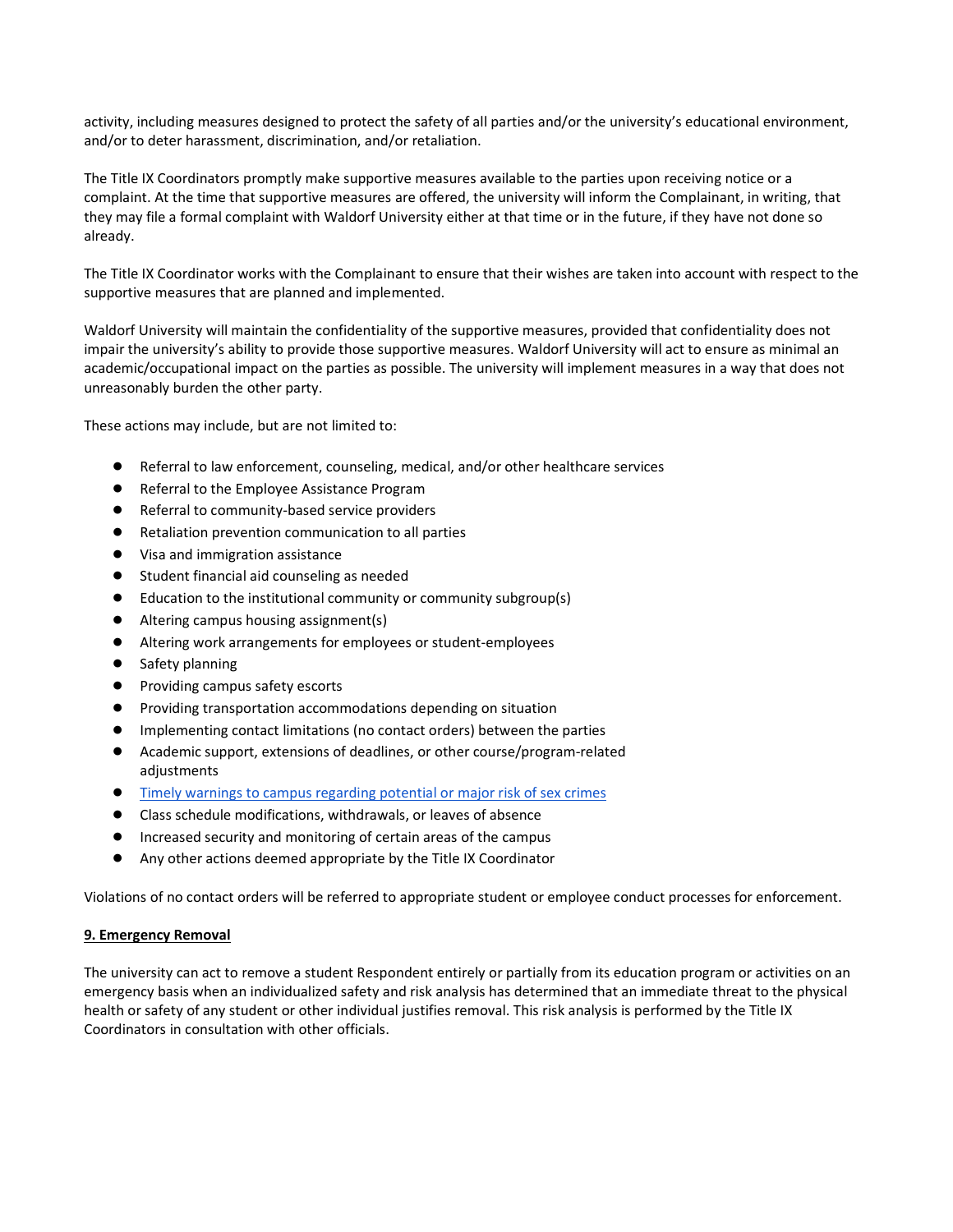In all cases in which an emergency removal is imposed, the student will be given notice of the action and the option to request to meet with the Title IX Coordinators prior to such action/removal being imposed, or as soon thereafter as reasonably possible, to show cause why the action/removal should not be implemented or should be modified.

This meeting is not a hearing on the merits of the allegation(s), but rather is an administrative process intended to determine solely whether the emergency removal is appropriate. When this meeting is not requested, objections to the emergency removal will be deemed waived. A Complainant and their Advisor may be permitted to participate in this meeting if the Title IX Coordinator determines it is equitable to do so. There is no appeal process for emergency removal decisions.

A Respondent may be accompanied by an Advisor of their choice when meeting with the Title IX for the show cause meeting. The Respondent will be given access to a written summary of the basis for the emergency removal prior to the meeting to allow for adequate preparation.

The Title IX Coordinator has sole discretion under this policy to implement or stay an emergency removal and to determine the conditions and duration. Violation of an emergency removal under this policy will be grounds for discipline, which may include expulsion.

The university will implement the least restrictive emergency actions possible in light of the circumstances and safety concerns. As determined by the Title IX Coordinator, Director of Human Resources (for employees), these actions could include, but are not limited to: removing a student from a course, temporarily re-assigning an employee, restricting a student's or employee's access to or use of facilities or equipment, allowing a student to withdraw or take grades of incomplete without financial penalty, authorizing an administrative leave, and suspending a student's participation in extracurricular activities, student employment, student organizational leadership.

At the discretion of the Title IX Coordinators, alternative coursework options may be pursued to ensure as minimal an academic impact as possible on the parties.

When the Respondent is an employee, existing Human Resources provisions for interim action are applicable.

#### **10. Promptness**

All allegations are acted upon promptly by Waldorf University once it has received notice or a formal complaint. Complaints can take 60-90 business days to resolve, typically. There are always exceptions and extenuating circumstances that can cause a resolution to take longer, but the university will avoid all undue delays within its control.

Any time the general timeframes for resolution outlined in Waldorf University procedures will be delayed, the university will provide written notice to the parties of the delay, the cause of the delay, and an estimate of the anticipated additional time that will be needed as a result of the delay.

#### **11. Confidentiality/Privacy**

Every effort is made by Waldorf to preserve the confidentiality of reports. Waldorf will not share the identity of any individual who has made a report or complaint of harassment, discrimination, or retaliation; any Complainant; any individual who has been reported to be the perpetrator of sex discrimination; any Respondent, or any witness, except as permitted by the Family Educational Rights and Privacy Act (FERPA), 20 U.S.C. 1232g; FERPA regulations, 34 CFR part 99; or as required by law; or to carry out the purposes of 34 CFR Part 106, including the conducting of any investigation, hearing, or grievance proceeding arising under these policies and procedures.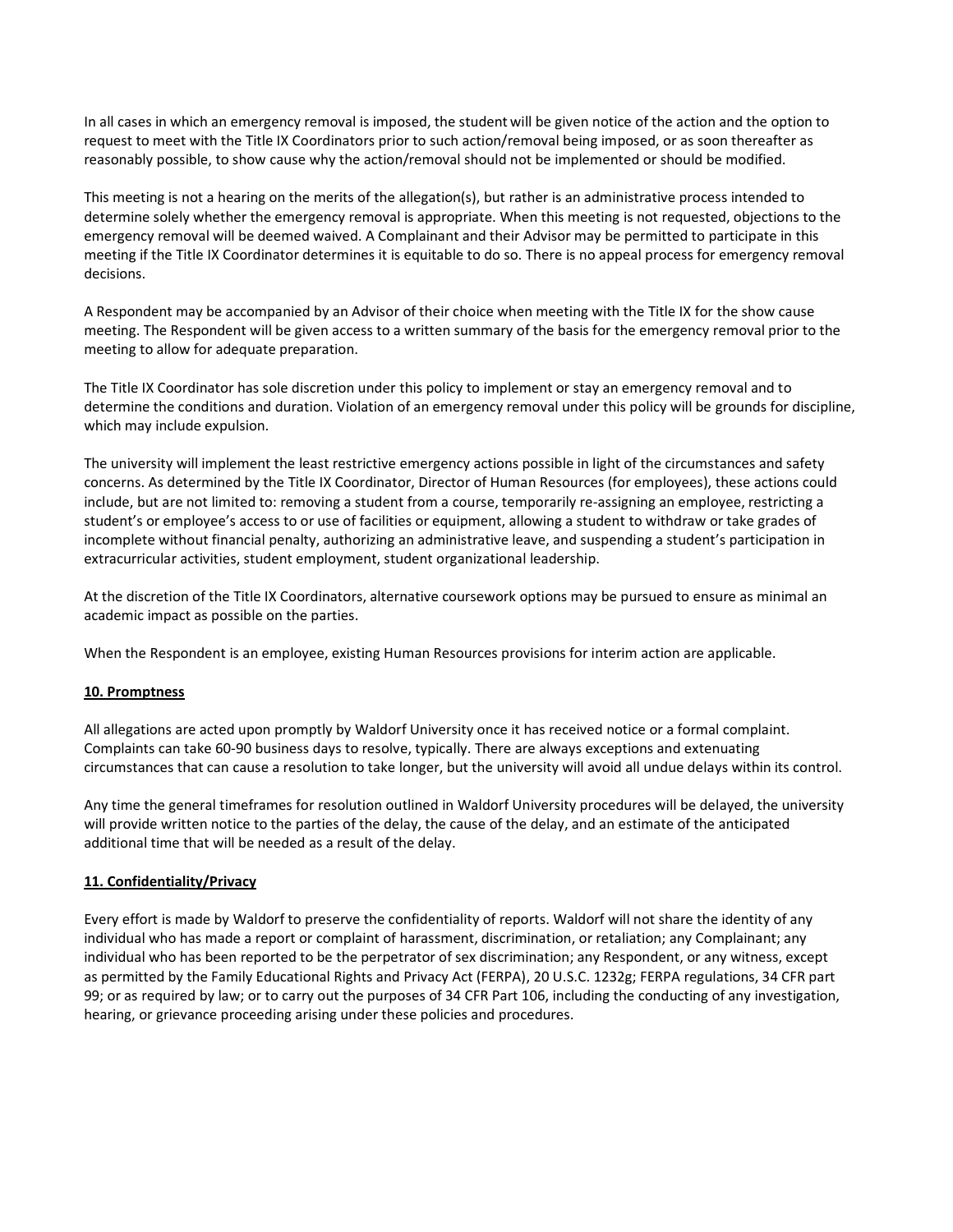The university reserves the right to determine which Waldorf University officials have a legitimate educational interest in being informed about incidents that fall within this policy, pursuant to the Family Educational Rights and Privacy Act (FERPA).

Only a small group of officials who need to know will typically be told about the complaint, including but not limited to: Office of Student Life, Human Resources, Athletics, ACE/Learning Center and Campus Security. Information will be shared as necessary with Investigators, Decision-makers, witnesses, and the parties. The circle of people with this knowledge will be kept as tight as possible to preserve the parties' rights and privacy.

The university may contact parents/guardians of students to inform them of situations in which there is a significant and articulable health and/or safety risk but will usually consult with the student first before doing so.

Confidentiality and mandated reporting are addressed more specificall[y below.](#page-17-0)

# **12. Jurisdiction of the University**

This policy applies to the education program and activities of the university<sup>[3](#page-7-0)</sup>, to conduct that takes place on the campus or on property owned or controlled by the university, at Waldorf University-sponsored events, and in buildings owned or controlled by Waldorf University's recognized student organizations. The Respondent must be a member of the university's community in order for its policies to apply.

This policy can also be applicable to the effects of off-campus misconduct that effectively deprive someone of access to Waldorf University's educational program. The recipient may also extend jurisdiction to off-campus and/or to online conduct when Title IX Coordinators determine that the conduct affects a substantial university interest.

Regardless of where the conduct occurred, the university will address notice/complaints to determine whether the conduct occurred in the context of its employment or educational program or activity and/or has continuing effects on campus or in an off-campus sponsored program or activity. A substantial university interest includes:

- a. Any action that constitutes a criminal offense as defined by law. This includes, but is not limited to, single or repeat violations of any local, state, or federal law;
- b. Any situation in which it is determined that the Respondent poses an immediate threat to the physical health or safety of any student, employee, or other individual;
- c. Any situation that significantly impinges upon the rights, property, or achievements of oneself or others or significantly breaches the peace and/or causes social disorder; and/or
- d. Any situation that is detrimental to the educational interests or mission of the university.

If the Respondent is unknown or is not a member of the Waldorf University community, the Title IX Coordinator will assist the Complainant in identifying appropriate campus and local resources and support options and/or, when criminal conduct is alleged, in contacting local or campus security if the individual would like to file a police report.

Further, even when the Respondent is not a member of the university's community, supportive measures, remedies, and resources may be accessible to the Complainant by contacting the Title IX Coordinator.

<span id="page-7-0"></span><sup>-</sup><sup>3</sup> Which includes the work environment of Waldorf University's employees.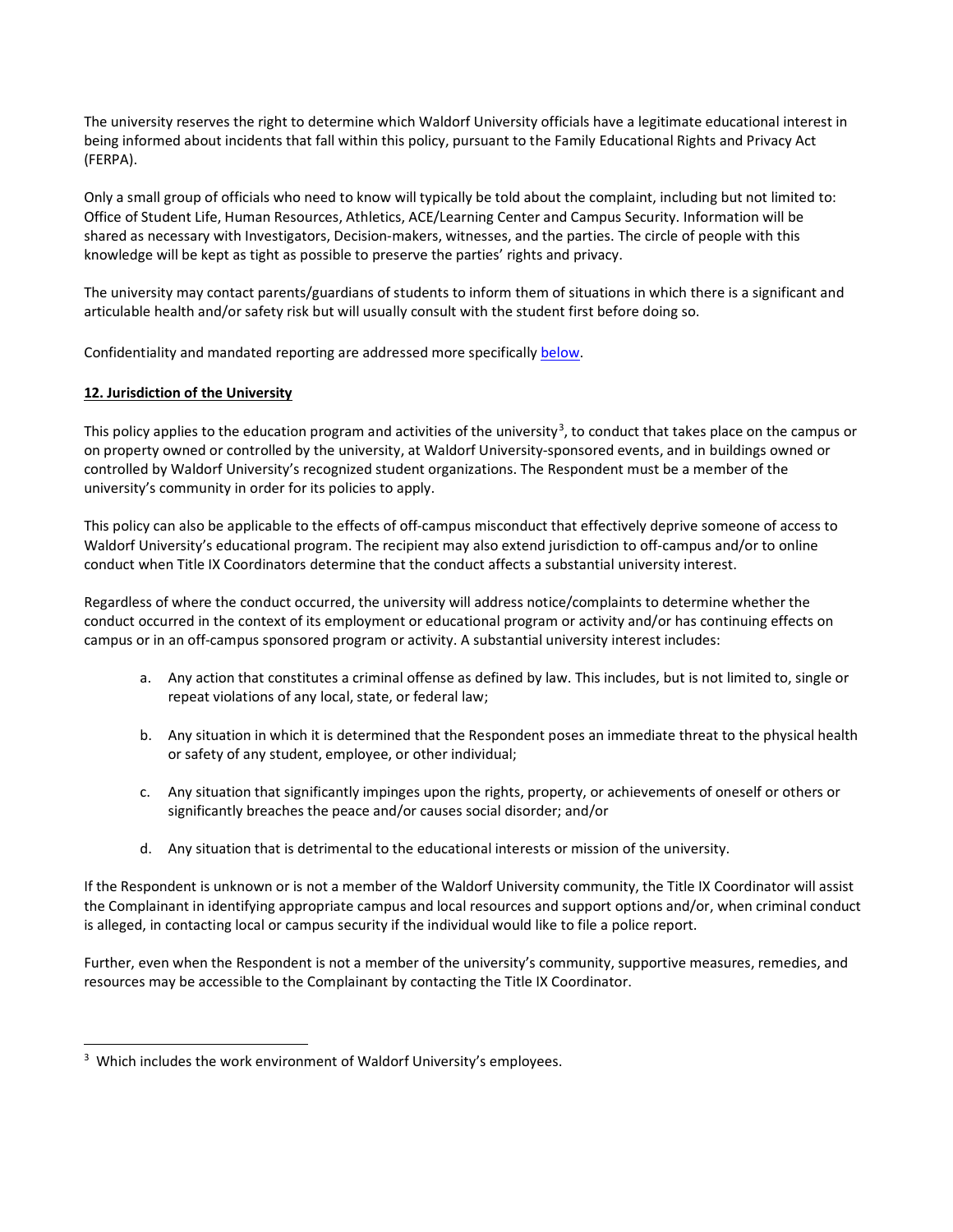In addition, the university may take other actions as appropriate to protect the Complainant against third parties, such as barring individuals from university property and/or events.

All vendors serving the university through third-party contracts are subject to the policies and procedures of their employers.

When the Respondent is enrolled in or employed by another institution, the Title IX Coordinator can assist the Complainant in liaising with the appropriate individual at that institution, as it may be possible to allege violations through that institution's policies.

Similarly, the Title IX Coordinator may be able to assist and support a student or employee Complainant who experiences discrimination in an externship, study abroad program, or other environment external to the university where sexual harassment or nondiscrimination policies and procedures of the facilitating or host organization may give recourse to the Complainant.

#### **13. Time Limits on Reporting**

There is no time limitation on providing notice/complaints to the Title IX Coordinator. However, if the Respondent is no longer subject to the university's jurisdiction and/or significant time has passed, the ability to investigate, respond, and provide remedies are limited and/or impossible.

Acting on notice/complaints significantly impacted by the passage of time (including, but not limited to, the rescission or revision of policy) is at the discretion of the Title IX Coordinators, who may document allegations for future reference, offer supportive measures and/or remedies, and/or engage in informal or formal action, as appropriate.

When notice/complaint is affected by significant time delay, the university will typically apply the policy in place at the time of the alleged misconduct and the procedures in place at the time of notice/complaint.

#### **14. Electronic/Online Harassment and Misconduct**

The policies of Waldorf University are written and interpreted broadly to include online manifestations of any of the behaviors prohibited below, when those behaviors occur in or have an effect on the university's education program and activities or when they involve the use of Waldorf University networks, technology, or equipment.

Although Waldorf University may not control websites, social media, and other venues in which harassing communications are made, when such communications are reported to Waldorf University, it will engage in a variety of means to address and mitigate the effects.

Members of the community are encouraged to be good digital citizens and to refrain from online misconduct, such as feeding anonymous gossip sites, sharing inappropriate content via social media, unwelcome sexual or sex-based messaging, distributing or threatening to distribute revenge pornography, breaches of privacy, or otherwise using the ease of transmission and/or anonymity of the Internet or other technology to harm another member of the Waldorf University community.

Any online posting or other electronic communication by students, including cyber-bullying, cyber-stalking, cyberharassment, etc., occurring completely outside of the university's control (e.g., not on Waldorf University networks, websites, or between Waldorf University email accounts) will only be subject to this policy when such online conduct can be shown to cause a substantial in-program disruption or infringement on the rights of others.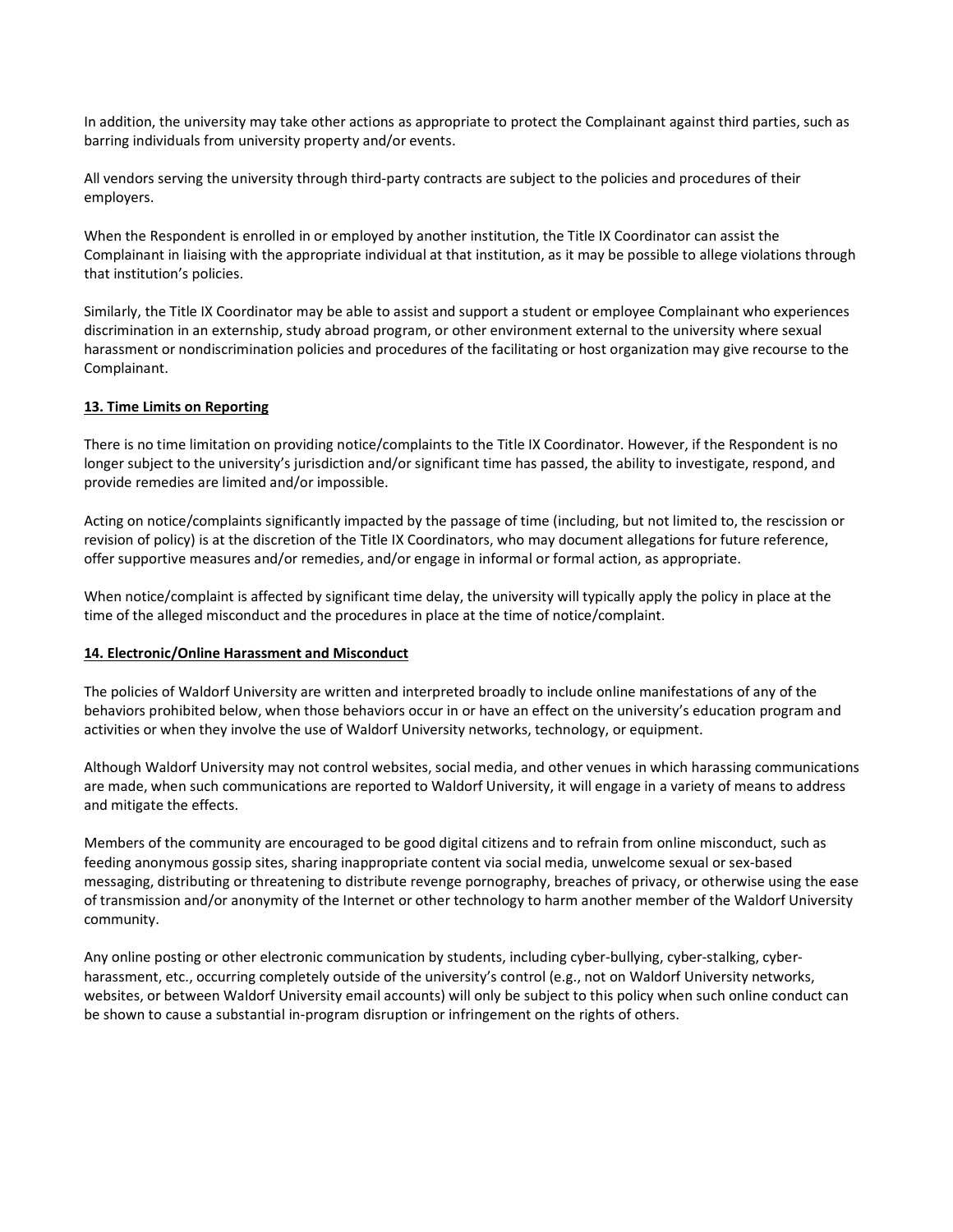Otherwise, such communications are considered speech protected by the First Amendment. Supportive measures for Complainants will be provided, but protected speech cannot legally be subjected to discipline.

Off-campus harassing speech by employees, whether online or in person, may be regulated by the university only when such speech is made in an employee's official or work-related capacity.

## **15. Policy on Nondiscrimination**

Waldorf University adheres to all federal, state, and local civil rights laws and regulations prohibiting discrimination in private institutions of higher education.

Waldorf University does not discriminate against any employee, applicant for employment, student, or applicant for admission on the basis of:

- Race
- Religion
- Color
- Sex
- Pregnancy
- Religion
- Ethnicity
- National origin (including ancestry)
- Citizenship status
- Physical or mental disability (including perceived disability)
- Age
- Sexual orientation
- **Gender identity**
- Veteran or military status (including disabled veteran, recently separated veteran, active duty wartime or campaign badge veteran, and Armed Forces Service Medal veteran)
- Predisposing genetic information
- or any other protected category under applicable local, state, or federal law, including protections for those opposing discrimination or participating in any grievance process on campus, with the Equal Employment Opportunity Commission, or other human/civil rights agencies.

This policy covers nondiscrimination in both employment and access to educational opportunities. Therefore, any member of the university community whose acts deny, deprive, or limit the educational or employment access, benefits, and/or opportunities of any member of the university community, guest, or visitor on the basis of that person's actual or perceived membership in the protected classes listed above is in violation of the Waldorf University policy on nondiscrimination.

When brought to the attention of the university, any such discrimination will be promptly and fairly addressed and remedied by the university according to the appropriate grievance process described below.

## **16. Policy on Disability Discrimination and Accommodation**

Waldorf University is committed to full compliance with the Americans With Disabilities Act of 1990 (ADA), as amended, and Section 504 of the Rehabilitation Act of 1973, which prohibit discrimination against qualified persons with disabilities, as well as other federal, state, and local laws and regulations pertaining to individuals with disabilities.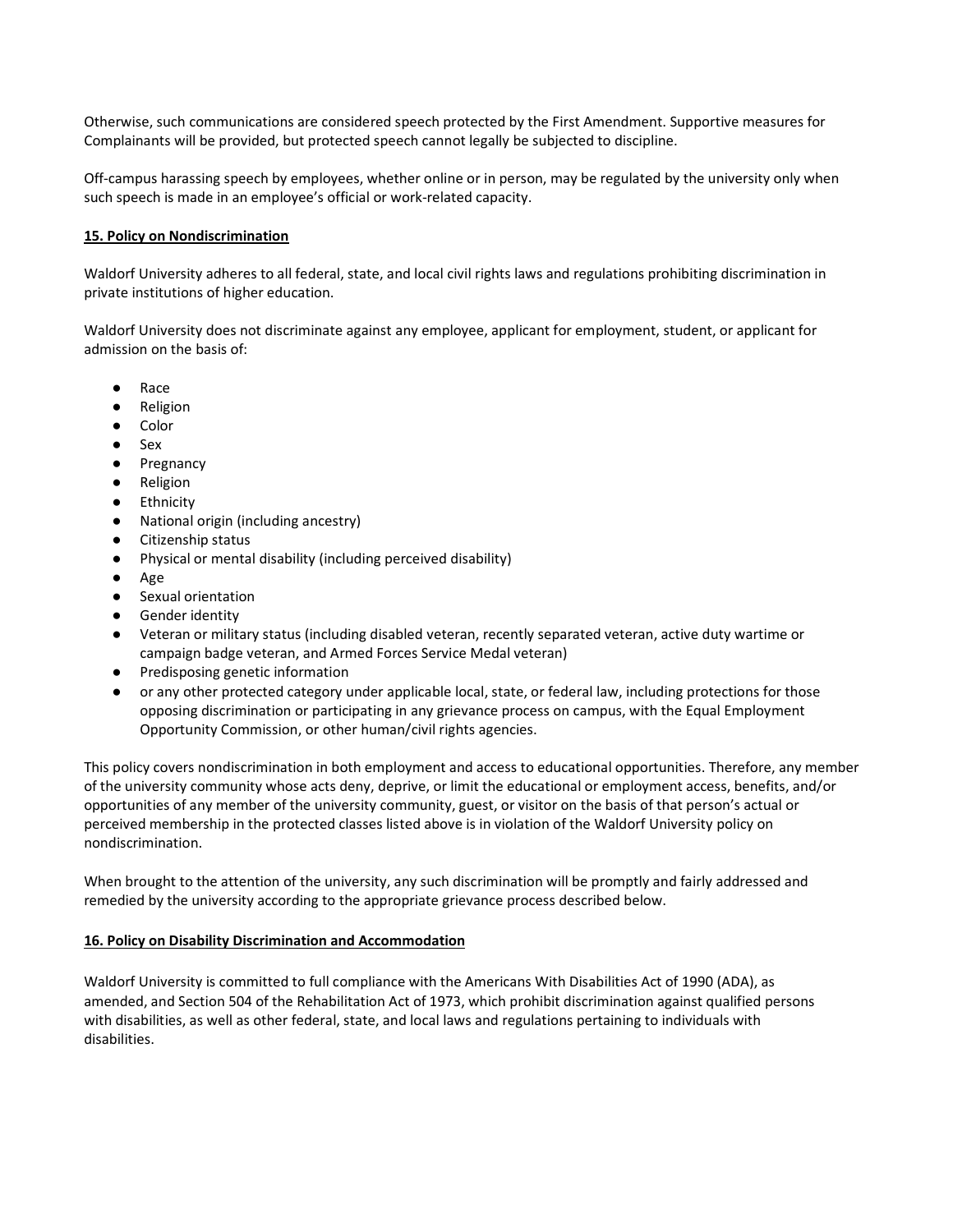Under the ADA and its amendments, a person has a disability if they have a physical or mental impairment that substantially limits a major life activity.

The ADA also protects individuals who have a record of a substantially limiting impairment or who are regarded as disabled by the university, regardless of whether they currently have a disability. A substantial impairment is one that significantly limits or restricts a major life activity such as hearing, seeing, speaking, breathing, performing manual tasks, walking, or caring for oneself.

Kristin Wempen has been designated as Waldorf University's ADA responsible for overseeing efforts to comply with these disability laws, including responding to grievances and conducting investigations of any allegation of noncompliance or discrimination based on disability.

Grievances related to disability status and/or accommodations will be addressed using the procedures below. For details relating to disability accommodations in the university's resolution process, see page 66.

#### **a. Students with Disabilities**

Waldorf University is committed to providing qualified students with disabilities with reasonable accommodations and support needed to ensure equal access to the academic programs, facilities, and activities of the university.

All accommodations are made on an individualized basis. A student requesting any accommodation should first contact the Coordinator, Kristin Wempen/ACE who coordinates services for students with disabilities.

The Coordinator reviews documentation provided by the student and, in consultation with the student, determines which accommodations are appropriate for the student's particular needs and academic program(s) in accordance with Waldorf University's applicable policies.

## **b. Employees with Disabilities**

Pursuant to the ADA, Waldorf University will provide reasonable accommodation(s) to all qualified employees with known disabilities when their disability affects the performance of their essential job functions, except when doing so would be unduly disruptive or would result in undue hardship to the university.

An employee with a disability is responsible for submitting a request for an accommodation to the providing necessary documentation. The Coordinator will work with the employee's supervisor to identify which essential functions of the position are affected by the employee's disability and what reasonable accommodations could enable the employee to perform those duties in accordance with Waldorf University's applicable policies.

## **17. Policy on Discriminatory Harassment**

Students, staff, administrators, and faculty are entitled to an employment and educational environment that is free of discriminatory harassment. Waldorf University's harassment policy is not meant to inhibit or prohibit educational content or discussions inside or outside of the classroom that include germane but controversial or sensitive subject matters protected by academic freedom.

The sections below describe the specific forms of legally prohibited harassment that are also prohibited under Waldorf University policy. When speech or conduct is protected by academic freedom, it will not be considered a violation of university policy, though supportive measures will be offered to those impacted. All policies encompass actual and/or attempted offenses.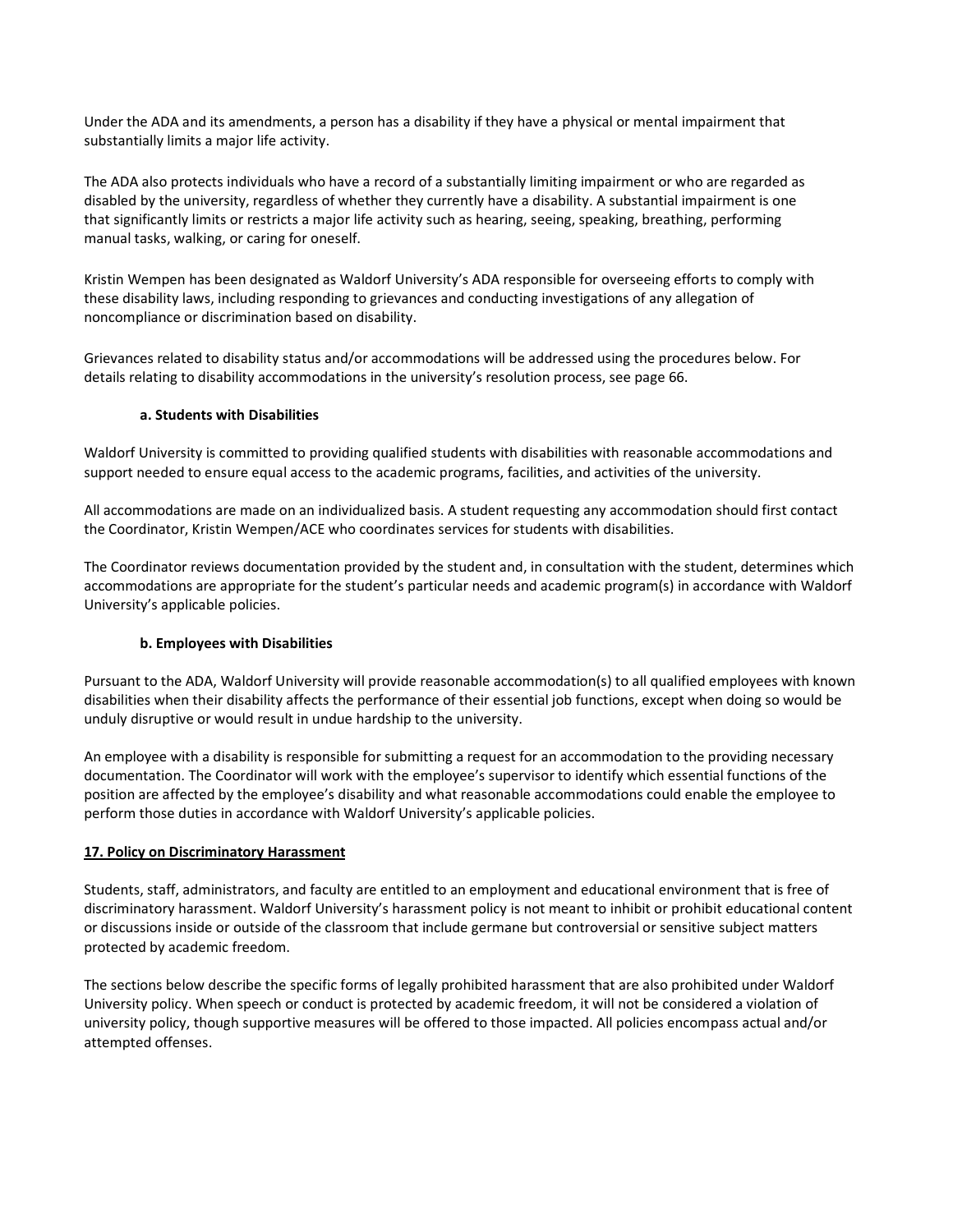#### **a. Discriminatory Harassment**

Discriminatory harassment constitutes a form of discrimination that is prohibited by Waldorf University policy. Discriminatory harassment is defined as unwelcome conduct by any member or group of the community on the basis of actual or perceived membership in a class protected by policy or law.

Waldorf University does not tolerate discriminatory harassment of any employee, student, visitor, or third-party. Waldorf University will act to remedy all forms of harassment when reported, whether or not the harassment rises to the level of creating a "hostile environment."

A hostile environment is one that unreasonably interferes with, limits, or effectively denies an individual's educational or employment access, benefits, or opportunities. This discriminatory effect results from harassing verbal, written, graphic, and/or physical conduct that is severe or pervasive and objectively offensive.

When discriminatory harassment rises to the level of creating a hostile environment, Waldorf University may also impose sanctions on the Respondent through application of the appropriate grievance process below.

The university reserves the right to address offensive conduct and/or harassment that 1) does not rise to the level of creating a hostile environment, or 2) that is of a generic nature and not based on a protected status. Addressing such conduct will not result in the imposition of discipline under Waldorf University policy, but may be addressed through respectful conversation, remedial actions, education, effective Alternate Resolution, and/or other informal resolution mechanisms.

For assistance with Alternate Resolution and other informal resolution techniques and approaches, employees should contact the Human Resources Manager, and students should contact the Office of Student Life.

# <span id="page-11-0"></span>**b. Sexual Harassment**

The Department of Education's Office for Civil Rights (OCR), the Equal Employment Opportunity Commission (EEOC), and the State of Iowa regard sexual harassment, a specific form of discriminatory harassment, as an unlawful discriminatory practice.

Waldorf University has adopted the following definition of sexual harassment in order to address the unique environment of an academic community.

Acts of sexual harassment may be committed by any person upon any other person, regardless of the sex, sexual orientation, and/or gender identity of those involved.

Sexual harassment, as an umbrella category, includes the offenses of sexual harassment, sexual assault, domestic violence, dating violence, and stalking, and is defined as:

Conduct on the basis of sex/gender or that is sexual in nature that satisfies one or more of the following:

- 1) Quid Pro Quo:
	- a. an employee of the recipient,
	- b. conditions<sup>[4](#page-11-1)</sup> the provision of an aid, benefit, or service of the recipient,
	- c. on an individual's participation in unwelcome sexual conduct.

## 2) Sexual Harassment:

- a. unwelcome conduct,
- b. determined by a reasonable person,
- c. to be so severe, and
- d. pervasive, and,

-

<span id="page-11-1"></span><sup>4</sup> Implicitly or explicitly.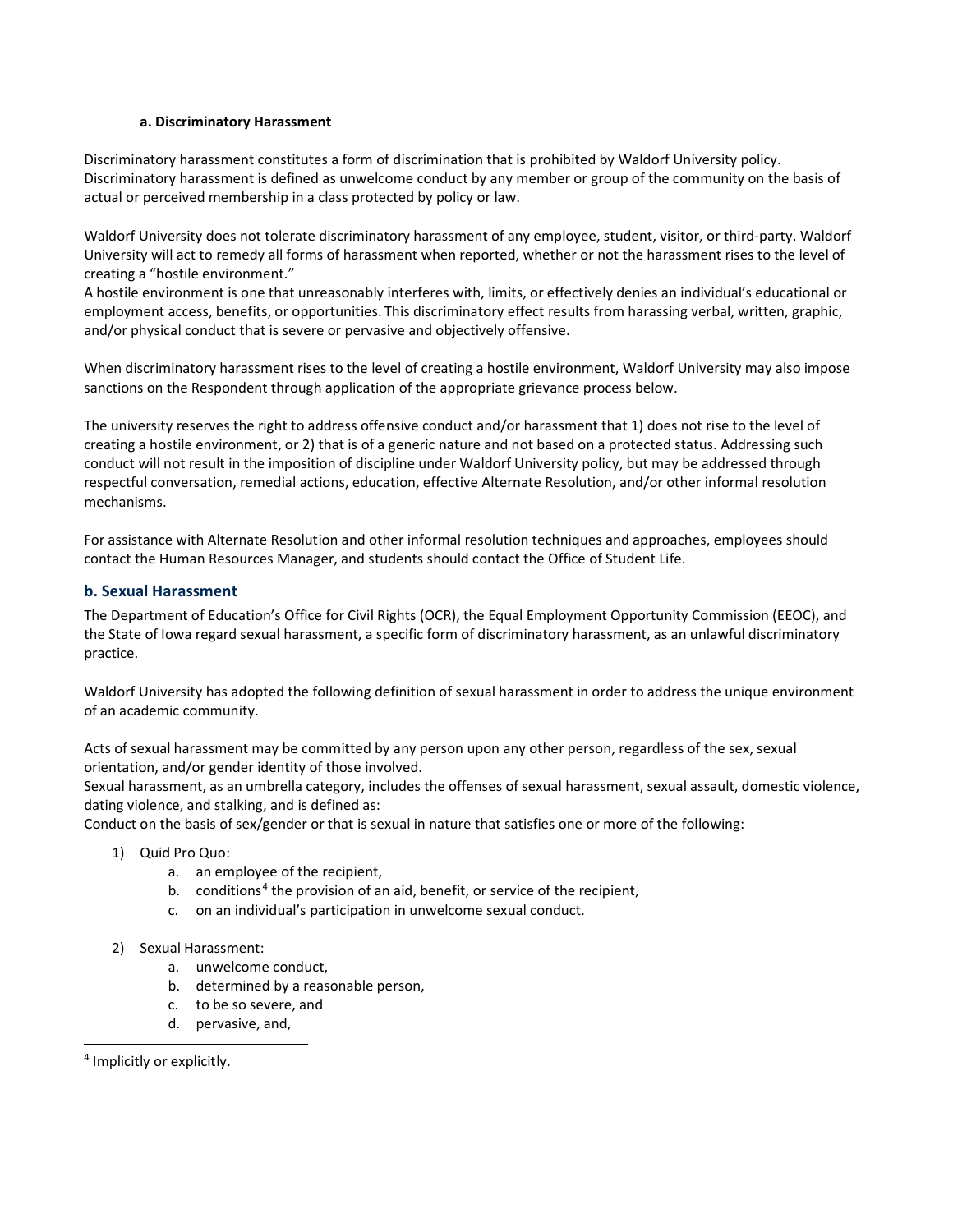- e. objectively offensive,
- f. that it effectively denies a person equal access to the Waldorf University's education program or activity.[5](#page-12-0)
- 3) Sexual assault, defined as:
	- a) Sex Offenses, Forcible:
		- o Any sexual act<sup>[6](#page-12-1)</sup> directed against another person<sup>[7](#page-12-2)</sup>,
		- without the consent of the Complainant,
		- including instances in which the Complainant is incapable of giving consent.
	- b) Sex Offenses, Non-forcible:
		- Incest:
			- 1) Non-forcible sexual intercourse,

<span id="page-12-1"></span><span id="page-12-0"></span><sup>5</sup> Unwelcomeness is subjective and determined by the Complainant (except when the Complainant is younger than the age of consent). Severity, pervasiveness, and objective offensiveness are evaluated based on the totality of the circumstances from the perspective of a reasonable person in the same or similar circumstances ("in the shoes of the Complainant"), including the context in which the alleged incident occurred and any similar, previous patterns that may be evidenced.<br> $6$  A 'sexual act" is specifically defined by federal regulations to include one or more of the follow

Forcible Rape:

j

- Penetration,
- no matter how slight,
- of the vagina or anus with any body part or object, or
- oral penetration by a sex organ of another person,
- without the consent of the Complainant.

Forcible Sodomy:

- Oral or anal sexual intercourse with another person,
- forcibly,
- and/or against that person's will (non-consensually), or
- not forcibly or against the person's will in instances in which the Complainant is incapable of giving consent because of age or because of temporary or permanent mental or physical incapacity.

Sexual Assault with an Object:

- The use of an object or instrument to penetrate,
- however slightly,
- the genital or anal opening of the body of another person,
- forcibly,
- and/or against that person's will (non-consensually),
- or not forcibly or against the person's will in instances in which the Complainant is incapable of giving consent because of age or because of temporary or permanent mental or physical incapacity.

Forcible Fondling:

- The touching of the private body parts of another person (buttocks, groin, breasts),
- for the purpose of sexual gratification,
- o forcibly,
- and/or against that person's will (non-consensually),
- or not forcibly or against the person's will in instances in which the Complainant is incapable of giving consent because of age or because of temporary or permanent mental or physical incapacity.

<span id="page-12-2"></span> $7$  This would include having another person touch you sexually, forcibly, and/or without their consent.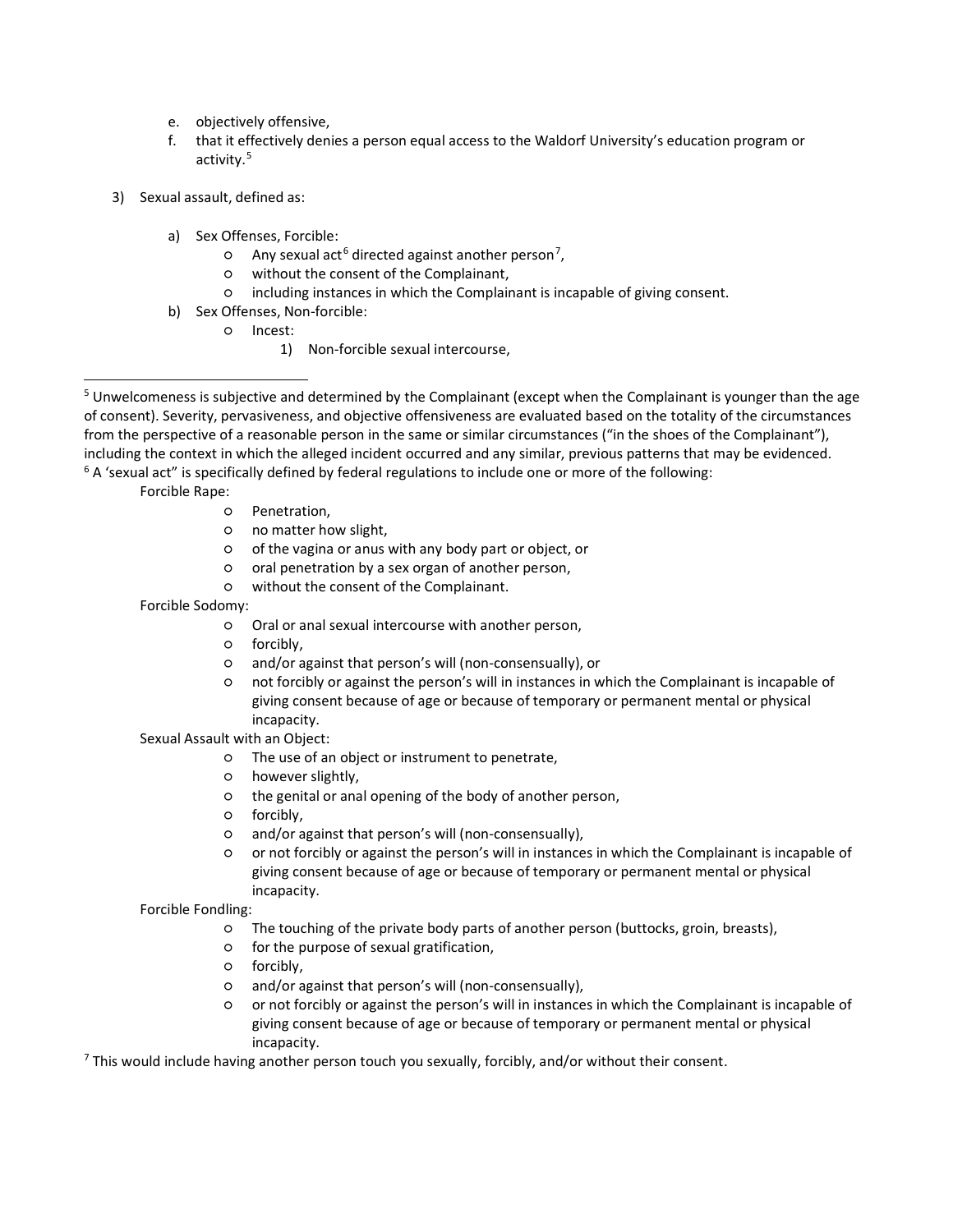- 2) between persons who are related to each other,
- 3) within the degrees wherein marriage is prohibited by state law.
- Statutory Rape:
	- 1) Non-forcible sexual intercourse,
	- 2) with a person who is under the statutory age of consent.
- 4) Dating Violence, defined as:
	- a. violence,
	- b. on the basis of sex,
	- c. committed by a person,
	- d. who is in or has been in a social relationship of a romantic or intimate nature with the Complainant.
		- i. The existence of such a relationship shall be determined based on the Complainant's statement and with consideration of the length of the relationship, the type of relationship, and the frequency of interaction between the persons involved in the relationship. For the purposes of this definition—
		- ii. Dating violence includes, but is not limited to, sexual or physical abuse or the threat of such abuse.
		- iii. Dating violence does not include acts covered under the definition of domestic violence.
- 5) Domestic Violence\*, defined as:
	- a. violence,
	- b. on the basis of sex,
	- c. committed by a current or former spouse or intimate partner of the Complainant,
	- d. by a person with whom the Complainant shares a child in common, or
	- e. by a person who is cohabitating with, or has cohabitated with, the Complainant as a spouse or intimate partner, or
	- f. by a person similarly situated to a spouse of the Complainant under the domestic or family violence laws of the state where the conduct occurs , or
	- g. by any other person against an adult or youth Complainant who is protected from that person's acts under the domestic or family violence laws of state where the conduct occurs.

\*To categorize an incident as Domestic Violence under this Policy, the relationship between the Respondent and the Complainant must be more than just two people living together as roommates. The people cohabitating must be current or former spouses or have an intimate relationship.

- 6) Stalking, defined as:
	- a. engaging in a course of conduct,
	- b. on the basis of sex,
	- c. directed at a specific person, that
		- would cause a reasonable person to fear for the person's safety, or
		- the safety of others; or
		- Suffer substantial emotional distress.
		- For the purposes of this definition—
		- (i) Course of conduct means two or more acts, including, but not limited to, acts in which the Respondent directly, indirectly, or through third parties, by any action, method, device, or means, follows, monitors, observes, surveils, threatens, or communicates to or about a person, or interferes with a person's property.
		- (ii) Reasonable person means a reasonable person under similar circumstances and with similar identities to the Complainant.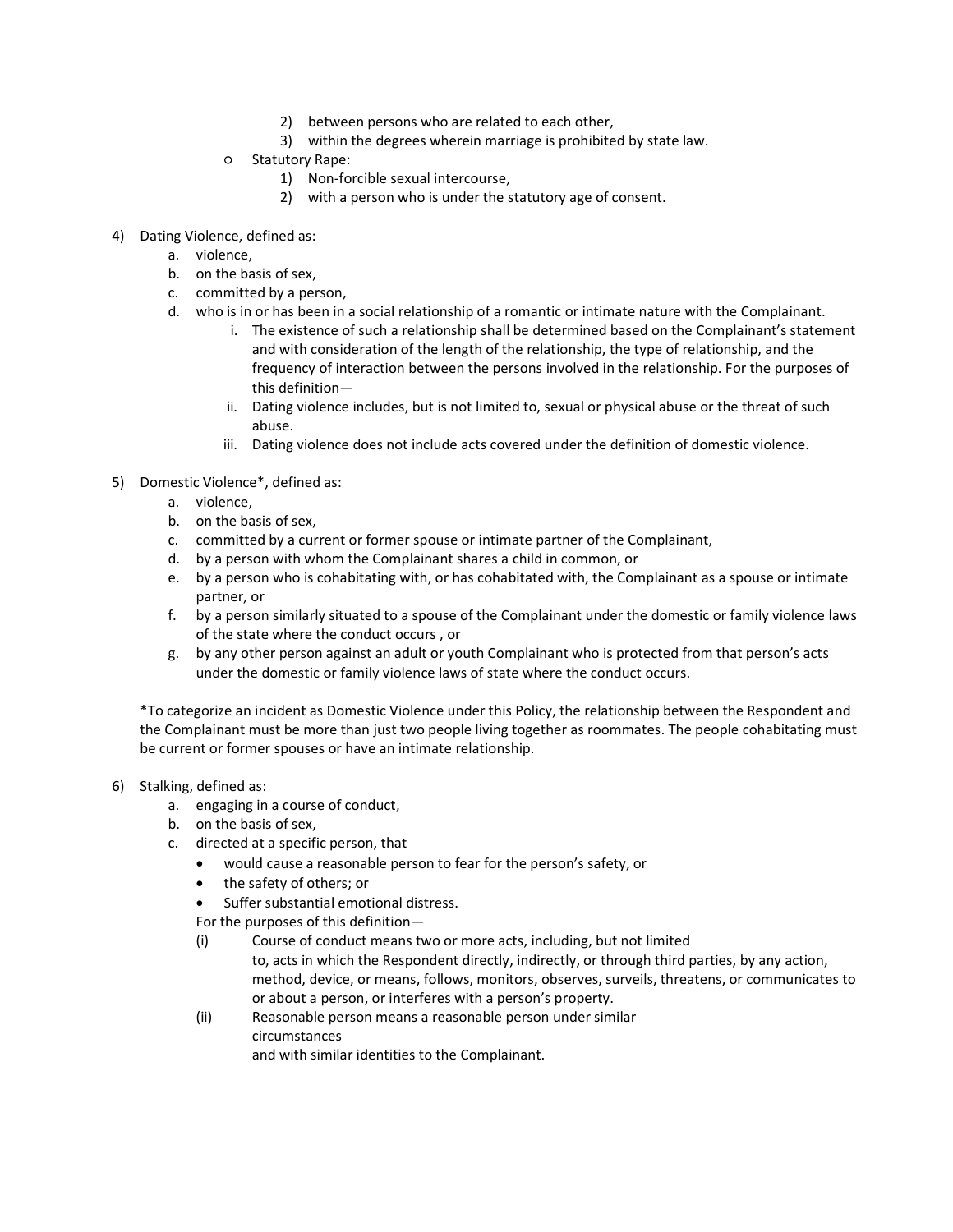(iii) Substantial emotional distress means significant mental suffering or anguish that may but does not necessarily require medical or other professional treatment or counseling.

Waldorf University reserves the right to impose any level of sanction, ranging from a reprimand up to and including suspension or expulsion/termination, for any offense under this policy.

## **c. Force, Coercion, Consent, and Incapacitation[8](#page-14-0)**

As used in the offenses above, the following definitions and understandings apply:

**Force:** Force is the use of physical violence and/or physical imposition to gain sexual access. Force also includes threats, intimidation (implied threats), and coercion that is intended to overcome resistance or produce consent (e.g., "Have sex with me or I'll hit you," which elicits the response, "Okay, don't hit me, I'll do what you want.").

Sexual activity that is forced is, by definition, non-consensual, but non-consensual sexual activity is not necessarily forced. Silence or the absence of resistance alone is not consent. Consent is not demonstrated by the absence of resistance. While resistance is not required or necessary, it is a clear demonstration of non-consent.

**Coercion**: Coercion is unreasonable pressure for sexual activity. Coercive conduct differs from seductive conduct based on factors such as the type and/or extent of the pressure used to obtain consent. When someone makes clear that they do not want to engage in certain sexual activity, that they want to stop, or that they do not want to go past a certain point of sexual interaction, continued pressure beyond that point can be coercive.

# **Consent is:**

j

- knowing, and
- voluntary, and
- <span id="page-14-0"></span>• <sup>8</sup> In Iowa, Consent has been interpreted to mean the sexual act is not done by force or against the will of the other (if the consent or acquiescence of the victim is procured by threats of violence toward any person or if the act is done while the other is under the influence of a drug inducing sleep or is otherwise in a state of unconsciousness, the act is done against the will of the other); or

I.C.A. § 709.1.

Lack of consent results from:

1.forcible compulsion; or

2. being incapable of consent.

"**Forcible compulsion**" means use or threatened use, whether express or implied, of physical force, violence, confinement, restraint, physical injury, or death to the threatened person or to another person. Factors to be considered in determining an implied threat include the respective ages and sizes of the victim and the accused, the respective mental and physical conditions of the victim and the accused, the atmosphere and physical setting in which the incident was alleged to have taken place, the extent to which the accused may have been in a position of authority, domination, or custodial control over the victim, or whether the victim was under duress. Forcible compulsion does not require proof of resistance by the victim.

Existence of forcible compulsion is conclusive presumptive evidence of lack of consent, but lack of consent can also exist without forcible compulsion.

This standard is applicable to criminal prosecutions for sex offenses in Iowa but may differ from the definition used on campus to address policy violations.

<sup>•</sup> The victim is suffering from a mental defect or incapacity which precludes giving consent, or lacks the mental capacity to know the right and wrong of conduct in sexual matters.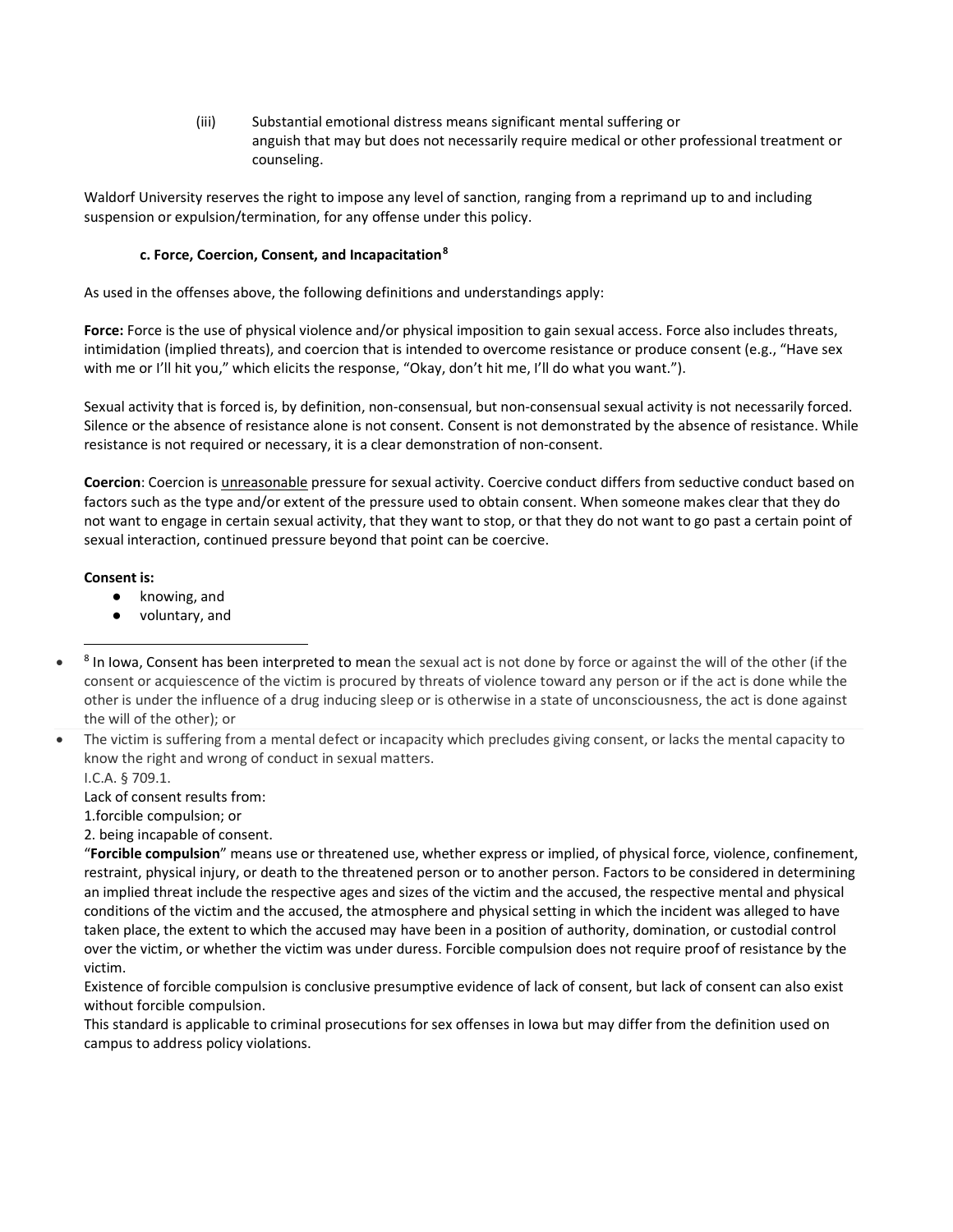- clear permission
- by word or action
- to engage in sexual activity.

Individuals may perceive and experience the same interaction in different ways. Therefore, it is the responsibility of each party to determine that the other has consented before engaging in the activity.

If consent is not clearly provided prior to engaging in the activity, consent may be ratified by word or action at some point during the interaction or thereafter, but clear communication from the outset is strongly encouraged.

For consent to be valid, there must be a clear expression in words or actions that the other individual consented to that specific sexual conduct. Reasonable reciprocation can be implied. For example, if someone kisses you, you can kiss them back (if you want to) without the need to explicitly obtain *their* consent to being kissed back.

Consent can also be withdrawn once given, as long as the withdrawal is reasonably and clearly communicated. If consent is withdrawn, that sexual activity should cease within a reasonable time.

Consent to some sexual contact (such as kissing or fondling) cannot be presumed to be consent for other sexual activity (such as intercourse). A current or previous intimate relationship is not sufficient to constitute consent.

Proof of consent or non-consent is not a burden placed on either party involved in an incident. Instead, the burden remains on the university to determine whether its policy has been violated. The existence of consent is based on the totality of the circumstances evaluated from the perspective of a reasonable person in the same or similar circumstances, including the context in which the alleged incident occurred and any similar and previous patterns that may be evidenced.

Consent in relationships must also be considered in context. When parties consent to BDSM<sup>[9](#page-15-0)</sup> or other forms of kink, nonconsent may be shown by the use of a safe word. Resistance, force, violence, or even saying "no" may be part of the kink and thus consensual, so Waldorf University's evaluation of communication in kink situations should be guided by reasonableness, rather than strict adherence to policy that assumes non-kink relationships as a default.

**Incapacitation:** A person cannot consent if they are unable to understand what is happening or is disoriented, helpless, asleep, mentally defective or unconscious for any reason, including by alcohol or other drugs. As stated above, a Respondent violates this policy if they engage in sexual activity with someone who is incapable of giving consent.

It is a defense to a sexual assault policy violation that the Respondent neither knew nor should have known the Complainant to be physically or mentally incapacitated. "Should have known" is an objective, reasonable person standard that assumes that a reasonable person is both sober and exercising sound judgment.

Incapacitation occurs when someone cannot make rational, reasonable decisions because they lack the capacity to give knowing/informed consent (e.g., to understand the "who, what, when, where, why, and how" of their sexual interaction).

Incapacitation is determined through consideration of all relevant indicators of an individual's state and is not synonymous with intoxication, impairment, blackout, and/or being drunk.

This policy also covers a person whose incapacity results from a temporary or permanent physical or mental health condition, involuntary physical restraint, and/or the consumption of incapacitating drugs.

## **d. Other Civil Rights Offenses**

<span id="page-15-0"></span><sup>-</sup><sup>9</sup> Bondage, discipline/dominance, submission/sadism, and masochism.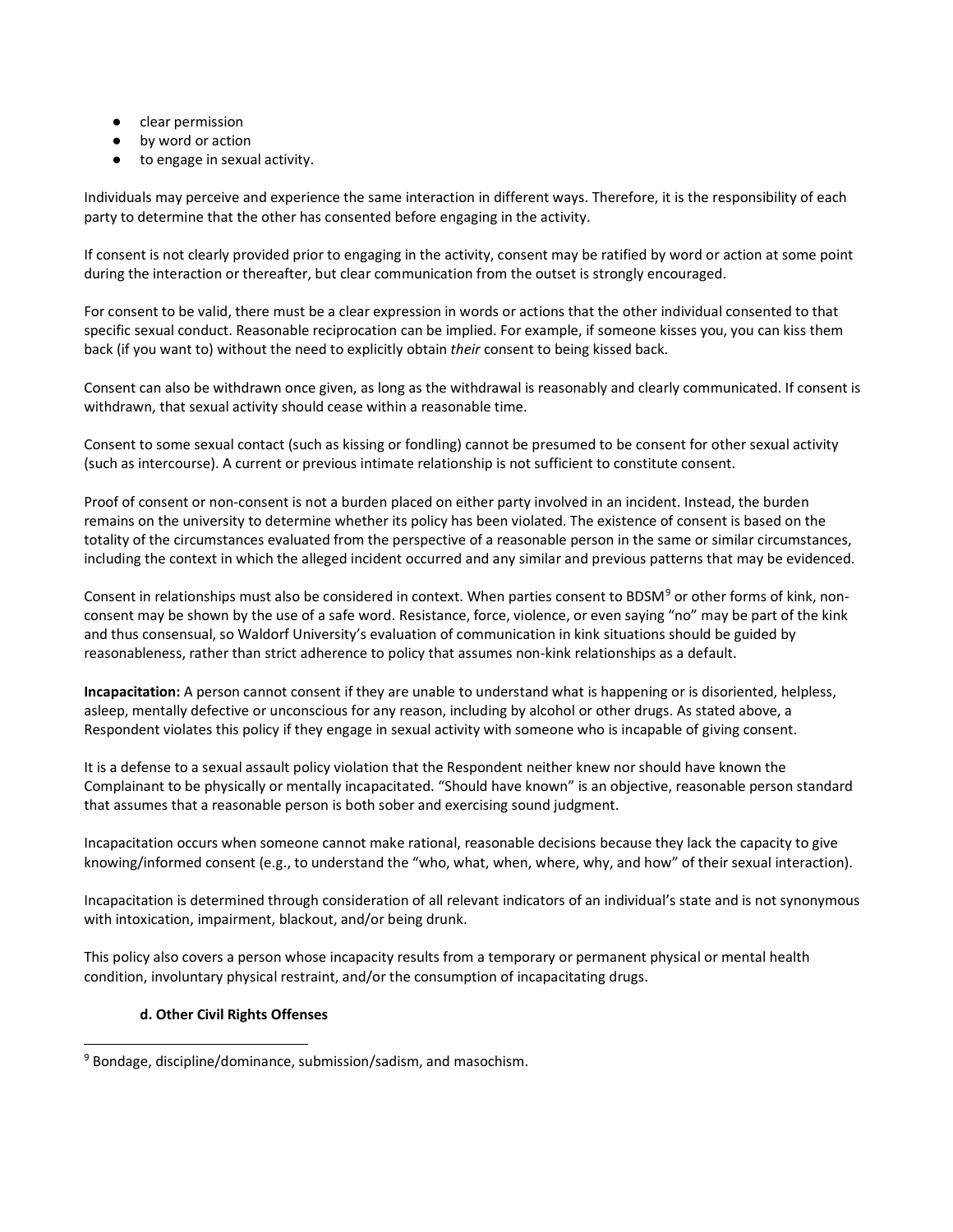In addition to the forms of sexual harassment described above, which are covered by Title IX, the university additionally prohibits the following offenses as forms of discrimination that may be within or outside of Title IX when the act is based upon the Complainant's actual or perceived membership in a protected class.

- Sexual Exploitation, defined as: an individual taking non-consensual or abusive sexual advantage of another for their own benefit or for the benefit of anyone other than the person being exploited, and that conduct does not otherwise constitute sexual harassment under this policy. Examples of Sexual Exploitation include, but are not limited to:
	- o Sexual voyeurism (such as observing or allowing others to observe a person undressing or using the bathroom or engaging in sexual acts, without the consent of the person being observed)
	- o Invasion of sexual privacy
	- o Taking pictures, video, or audio recording of another in a sexual act, or in any other
		- sexually-related activity when there is a reasonable expectation of privacy during the activity, without the consent of all involved in the activity, or exceeding the boundaries of consent (such as allowing another person to hide in a closet and observe sexual activity, or disseminating sexual pictures without the photographed person's consent), including the making or posting of revenge pornography
	- o Prostituting another person
	- o Engaging in sexual activity with another person while knowingly infected with human immunodeficiency virus (HIV) or a sexually-transmitted disease (STD) or infection (STI), without informing the other person of the virus, disease, or infection
	- $\circ$  Causing or attempting to cause the incapacitation of another person (through alcohol, drugs, or any other means) for the purpose of compromising that person's ability to give consent to sexual activity, or for the purpose of making that person vulnerable to non-consensual sexual activity
	- o Misappropriation of another person's identity on apps, websites, or other venues designed for dating or sexual connections
	- o Forcing a person to take an action against that person's will by threatening to show, post, or share information, video, audio, or an image that depicts the person's nudity or sexual activity
	- o Knowingly soliciting a minor for sexual activity
	- o Engaging in sex trafficking
	- o Creation, possession, or dissemination of child pornography
- Threatening or causing physical harm; extreme verbal, emotional, or psychological abuse; or other conduct which threatens or endangers the health or safety of any person;
- Discrimination, defined as actions that deprive, limit, or deny other members of the community of educational or employment access, benefits, or opportunities;
- Intimidation, defined as implied threats or acts that cause an unreasonable fear of harm in another;
- Bullying, defined as:
	- o Repeated and/or severe
	- o Aggressive behavior
	- o Likely to intimidate or intentionally hurt, control, or diminish another person, physically and/or mentally

Violation of any other Waldorf University policies may constitute a Civil Rights Offense when a violation is motivated by actual or perceived membership in a protected class, and the result is a discriminatory limitation or denial of employment or educational access, benefits, or opportunities.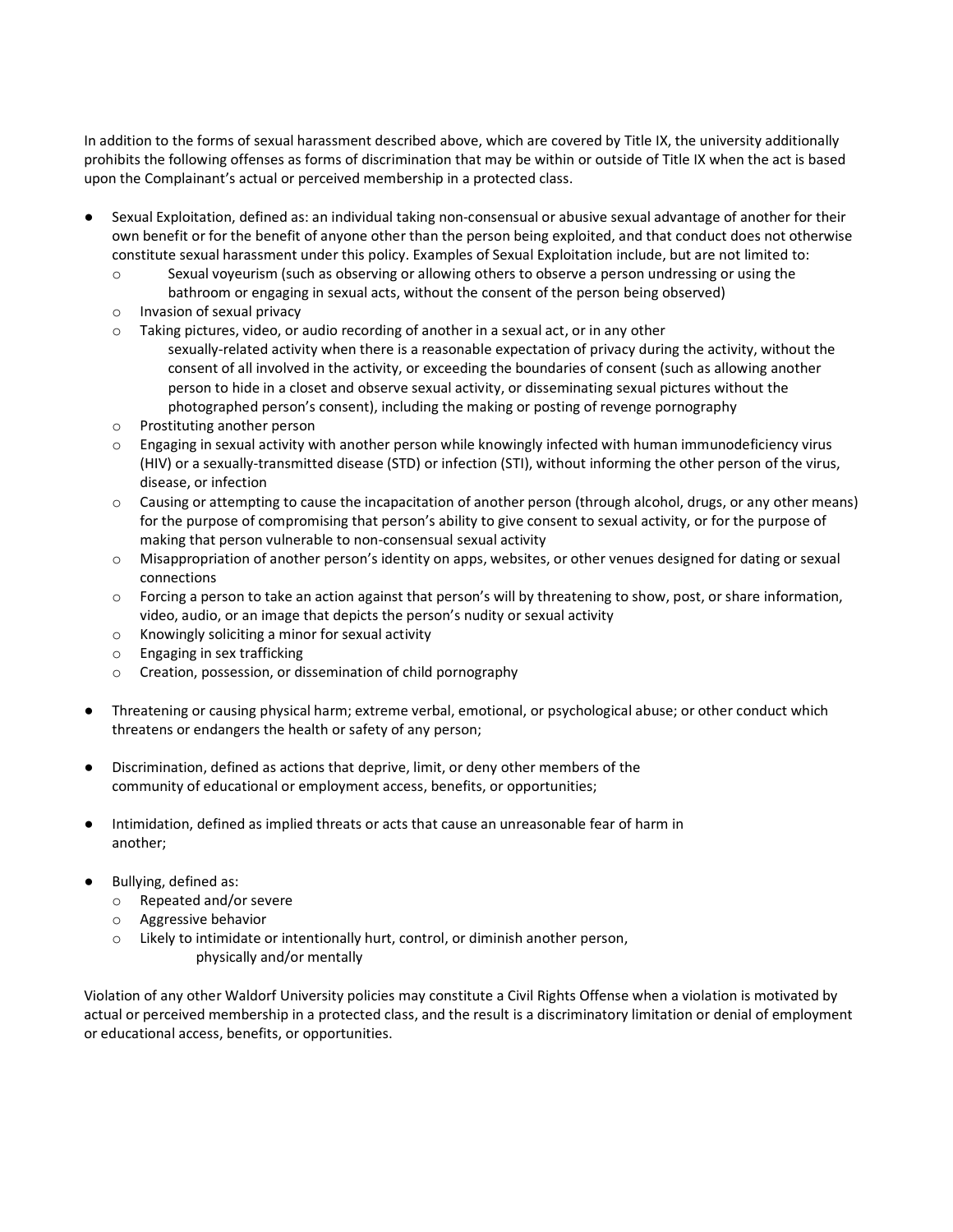Sanctions for the above-listed Civil Rights Offenses range from reprimand through expulsion/termination.

# **18. Retaliation[10](#page-17-1)**

Protected activity under this Policy includes reporting an incident that may implicate this policy, participating in the grievance process, supporting a Complainant or Respondent, assisting in providing information relevant to an investigation, and/or acting in good faith to oppose conduct that constitutes a violation of this Policy.

Acts of alleged retaliation should be reported immediately to the Title IX Coordinators and will be investigated. Waldorf University will take all appropriate and available steps to protect individuals who fear that they may be subjected to retaliation.

Waldorf University and any member of Waldorf University's community are prohibited from taking or attempting to take materially adverse action by intimidating, threatening, coercing, harassing, or discriminating against any individual for the purpose of interfering with any right or privilege secured by law or policy, or because the individual has made a report or complaint, testified, assisted, or participated or refused to participate in any manner in an investigation, proceeding, or hearing under this policy and procedure.

Filing a complaint within Process B could be considered retaliatory if those charges could be applicable under Process A, when the Process B charges are made for the purpose of interfering with or circumventing any right or privilege provided afforded within Process A that is not provided by Process B. Therefore, Waldorf University vets all complaints carefully to ensure this does not happen, and to ensure that complaints are tracked to the appropriate process.

The exercise of rights protected under the First Amendment does not constitute retaliation.

Charging an individual with a code of conduct violation for making a materially false statement in bad faith in the course of a grievance proceeding under this policy and procedure does not constitute retaliation, provided that the determination of responsibility, by itself, is not sufficient to conclude that any party has made a materially false statement in bad faith.

# <span id="page-17-0"></span>**19. Employee Recipients and Reporting**

-

All university employees (faculty, staff, administrators) are expected to report actual or suspected discrimination, harassment, and/or retaliation to appropriate officials immediately, although there are some limited exceptions.

In order to make informed choices, it is important to be aware of confidentiality and reporting requirements when consulting campus resources. On campus, some resources may maintain confidentiality and are not required to report actual or suspected discrimination or harassment in a way that identifies the parties. They may offer options and resources without any obligation to inform an outside agency or campus official unless a Complainant has requested the information be shared.

If a Complainant expects formal action in response to their allegations, reporting to any Required Reporter can connect them with resources to report crimes and/or policy violations, and these employees will immediately pass reports to the Title IX Coordinators, who will take action when an incident is reported to them.

The following sections describe the reporting options at Waldorf University for a Complainant or third-party (including parents/guardians when appropriate):

<span id="page-17-1"></span><sup>&</sup>lt;sup>10</sup> Retaliation allegations can be routed exclusively through Process B if a university so elects, but where retaliation and sexual harassment allegations are both alleged, it will likely make more sense to use Process A to resolve all together.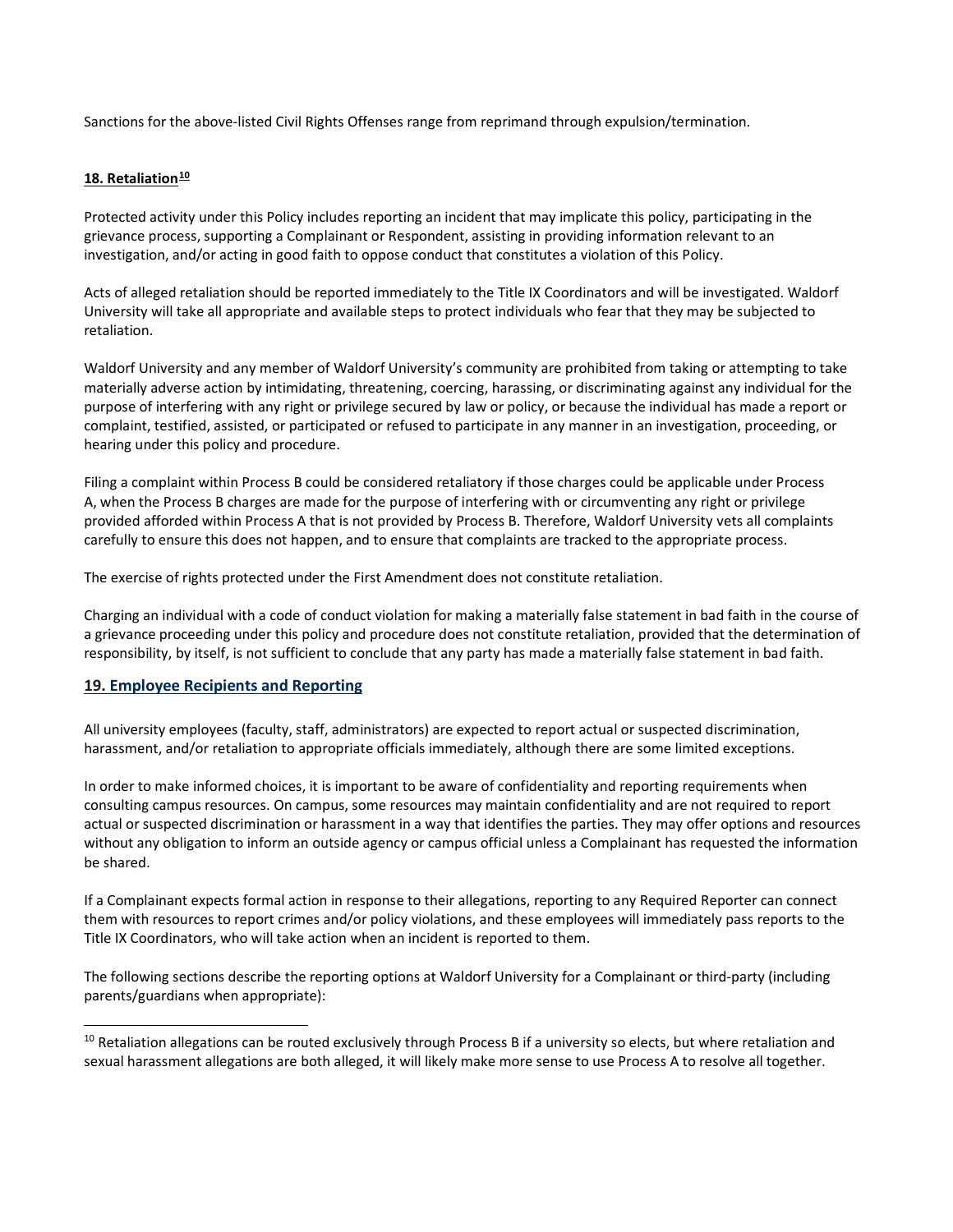#### **a. Confidential Resources**

If a Complainant would like the details of an incident to be kept confidential, the Complainant may speak with:

On or off-campus employees/professionals:

- o Licensed professional counselors and other medical providers
- o Local rape crisis advocates
- o Domestic violence resources
- o Local or state assistance agencies
- o Clergy/Chaplains
- o Attorneys<br>○ Medical Pr
- **Medical Professional**

All of the above-listed individuals will maintain confidentiality when acting under the scope of their licensure, professional ethics, professional credentials, or official designation, except in extreme cases of immediacy of threat or danger or abuse of a minor/elder/individual with a disability, or when required to disclose by law or court order.

#### **b. Anonymous Notice to recipients or college employee reporters**

At the request of a Complainant, notice may be given by a recipient to the Title IX Coordinator anonymously, without identification of the Complainant. The Mandated Reporter cannot remain anonymous themselves.

If a Complainant has requested that an employee recipient maintain the Complainant's anonymity, the recipient may do so unless it is reasonable to believe that a compelling threat to health or safety could exist. The employee or recipient of the information can consult with the Title IX Coordinators on that assessment without revealing personally identifiable information.

Anonymous notice will be investigated by the university to the extent possible, both to assess the underlying allegation(s) and to determine if supportive measures or remedies can be provided.

However, anonymous notice typically limits the university's ability to investigate, respond, and provide remedies, depending on what information is shared.

When a Complainant has made a request for anonymity, the Complainant's personally identifiable information may be withheld by a recipient, but all other details must be shared with the Title IX Coordinators. Employee recipients may not be able to maintain requests for anonymity for Complainants who are minors, elderly, and/or disabled, depending on state reporting of abuse requirements.

## **c. Required Reporters and Formal Notice/Complaints**

Many employees of the university (including student employees) are Required Reporters and must promptly share with the Title IX Coordinators all known details of a report made to them in the course of their employment.

Employees must also promptly share all details of behaviors under this policy that they observe or have knowledge of, even if not reported to them by a Complainant or third-party.

Complainants may want to carefully consider whether they share personally identifiable details with non-confidential Required Reporters, as those details must be shared with the Title IX Coordinators.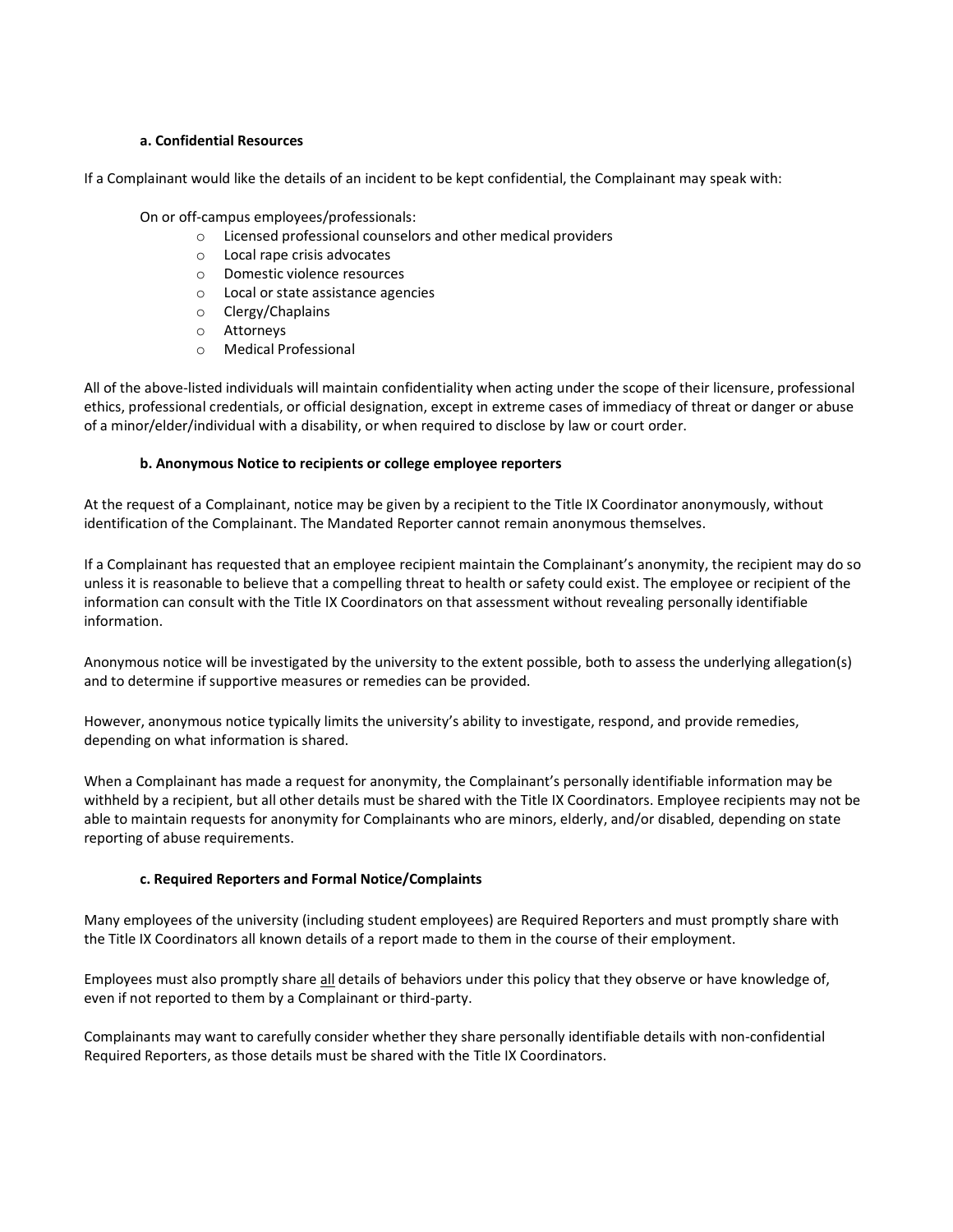Generally, disclosures in climate surveys, classroom writing assignments or discussions, human subjects research, or at events such as "Take Back the Night" marches or speak-outs do not provide notice that must be reported to the Coordinators by employees, unless the Complainant clearly indicates that they desire a report to be made or a seek a specific response from the university.

Supportive measures may be offered as the result of such disclosures without formal Waldorf University action.

Failure of a Required Reporter Employee, as described above in this section, to report an incident of harassment or discrimination of which they become aware is a violation of Waldorf University policy and can be subject to disciplinary action for failure to comply.

Though this may seem obvious, when a Required Reporter is engaged in harassment or other violations of this policy, they still have a duty to report their own misconduct, though the university is technically not on notice when a harasser is also a Required Reporter unless the harasser does in fact report themselves.

Finally, it is important to clarify that a Required Reporter who is themselves a target of harassment or other misconduct under this policy is not required to report their own experience, though they are, of course, encouraged to do so.

#### **20. When a Complainant Does Not Wish to Proceed**

If a Complainant does not wish for their name to be shared, does not wish for an investigation to take place, or does not want a formal complaint to be pursued, they may make such a request to the Title IX Coordinators, who will evaluate that request in light of the duty to ensure the safety of the campus and to comply with state or federal law.

The Title IX Coordinators has ultimate discretion over whether the university proceeds when the Complainant does not wish to do so, and the Title IX Coordinators may sign a formal complaint to initiate a grievance process, usually upon completion of an appropriate violence risk assessment.

The Title IX Coordinators decision should be based on results of the violence risk assessment that show a compelling risk to health and/or safety that requires the university to pursue formal action to protect the community.

A compelling risk to health and/or safety may result from evidence of patterns of misconduct, predatory conduct, threats, abuse of minors, use of weapons, and/or violence. The university may be compelled to act on alleged employee misconduct irrespective of a Complainant's wishes.

The Title IX Coordinators must also consider the effect that non-participation by the Complainant may have on the availability of evidence and the university's ability to pursue a Formal Grievance Process fairly and effectively.

When the Title IX Coordinator executes the written complaint, they do not become the Complainant. The Complainant is the individual who is alleged to be the victim of conduct that could constitute a violation of this policy.

When the university proceeds, the Complainant (and/or their Advisor) may have as much or as little involvement in the process as they wish. The Complainant retains all rights of a Complainant under this Policy irrespective of their level of participation. Typically, when the Complainant chooses not to participate, the Advisor may be appointed as proxy for the Complainant throughout the process, acting to ensure and protect the rights of the Complainant, though this does not extend to the provision of evidence or testimony.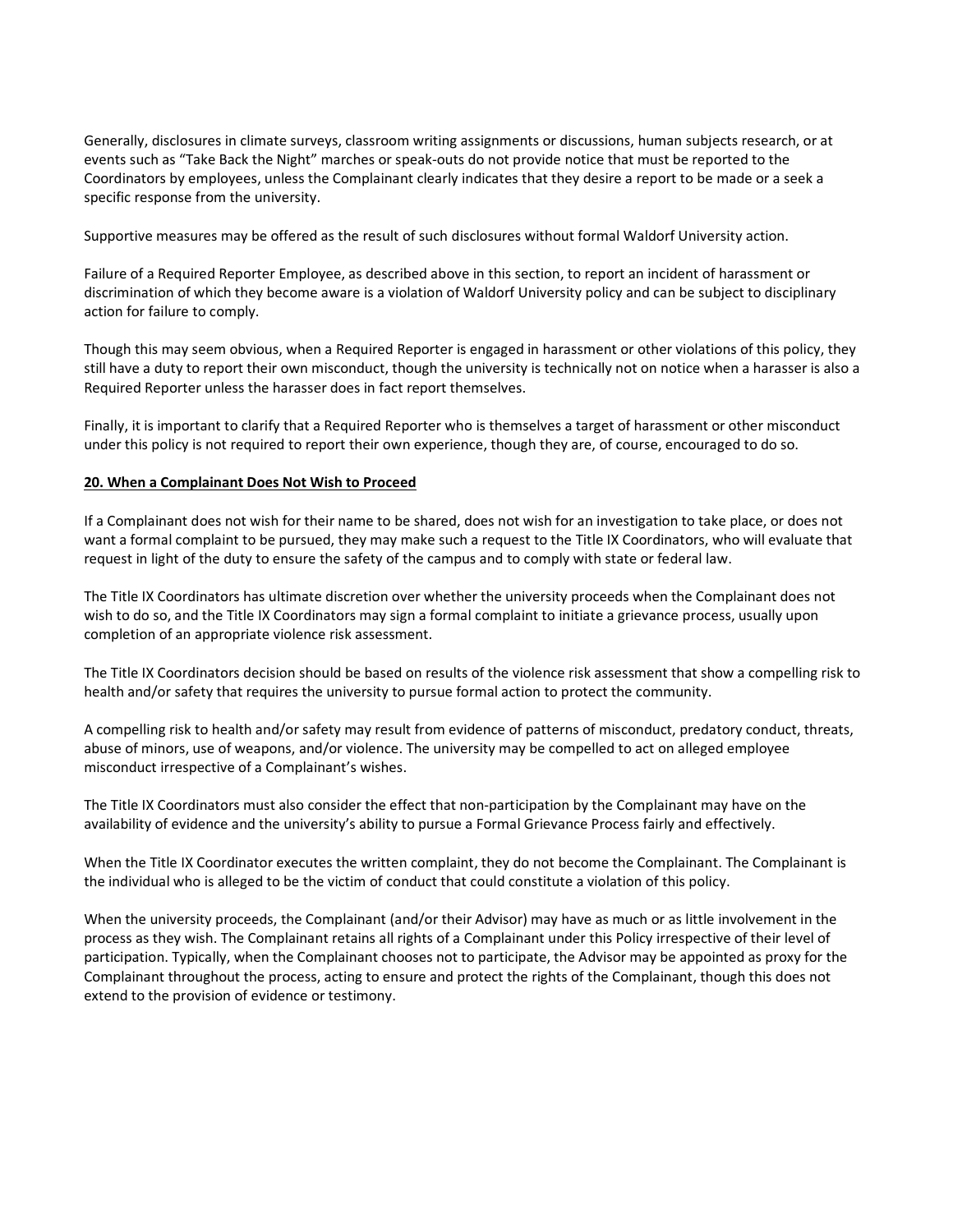Note that the university's ability to remedy and respond to notice may be limited if the Complainant does not want the university to proceed with an investigation and/or grievance process. The goal is to provide the Complainant with as much control over the process as possible, while balancing the university's obligation to protect its community.

In cases in which the Complainant requests confidentiality/no formal action and the circumstances allow the university to honor that request, the university will offer informal resolution options (see below), supportive measures, and remedies to the Complainant and the community, but will not otherwise pursue formal action.

If the Complainant elects to take no action, they can change that decision if they decide to pursue a formal complaint at a later date. Upon making a formal complaint, a Complainant has the right, and can expect, to have allegations taken seriously by Waldorf University and to have the incidents investigated and properly resolved through these procedures. Please consider that delays may cause limitations on access to evidence, or present issues with respect to the status of the parties.

# **21. Federal Timely Warning Obligations**

Parties reporting sexual assault, domestic violence, dating violence, and/or stalking should be aware that under the Clery Act, Waldorf University must issue timely warnings for incidents reported to them that pose a serious or continuing threat of bodily harm or danger to members of the campus community.

The university will ensure that a Complainant's name and other identifying information is not disclosed, while still providing enough information for community members to make safety decisions in light of the potential danger.

## **22. False Allegations and Evidence**

Deliberately false and/or malicious or manipulative accusations under this policy are a serious offense and will be subject to appropriate disciplinary action. This does not include allegations that are made in good faith but are ultimately shown to be erroneous or do not result in a policy violation determination.

Additionally, witnesses and parties knowingly providing false and over exaggerated evidence, tampering with or destroying evidence, or deliberately misleading an official conducting an investigation or manipulating a situation can be subject to discipline under Waldorf University policy.

# **23. Federal Statistical Reporting Obligations**

Certain campus officials – those deemed Campus Security Authorities – have a duty to report the following for federal statistical reporting purposes (Clery Act):

- a) All "primary crimes," which include homicide, sexual assault, robbery, aggravated assault, burglary, motor vehicle theft, and arson;
- b) Hate crimes, which include any bias-motivated primary crime as well as any bias motivated larceny or theft, simple assault, intimidation, or destruction/damage/vandalism of property;
- c) VAWA-based crimes,  $^{11}$  $^{11}$  $^{11}$  which include sexual assault, domestic violence, dating violence, and stalking; and
- d) Arrests and referrals for disciplinary action for weapons-related law violations, liquor-related law violations, and drug abuse-related law violations.

<span id="page-20-0"></span><sup>&</sup>lt;sup>11</sup> VAWA is the Violence Against Women Act, enacted in 1994 and codified in part at 42 U.S.C. sections 13701 through 14040.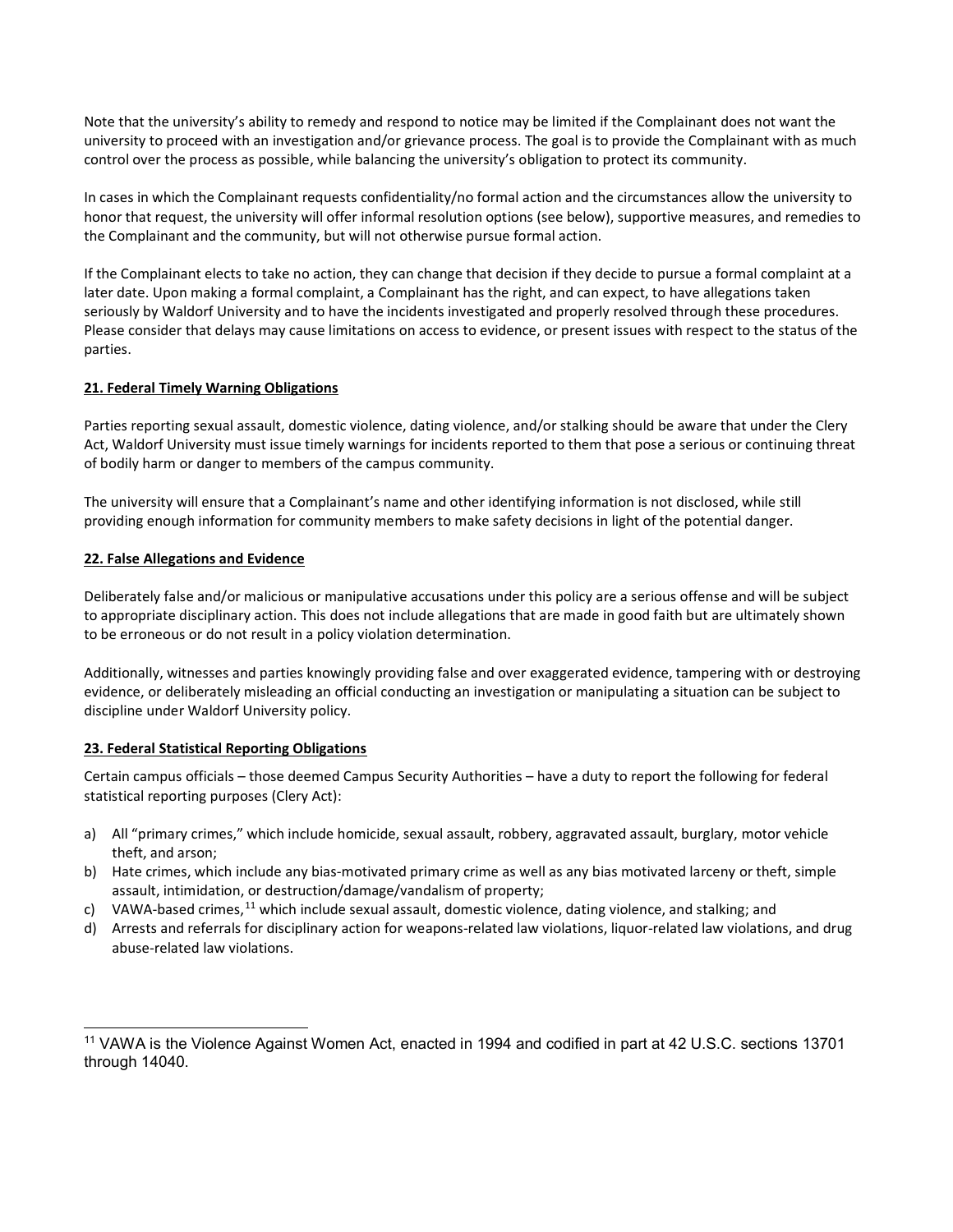All personally identifiable information is kept private, but statistical information must be shared with campus security regarding the type of incident and its general location (on or off-campus or in the surrounding area, but no addresses are given) for publication in the Annual Security Report and daily campus crime log.

Campus Security Authorities include: student life, campus security, local police, coaches, athletic directors, residence life staff, student activities staff, human resources staff, advisors to student organizations, and any other official with significant responsibility for student and campus activities.

## **24. Preservation of Evidence**

The preservation of evidence in incidents of sexual assault is critical to potential criminal prosecution and to obtaining restraining orders and is particularly time-sensitive. The university will inform the Complainant of the importance of preserving evidence by taking the following actions:

1. Seek forensic medical assistance at the hospital/medical facility, ideally within 120 hours of the incident (sooner is better).

2. Avoid showering, bathing, washing hands or face, or douching, if possible, but evidence may still be collected even if you do.

3. Try not to urinate.

4. If oral sexual contact took place, refrain from smoking, eating, drinking, or brushing teeth.

5. If clothes are changed, place soiled clothes in a paper bag (plastic destroys evidence) or secure evidence container.

6. Seeking medical treatment can be essential even if it is not for the purposes of collecting forensic evidence.

During the initial meeting between the Complainant and the Title IX Coordinators, the importance of taking these actions will be reiterated, if timely.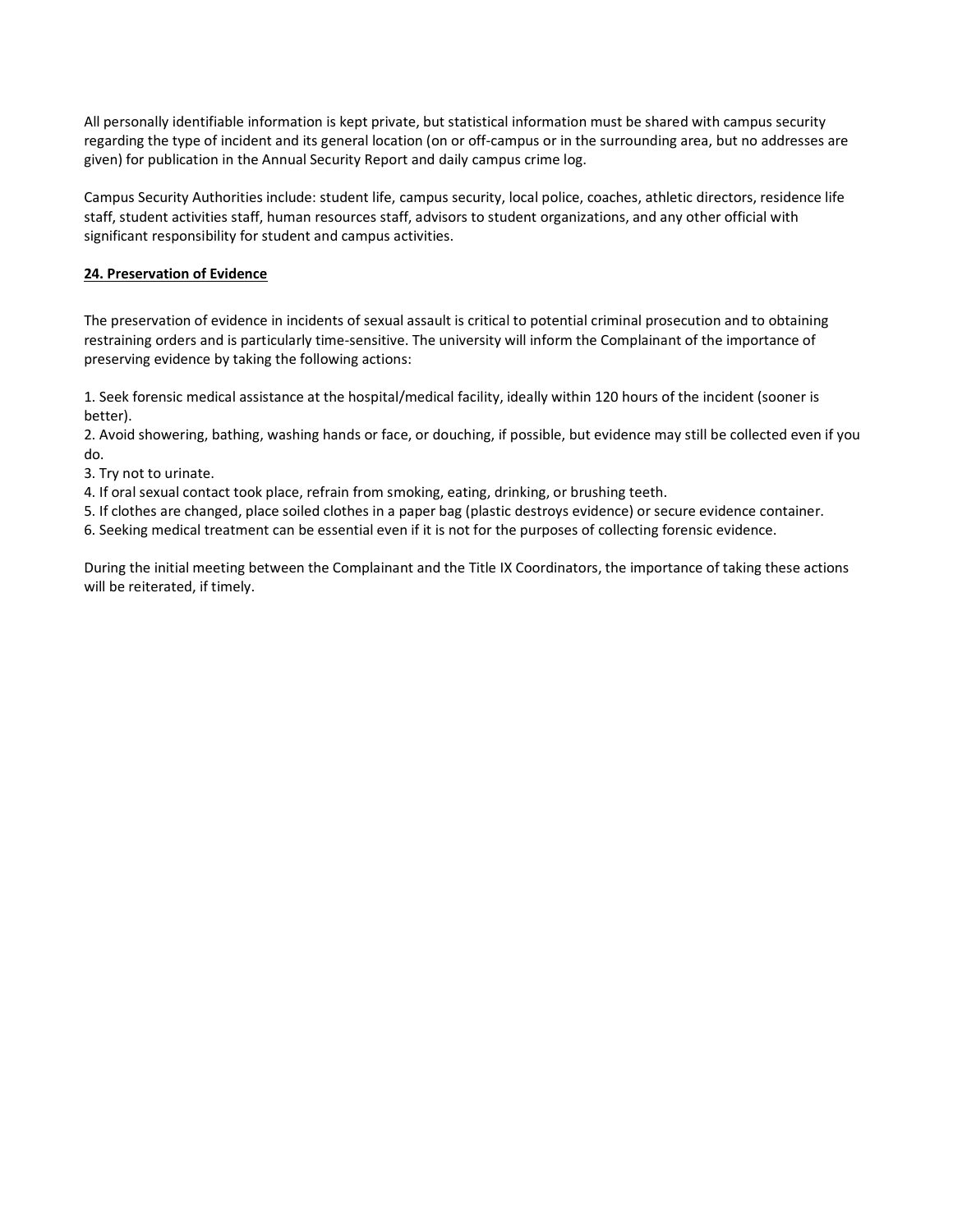# **INTERIM RESOLUTION PROCESS FOR ALLEGED VIOLATIONS OF THE POLICY ON SEXUAL MISCONDUCT, HARASSMENT, AND NONDISCRIMINATION (KNOWN AS PROCESS "A")**

## **1. Overview**

Waldorf University will act on any formal or informal notice/complaint of violation of the policy on Sexual Misconduct, Harassment, and Nondiscrimination ("the Policy") that is received by the Title IX Coordinators<sup>[12](#page-22-0)</sup> or any other Official with Authority by applying these procedures, known as "Process A."

The procedures below apply **only** to qualifying allegations of sexual harassment (including sexual assault, dating violence, domestic violence, and stalking, as defined above) involving students, staff, administrators, or faculty members.

If other policies are invoked, such as policies on protected class harassment or discrimination above, please see Appendix  $D$  for a description of the procedures applicable to the resolution of such offenses, known as "Process B."

Process B can also apply to sexual harassment (including sexual assault, dating violence, domestic violence, and stalking, as defined above) when jurisdiction does not fall within Process A, as determined by the Title IX Coordinators.

The procedures below may be used to address collateral misconduct arising from the investigation of or occurring in conjunction with reported misconduct (e.g., vandalism, physical abuse of another). All other allegations of misconduct unrelated to incidents covered by the Policy will be addressed through procedures described in the student, faculty, and staff handbooks.

# **2. Notice/Complaint**

Upon receipt of a complaint or notice to the Title IX Coordinators of an alleged violation of the Policy, the Title IX Coordinators initiate a prompt initial assessment to determine the next steps the university needs to take.

The Title IX Coordinators will initiate at least one of three responses:

- 1) Offering supportive measures because the Complainant does not want to file a formal complaint; and/or
- 2) An informal resolution (upon submission of a formal complaint); and/or
- 3) A Formal Grievance Process including an investigation and a hearing (upon submission of a formal complaint).

The university uses the Formal Grievance Process to determine whether or not the Policy has been violated. If so, the university will implement effective remedies designed to ensure that it is not deliberately indifferent to harassment or discrimination, their potential recurrence, or their effects.

## **3. Initial Assessment**

-

Following receipt of notice or a complaint of an alleged violation of this Policy, the Title IX Coordinators<sup>[13](#page-22-1)</sup> engage in an initial assessment, typically within one to five business days. The steps in an initial assessment can include:

- Once notice is given, the Title IX Coordinator seeks to determine if the person impacted wishes to make a formal complaint, and will assist them to do so, if desired.
	- $\circ$  If they do not wish to do so, the Title IX Coordinator determines whether to initiate a complaint themselves because a violence risk assessment indicates a compelling threat to health and/or safety.

<span id="page-22-0"></span> $12$  Anywhere this procedure indicates "Title IX Coordinator," the university may substitute a trained designee.

<span id="page-22-1"></span><sup>&</sup>lt;sup>13</sup> If circumstances require, the President or Title IX Coordinator will designate another person to oversee the resolution process should an allegation be made about the Coordinators or the Coordinator be otherwise unavailable, unable to fulfill their duties, or have a conflict of interest.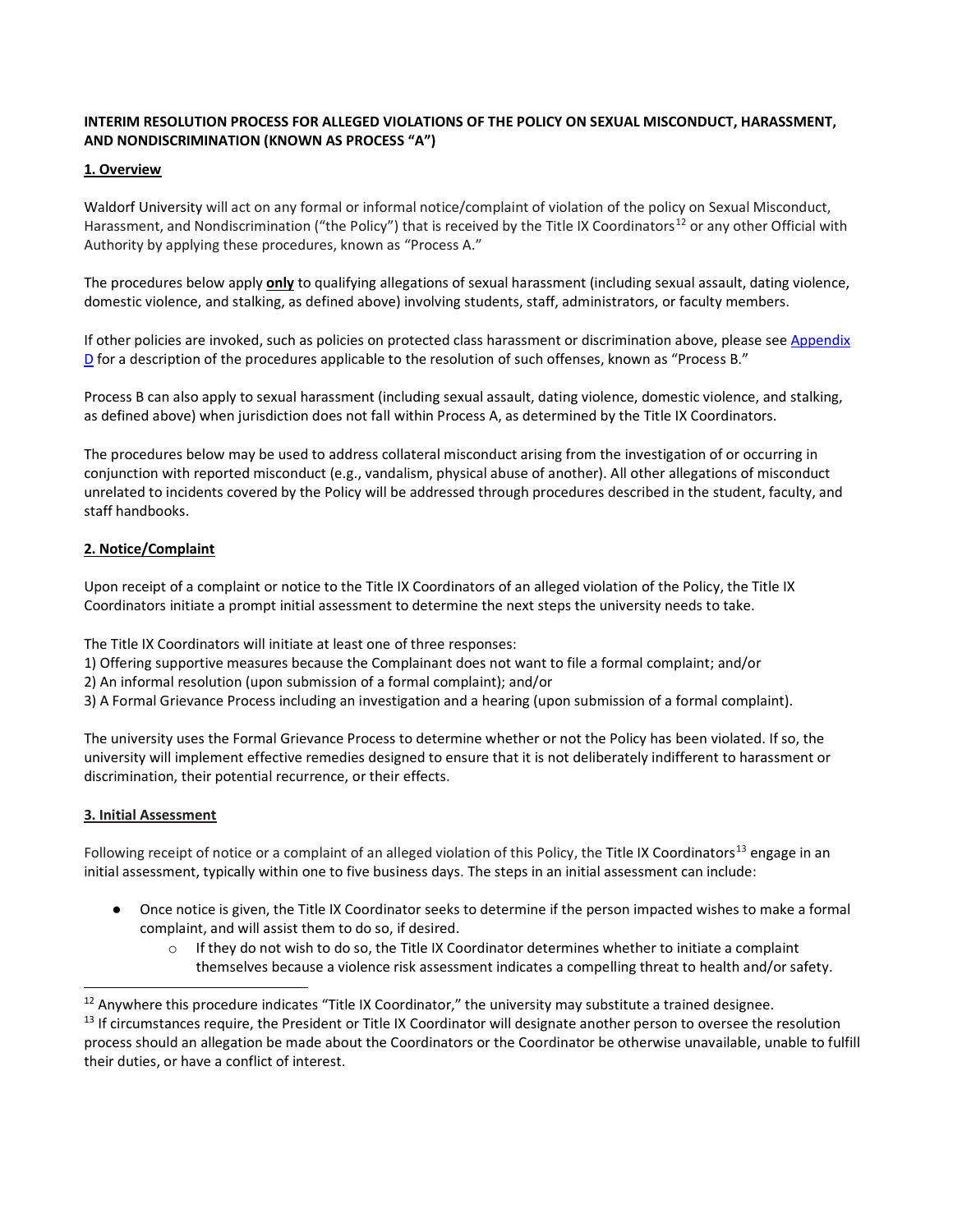- If a formal complaint is received, the Title IX Coordinator assesses its sufficiency and works with the Complainant to make sure it is correctly completed.
- The Title IX Coordinator reaches out to the Complainant to offer supportive measures.
- The Title IX Coordinator works with the Complainant to ensure they are aware of the right to have an Advisor.
- The Title IX Coordinator works with the Complainant to determine whether the Complainant prefers a supportive and remedial response, an informal resolution option, or a formal investigation and grievance process.
	- o If a supportive and remedial response is preferred, the Title IX Coordinators work with the Complainant to identify their wishes, assesses their request(s), and implements accordingly. No Formal Grievance Process is initiated, though the Complainant can elect to initiate one later, if desired.
	- $\circ$  If an informal resolution option is preferred, the Title IX Coordinators assess whether the complaint is suitable for informal resolution, which informal mechanism may serve the situation best or is available and may seek to determine if the Respondent is also willing to engage in informal resolution.
	- o If a Formal Grievance Process is preferred by the Complainant, the Title IX Coordinators determine if the misconduct alleged falls within the scope of Title IX:
		- If it does, the Title IX Coordinators will initiate the formal investigation and grievance process, directing the investigation to address:
			- an incident, and/or
			- a pattern of alleged misconduct, and/or
			- a culture/climate issue, based on the nature of the complaint.
		- If alleged misconduct does not fall within the scope of Title IX, the Title IX Coordinators determine that Title IX does not apply (and will "dismiss" that aspect of the complaint, if any), assesses which policies may apply which resolution process is applicable, and will refer the matter accordingly including referring the matter for resolution under Process B, if applicable. Please note that dismissing a complaint under Title IX is solely a procedural requirement under Title IX which does not limit the university's authority to address a complaint with an appropriate process and remedies.

# **a. Dismissal (Mandatory and Discretionary)[14](#page-23-0)**

The university must dismiss a formal complaint or any allegations therein if, at any time during the investigation or hearing, it is determined that:

- 1) The conduct alleged in the formal complaint would not constitute sexual harassment as defined above, even if proved; and/or
- 2) The conduct did not occur in an educational program or activity controlled by the university (including buildings or property controlled by recognized student organizations), and/or the university does not have control of the Respondent; and/or
- 3) The conduct did not occur against a person in the United States; and/or
- 4) At the time of filing a formal complaint, a Complainant is not participating in or attempting to participate in the education program or activity of the recipient<sup>15</sup>.

The university may dismiss a formal complaint or any allegations therein if, at any time during the investigation or hearing:

- 1) A Complainant notifies the Title IX Coordinator in writing that the Complainant would like to withdraw the formal complaint or any allegations therein; or
- 2) The Respondent is no longer enrolled in or employed by the recipient; or

-

<span id="page-23-1"></span><span id="page-23-0"></span><sup>&</sup>lt;sup>14</sup> These dismissal requirements are mandated by the 2020 Title IX Regulations, 34 CFR §106.45.<br><sup>15</sup> Such a Complainant is still entitled to supportive measures, but the formal grievance process is not applicable.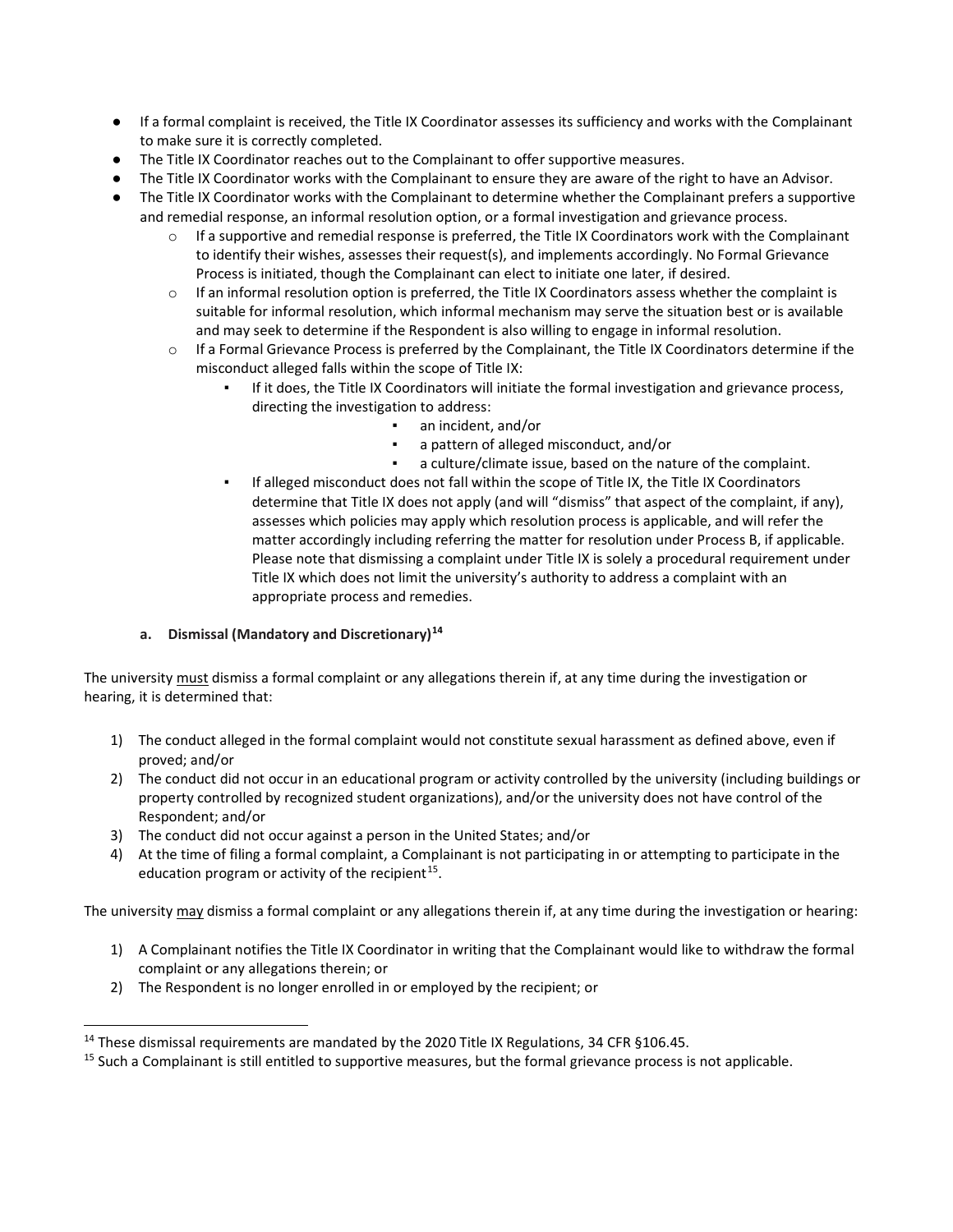3) Specific circumstances prevent the recipient from gathering evidence sufficient to reach a determination as to the formal complaint or allegations therein.

Upon any dismissal, the university will promptly send written notice of the dismissal and the rationale for doing so simultaneously to the parties.

This dismissal decision is appealable by any party under the procedures for appeal below. The decision not to dismiss is also appealable by any party claiming that a dismissal is required or appropriate. A Complainant who decides to withdraw a complaint may later request to reinstate it or refile it.

# **4. Counterclaims**

The university is obligated to ensure that the grievance process is not abused for retaliatory purposes. The university permits the filing of counterclaims but uses an initial assessment, described above, to assess whether the allegations in the counterclaim are made in good faith. Counterclaims by a Respondent may be made in good faith, but are, on occasion, made for purposes of retaliation, instead. Counterclaims made with retaliatory intent will not be permitted.

Counterclaims determined to have been reported in good faith will be processed using the grievance procedures below. Investigation of such claims may take place after resolution of the underlying initial allegation, in which case a delay may occur.

Counterclaims may also be resolved through the same investigation as the underlying allegation, at the discretion of the Title IX Coordinators. When counterclaims are not made in good faith, they will be considered retaliatory and may constitute a violation of this policy.

## **5. Right to an Advisor**

-

The parties may each have an Advisor of their choice present with them for all meetings, interviews, and hearings within the resolution process, if they so choose. The parties may select whoever they wish to serve as their Advisor as long as the Advisor is eligible and available.<sup>[16](#page-24-0)</sup>

Choosing an Advisor who is also a witness in the process creates potential for bias and conflict-of-interest. A party who chooses an Advisor who is also a witness can anticipate that issues of potential bias will be explored by the hearing Decision-maker.

## **a. Who Can Serve as an Advisor**

The Advisor may be a friend, mentor, family member, legal representative, or any other individual a party chooses to advise, support, and/or consult with them throughout the resolution process. The parties may choose Advisors from inside or outside of the university community.

The Title IX Coordinator will also offer to assign a trained Advisor to any party if the party so chooses. If the parties choose an Advisor from the pool available from the university, the Advisor will have been trained by the university and be familiar with the university's resolution process.

If the parties choose an Advisor from outside the pool of those identified by the university, the Advisor may not have been

<span id="page-24-0"></span><sup>&</sup>lt;sup>16</sup> "Available" means the party cannot insist on an Advisor who simply doesn't have inclination, time, or reasonable availability. Also, the Advisor cannot have institutionally conflicting roles, such as being a Title IX administrator who has an active role in the matter, or a supervisor who must monitor and implement sanctions.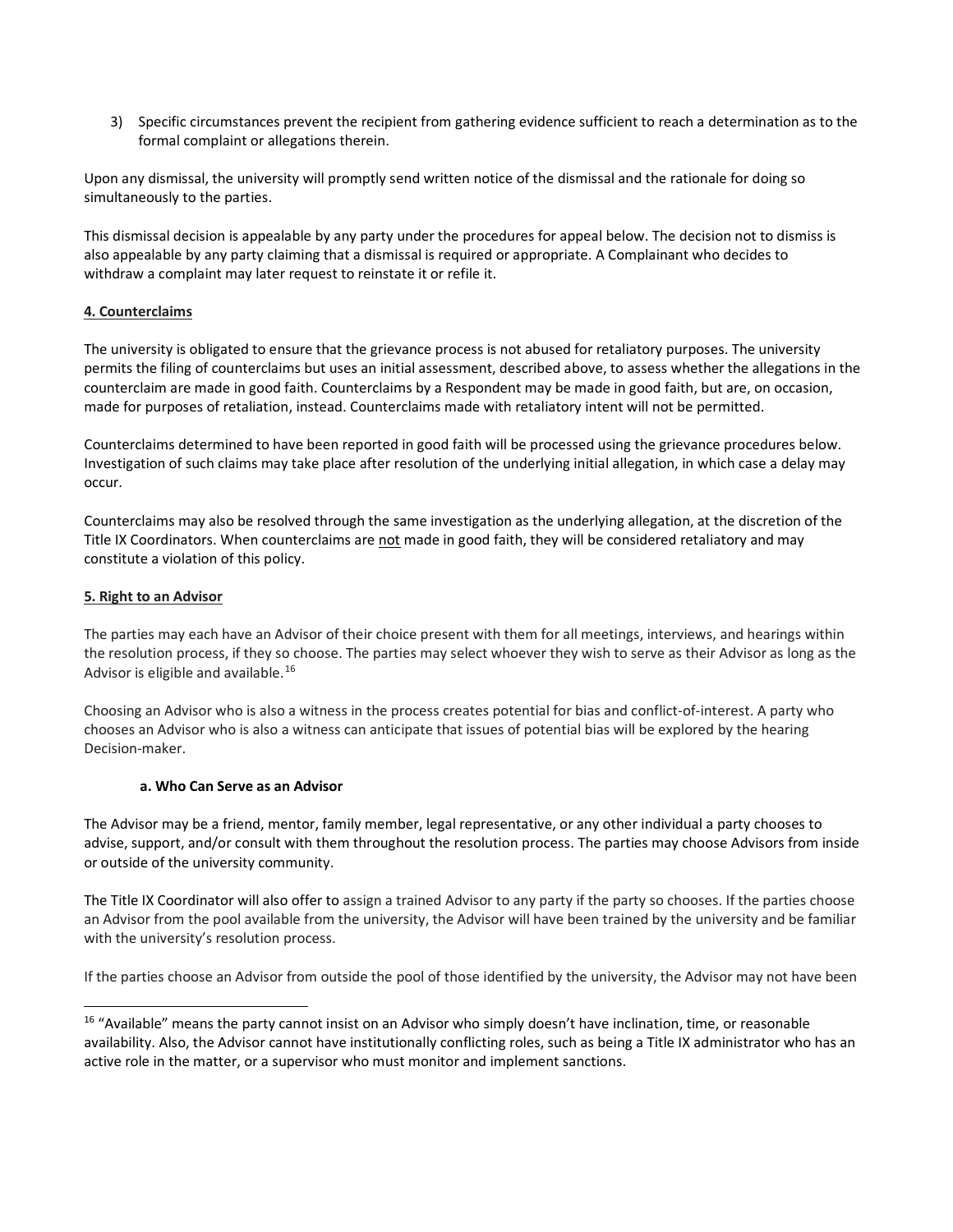trained by the university and may not be familiar with Waldorf University policies and procedures.

Parties also have the right to choose not to have an Advisor in the initial stages of the resolution process, prior to a hearing.

## **b. Advisor's Role in Meetings and Interviews**

The parties may be accompanied by their Advisor in all meetings and interviews at which the party is entitled to be present, including intake and interviews. Advisors should help the parties prepare for each meeting and are expected to advise ethically, with integrity, and in good faith.

The university cannot guarantee equal Advisory rights, meaning that if one party selects an Advisor who is an attorney, but the other party does not or cannot afford an attorney, the university is not obligated to provide an attorney.

# **c. Advisors in Hearings/Waldorf Appointed Advisor**

Under U.S. Department of Education regulations for Title IX, a form of indirect questioning is required during the hearing but must be conducted by the parties' Advisors. The parties are not permitted to directly question each other or any witnesses. If a party does not have an Advisor for a hearing, the university will appoint a trained Advisor for the limited purpose of conducting any questioning of the other party and witnesses.

A party may reject this appointment and choose their own Advisor, but they may not proceed without an Advisor during a hearing. If the party's Advisor will not conduct questioning, the university will appoint an Advisor who will do so thoroughly, regardless of the participation or non-participation of the advised party in the hearing itself. Extensive questioning of the parties and witnesses will also be conducted by the Decision-maker during the hearing.

# **d. The Role of Advisors in Meetings and Interviews**

The parties may be accompanied by their Advisor in all meetings and interviews at which the party is entitled to be present, including intake and interviews. Advisors should help the parties prepare for each meeting and are expected to advise ethically, with integrity, and in good faith.

## **e. Pre-Interview Meetings**

Advisors and their advisees may request to meet with the administrative officials conducting interviews/meetings in advance of these interviews or meetings. This pre-meeting allows Advisors to clarify and understand their role and Waldorf's policies and procedures.

# **f. Advisor Violations of Waldorf University Policy**

All Advisors are subject to the same Waldorf University policies and procedures, and whether they are selected by a party or assigned by the university. Advisors are expected to advise their advisees without disrupting proceedings. Advisors should not address Waldorf University officials or designees in a meeting or interview unless invited to do so (e.g., asking procedural questions). The Advisor may not make a presentation or represent their advisee during any meeting or proceeding and may not speak on behalf of the advisee to the Investigator(s) or other Decision-maker campus hearing board member except during a hearing proceeding during questioning.

The parties are expected to ask and respond to questions on their own behalf throughout the investigation phase of the resolution process. Although the Advisor may not speak on behalf of their advisee, the Advisor may consult with their advisee, either privately as needed, or by conferring or passing notes during any resolution process meeting or interview.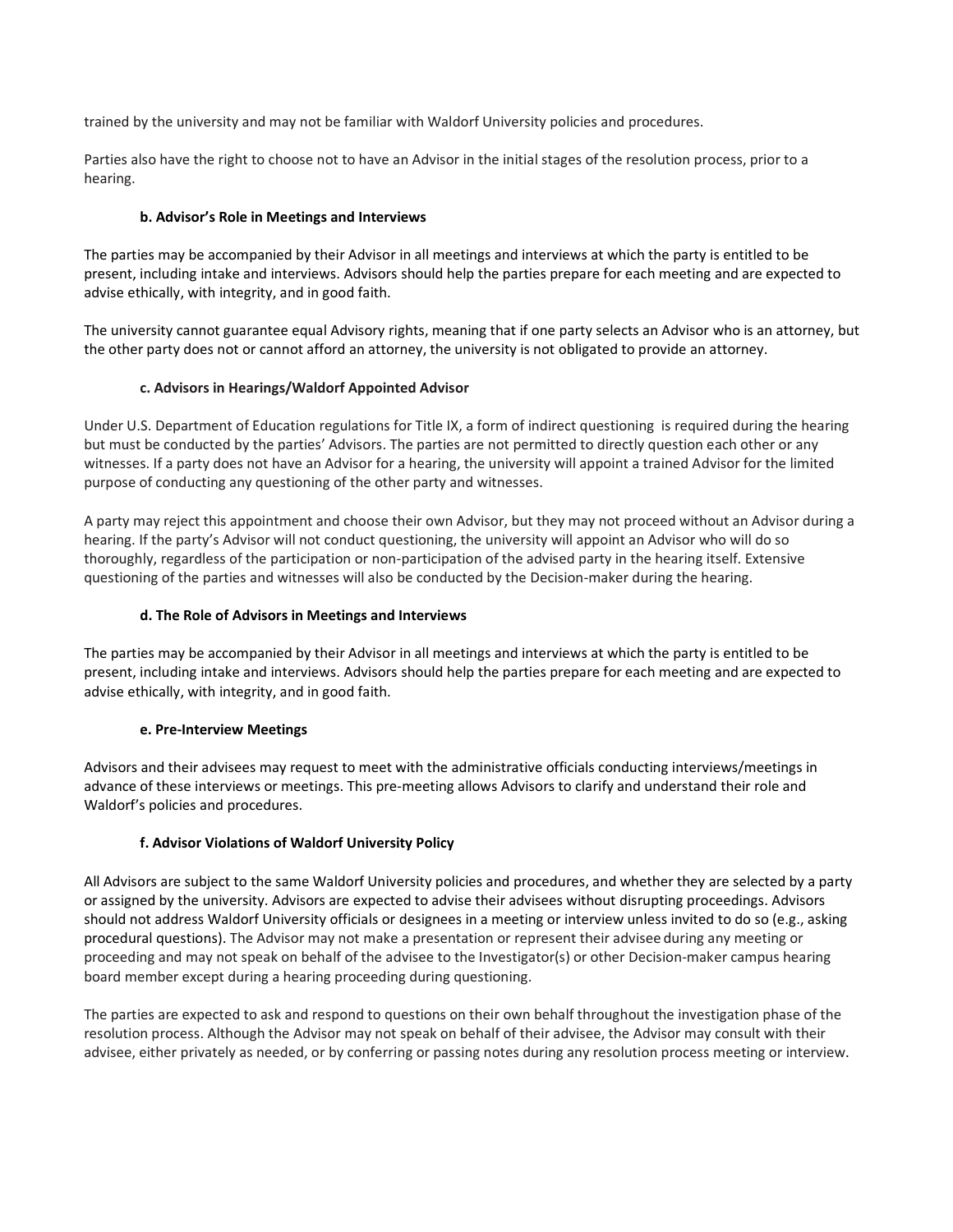For longer or more involved discussions, the parties and their Advisors should ask for breaks to allow for private consultation.

Any Advisor who oversteps their role as defined by this policy will be warned only once. If the Advisor continues to disrupt or otherwise fails to respect the limits of the Advisor role, the meeting/interview/hearing will be ended, or other appropriate measures implemented. Subsequently, the Title IX Coordinators will determine how to address the Advisor's non-compliance and future role. The hearing coordinator may stop the hearing if they determine the Advisor has overstepped their role or approach.

# **g. Sharing Information with the Advisor**

The university expects that the parties may wish to have the university share documentation and evidence related to the allegations with their Advisors. Parties may share this information directly with their Advisor but should be mindful of the need to maintain the privacy of this process.

The university also provides a consent form that authorizes the university to share such information directly with a party's Advisor. The parties must either complete and submit this form to the Title IX Coordinators or provide similar documentation demonstrating consent to a release of information to the Advisor before Waldorf University is able to share records with an Advisor.

# **h. Privacy of Records Shared with Advisor**

Advisors are expected to maintain the privacy of the records shared with them. These records may not be shared with third parties, disclosed publicly, or used for purposes not explicitly authorized by Waldorf University Advisors will be asked to sign Non-Disclosure Agreements (NDAs). Waldorf University may restrict the role of any Advisor who does not respect the sensitive nature of the process or who fails to abide by the university's privacy expectations.

## **i. Expectations of an Advisor**

The university expects an Advisor to adjust their schedule to allow them to attend Waldorf University meetings when planned, but the university may change scheduled meetings to accommodate an Advisor's inability to attend, if doing so does not cause an unreasonable delay.

The university may also make reasonable provisions to allow an Advisor who cannot be present in person to attend a meeting by telephone, video conferencing, or other similar technologies as may be convenient and available.

## **j. Expectations of the Parties with Respect to Advisors**

A party may elect to change Advisors during the process and is not obligated to use the same Advisor throughout. The parties are expected to inform the Investigator(s) of the identity of their Advisor at least two (3) business days before the date of their first meeting with Investigators (or as soon as possible if a more expeditious meeting is necessary or desired).

The parties are expected to provide timely notice to the Title IX Coordinator if they change Advisors at any time. It is assumed that if a party changes Advisors, consent to share information with the previous Advisor is terminated, and a release for the new Advisor should be secured. Parties are expected to inform the Title IX Coordinators of the identity of their hearing Advisor at least two (3) business days before the hearing.

## **k. Assistance in Securing an Advisor**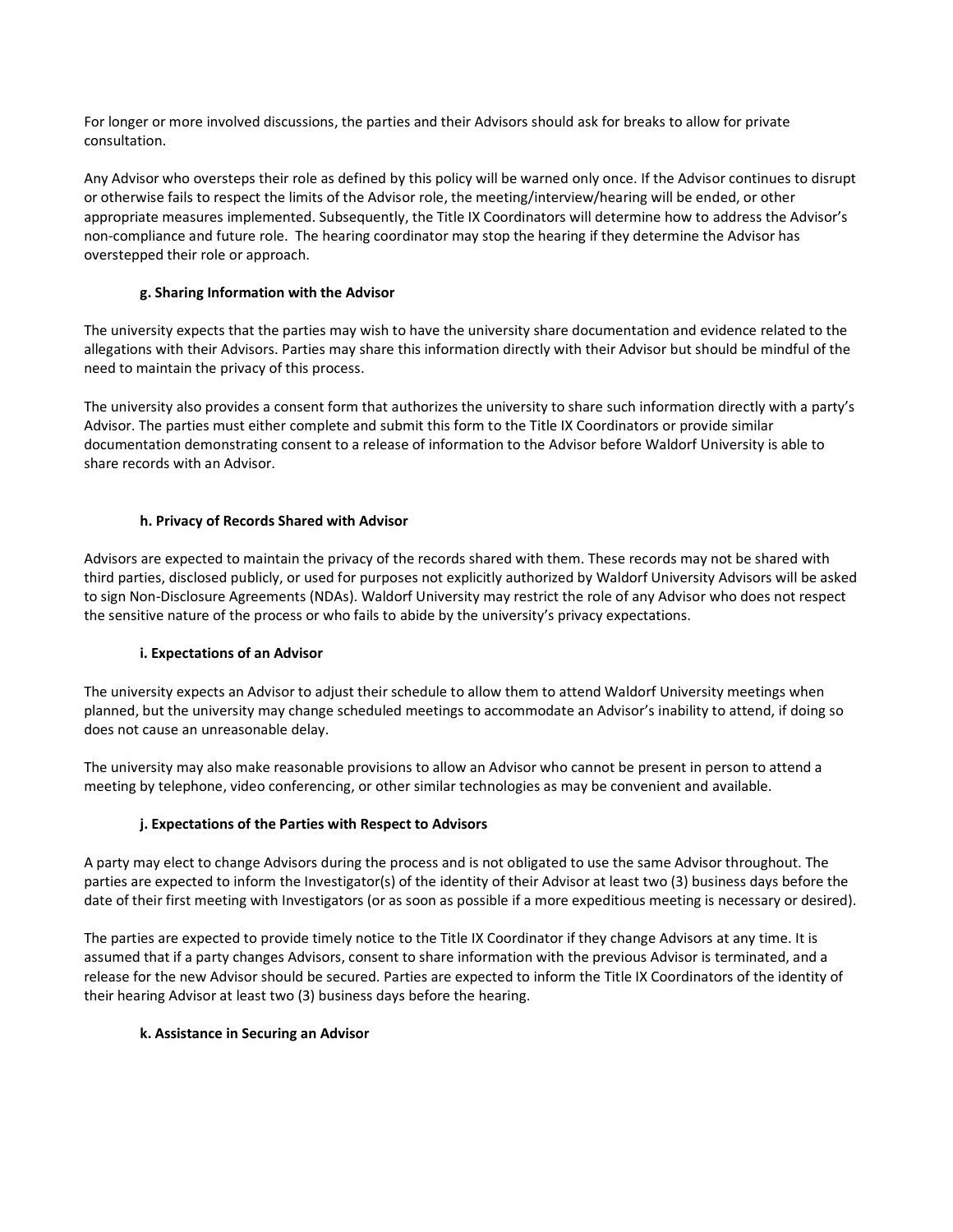## **6. Resolution Processes**

Resolution proceedings are private. All persons present at any time during the resolution process are expected to maintain the privacy of the proceedings in accordance with Waldorf University policy.

Although there is an expectation of privacy around what Investigators share with parties during interviews, the parties have discretion to share their own knowledge and evidence with others if they so choose, with the exception of information the parties agree not to disclose as part of an Informal Resolution, discussed below. Waldorf University encourages parties to discuss any sharing of information carefully with others which could insight retaliatory behaviors (in cases of sharing with other students for example) and consult with their Advisors before communicating to others about the case.

The Formal Grievance Process is the university's primary resolution approach, unless Informal Resolution is elected by all parties and the university. Three options for Informal Resolution are detailed in this section, and the Formal Grievance Process is detailed starting in the next section.

## **a. Informal Resolution**

- Supportive Resolution. When the Title IX Coordinators can resolve the matter informally by providing supportive measures (only) to remedy the situation.
- Alternative Resolution. When the parties agree to resolve the matter through an alternative resolution mechanism as described below, which may include mediation, restorative practices, facilitated dialogue, etc., usually before a formal investigation takes place; see discussion in b., below.
- Accepted Responsibility. When the Respondent accepts responsibility for violating policy, and desires to accept a sanction and end the resolution process (similar to above, but usually occurs post-investigation); see discussion in c., below.

To initiate Informal Resolution, a Complainant must submit a formal complaint, as defined above. A Respondent who wishes to initiate Informal Resolution should contact the Title IX Coordinator.

It is not necessary to pursue Informal Resolution first in order to pursue a Formal Grievance Process, and any party participating in Informal Resolution can stop the process at any time and begin or resume the Formal Grievance Process.

Prior to implementing Informal Resolution, the university will provide the parties with written notice of the reported misconduct and any sanctions or measures that may result from participating in such a process, including information regarding any records that will be maintained or shared by the university.

The university will obtain voluntary, written confirmation that all parties wish to resolve the matter through Informal Resolution before proceeding and will not pressure the parties to participate in Informal Resolution.

## **b. Alternative Resolution Mechanism**

Alternative Resolution is an informal mechanism, which may include mediation, restorative practices, facilitated dialogue, agreed sanctions etc. by which the parties reach a mutually agreed upon resolution of an allegation. All parties must consent to the use of an Alternative Resolution approach.

The Title IX Team may look to the following factors to assess whether Alternative Resolution is appropriate, or which form of Alternative Resolution may be most successful for the parties:

● The parties' amenability to Alternative Resolution;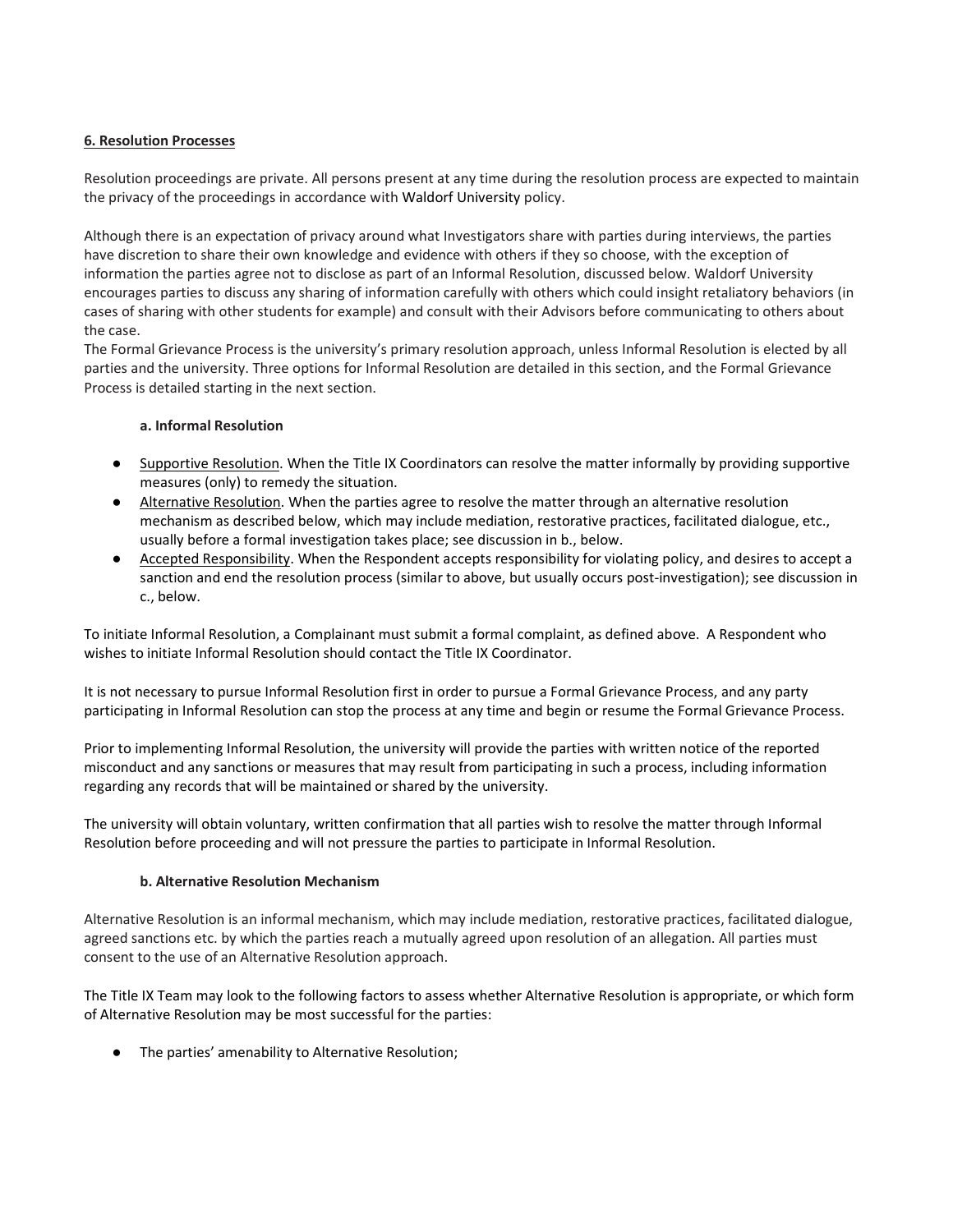- Likelihood of potential resolution, taking into account any power dynamics between the parties;
- The parties' motivation to participate;
- Civility of the parties;
- Results of a violence risk assessment/ongoing risk analysis;
- Disciplinary history;
- Whether an emergency removal is needed;
- Skill of the Alternative Resolution facilitator with this type of allegation;
- Complaint complexity;
- Emotional investment/capability of the parties;
- Rationality of the parties;
- Goals of the parties;
- Adequate resources to invest in Alternative Resolution (time, staff, etc.)

The ultimate determination of whether Alternative Resolution is available or successful is to be made by the Title IX Coordinators. The Title IX Coordinators are authorized to negotiate a resolution that is acceptable to all parties, and/or to accept a resolution that is proposed by the parties, usually through their Advisors.

The Title IX Coordinator maintains records of any resolution that is reached, and failure to abide by the resolution agreement may result in appropriate responsive/disciplinary actions. Results of complaints resolved by Informal Resolution or Alternative Resolution are not appealable.

## **c. Respondent Accepts Responsibility for Alleged Violations**

The Respondent may accept responsibility for all or part of the alleged policy violations at any point during the resolution process. If the Respondent indicates an intent to accept responsibility for all of the alleged misconduct, the formal process will be paused, and the Title IX Coordinator will determine whether Informal Resolution can be used according to the criteria above.

If Informal Resolution is applicable, the Title IX Coordinators will determine whether all parties and the university are able to agree on responsibility, sanctions, and/or remedies. If so, the Title IX Coordinators implement the accepted finding that the Respondent is in violation of Waldorf University policy and implements agreed-upon sanctions and/or remedies, in coordination with other appropriate administrator(s), as necessary.

This result is not subject to appeal once all parties indicate their written assent to all agreed upon terms of resolution. When the parties cannot agree on all terms of resolution, the Formal Grievance Process will resume at the same point where it was paused.

When a resolution is accomplished, the appropriate sanction or responsive actions are promptly implemented in order to effectively stop the harassment or discrimination, prevent its recurrence, and remedy the effects of the discriminatory conduct, both on the Complainant and the community.

## **7. Formal Grievance Process (Campus Hearing Board Pool)**

The Formal Grievance Process relies on a pool of administrators<sup>[17](#page-28-0)</sup> employees and students (CHB) to carry out the process. Waldorf is a small university with a small number of employees involved in Residence Life, Student Life and Title IX. Because of limited resources, staff may double as coordinators, investigators and hearing managers. Advisors and Campus Hearing Board members will be a separate group of individuals.

<span id="page-28-0"></span><sup>-</sup><sup>17</sup> External, trained third-party neutral professionals may also be used to serve in pool roles.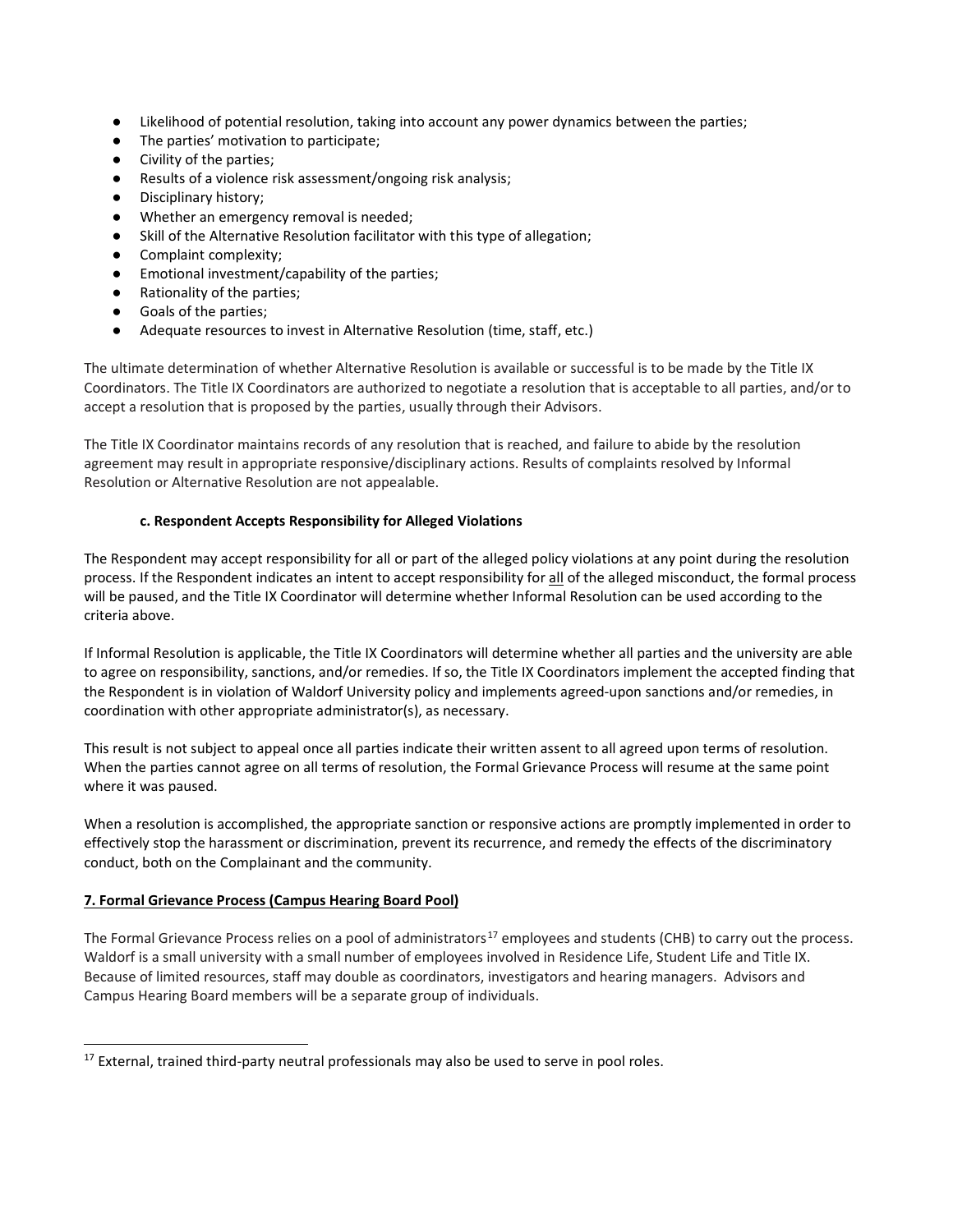## **a. Campus Hearing Board Members/Grievance Process Pool Roles**

Members of the CHB are trained annually, and can serve in in the following roles, at the direction of the Title IX Coordinator:

- To provide appropriate intake of and initial guidance pertaining to
- complaints
- To act as an Advisor to the parties
- To serve in a facilitation role in Informal Resolution or Alternate Resolution if appropriately trained in appropriate resolution approaches (e.g., mediation, restorative practices, facilitated dialogue
- To perform or assist with initial assessment
- To investigate complaints
- To serve as a hearing facilitator (process administrator, no decision-making role)
- To serve as a Decision-maker regarding the complaint
- To serve as an Appeal Decision-maker

## **b. Pool Member Appointment**

The Title IX Coordinators appoint the Pool members, which acts with independence and impartiality. Although members of the Pool are typically trained in a variety of skill sets and can rotate amongst the different roles listed above in different cases, the university can also designate permanent roles for individuals in the Pool, using others as substitutes or to provide greater depth of experience when necessary. This process of role assignment may be the result of particular skills, aptitudes, or talents identified in members of the Pool that make them best suited to particular roles.

#### **c. Pool Member Training**

The Pool members receive annual training jointly. This training includes, but is not limited to:

- The scope of the university's Discrimination and Harassment Policy and Procedures
- How to conduct investigations and hearings that protect the safety of Complainants and Respondents, and promote accountability
- Implicit bias
- Disparate treatment and impact
- Reporting, confidentiality, and privacy requirements
- Applicable laws, regulations, and federal regulatory guidance
- How to implement appropriate and situation-specific remedies
- How to investigate in a thorough, reliable, timely, and impartial manner by individuals who receive annual training in conducting investigations of sexual harassment, trauma-informed practices, and impartiality,
- How to uphold fairness, equity, and due process
- How to weigh evidence
- How to conduct questioning
- How to assess credibility
- Impartiality and objectivity
- How to render findings and generate clear, concise, evidence-based rationales
- The definitions of all offenses
- How to apply definitions used by the recipient with respect to consent (or the absence or negation of consent) consistently, impartially, and in accordance with policy
- How to conduct an investigation and grievance process including hearings, appeals, and informal resolution processes
- How to serve impartially by avoiding prejudgment of the facts at issue, conflicts of interest, and bias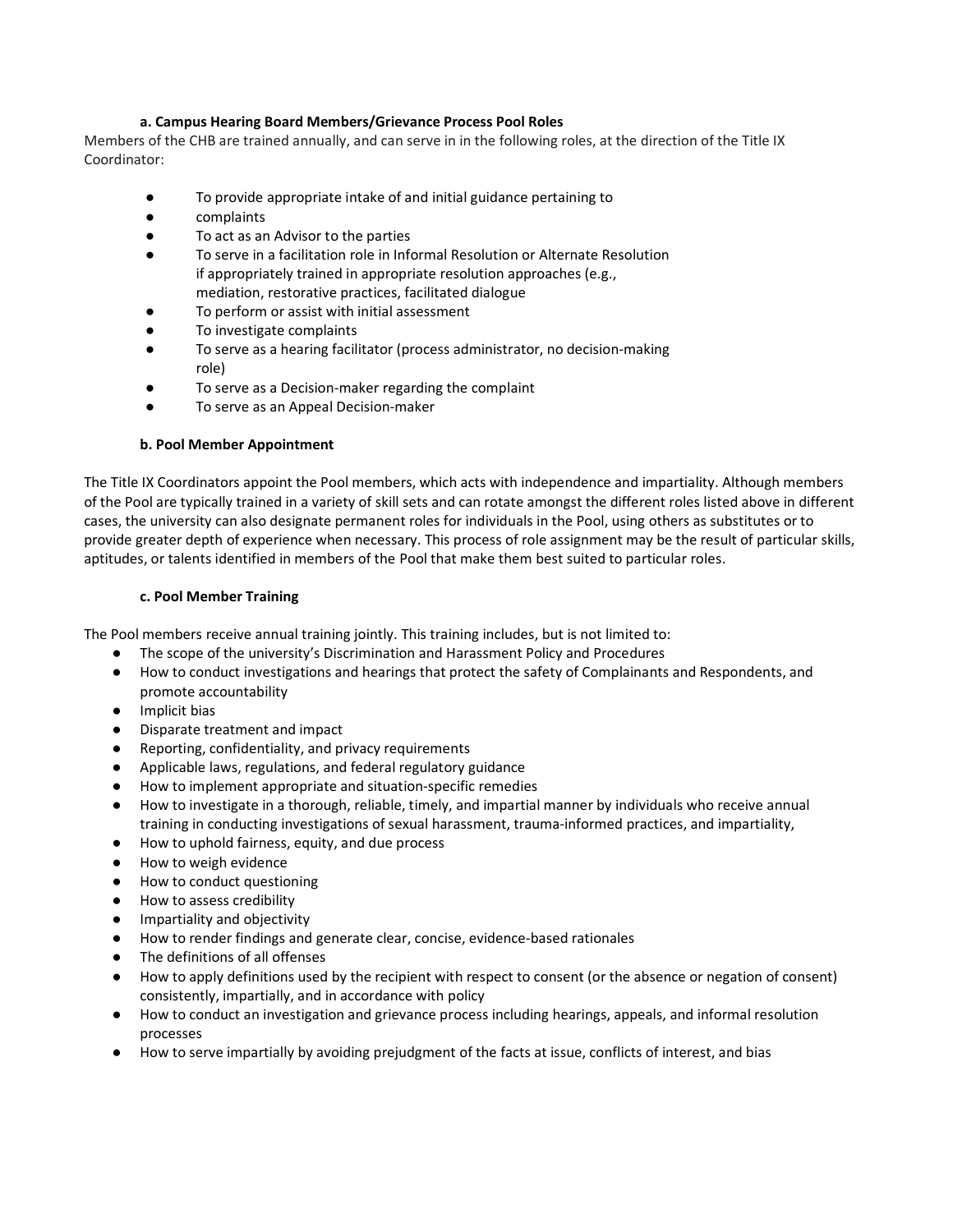- Any technology to be used at a live hearing
- Issues of relevance of questions and evidence
- Issues of relevance to create an investigation report that fairly summarizes relevant evidence
- How to determine appropriate sanctions in reference to all forms of harassment, discrimination, and/or retaliation allegations
- Recordkeeping

Specific training is also provided for all Pool members. All Pool members are required to attend these trainings annually. The materials used to train all members of the Pool are publicly posted on the Waldorf Website Title IX section

Individuals who are interested in serving in the Pool are encouraged to contact the Title IX Coordinator.

#### **8. Formal Grievance Process: Notice of Investigation and Allegations**

The Title IX Team will provide written notice of the investigation and allegations (the "NOIA") to the Respondent upon commencement of the Formal Grievance Process. This facilitates the Respondent's ability to prepare for the interview and to identify and choose an Advisor to accompany them. The NOIA is also copied to the Complainant, who is to be given advance notice of when the NOIA will be delivered to the Respondent.

The NOIA will include:

- A meaningful summary of all of allegations,
- The identity of the involved parties (if known),
- The precise misconduct being alleged,
- The date and location of the alleged incident(s) (if known),
- The specific policies implicated,
- A description of the applicable procedures,
- A statement of the potential sanctions/responsive actions that could result,
- A statement that the university presumes the Respondent is not responsible for the reported misconduct unless and until the evidence supports a different determination,
- A statement that determinations of responsibility are made at the conclusion of the process and that the parties will be given an opportunity to inspect and review all directly related and/or relevant evidence obtained during the review and comment period,
- A statement about the university's policy on retaliation,
- Information about the privacy of the process,
- Information on the need for each party to have an Advisor of their choosing and suggestions for ways to identify an Advisor,
- A statement informing the parties that the university's Policy prohibits knowingly making false statements, including knowingly submitting false information during the resolution process,
- Detail on how the party may request disability accommodations during the interview process,
- Supportive resources
- The name(s) of the Investigator(s), along with a process to identify, in advance of the interview process, to the Title IX Coordinator any conflict of interest that the Investigator(s) may have, and
- An instruction to preserve any evidence that is directly related to the allegations.

Amendments and updates to the NOIA may be made as the investigation progresses and more information becomes available regarding the addition or dismissal of various allegations.

Notice will be made in writing and may be delivered by email to the parties' email accounts. Once emailed notice will be presumptively delivered.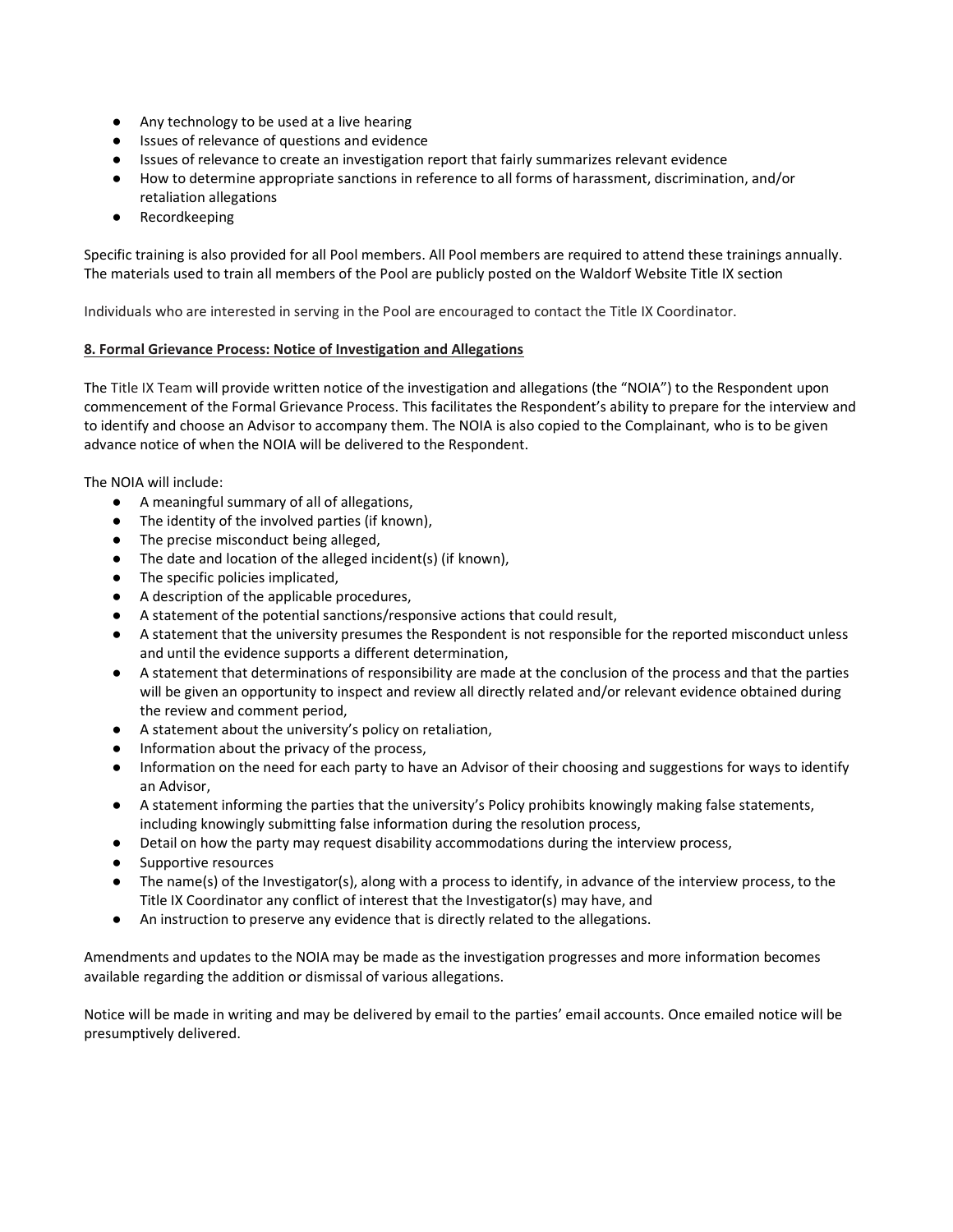#### **9. Resolution Timeline**

The university will make a good faith effort to complete the resolution process within a sixty-to-ninety (60-90) business day time period, including appeal if any, which can be extended as necessary for appropriate cause by the Title IX Coordinator, who will provide notice and rationale for any extensions or delays to the parties as appropriate, as well as an estimate of how much additional time will be needed to complete the process.

## **10. Appointment of Investigators**

Once the decision to commence a formal investigation is made, the Title IX Team coordinates the investigation, usually within two (3) business days of determining that an investigation should proceed.

# **11. Ensuring Impartiality**

Any individual materially involved in the administration of the resolution process, including the Title IX Team, Investigator(s), and Decision-maker, may neither have nor demonstrate a conflict of interest or bias for a party generally, or for a specific Complainant or Respondent. It should be noted that as a very small campus, most members involved in the process will know other students and employees involved on some level and vice versa.

The Title IX Team will vet the assigned Investigator(s) for impartiality by ensuring there are no actual or apparent conflicts of interest or disqualifying biases. The parties may, at any time during the resolution process, raise a concern regarding bias or conflict of interest, and the Title IX Team will determine whether the concern is reasonable and supportable. If so, another Pool member will be assigned and the impact of the bias or conflict, if any, will be remedied. If the source of the conflict of interest or bias is the Title IX Team members, concerns should be raised with the President of the University

The Formal Grievance Process involves an objective evaluation of all relevant evidence obtained, including evidence that supports that the Respondent engaged in a policy violation and evidence that supports that the Respondent did not engage in a policy violation. Credibility determinations may not be based solely on an individual's status or participation as a Complainant, Respondent, or witness.

The university operates with the presumption that the Respondent is not responsible for the reported misconduct unless and until the Respondent is determined to be responsible for a policy violation by the applicable standard of proof.

## **12. Investigation Timeline**

Investigations are completed expeditiously, normally within thirty (30) business days, though some investigations may take weeks or even months, depending on the nature, extent, and complexity of the allegations, availability of witnesses, police involvement, etc.

The university will make a good faith effort to complete investigations as promptly as circumstances permit and will communicate regularly with the parties to update them on the progress and timing of the investigation.

## **13. Delays in the Investigation Process and Interactions with Law Enforcement**

The university may undertake a short delay in its investigation (several days to a few weeks) if circumstances require. Such circumstances include but are not limited to: a request from law enforcement to temporarily delay the investigation to allow their investigation, the need for language assistance, the absence of parties and/or witnesses, and/or accommodations for disabilities, health conditions or college breaks.

The university will communicate in writing the anticipated duration of the delay and reason to the parties and provide the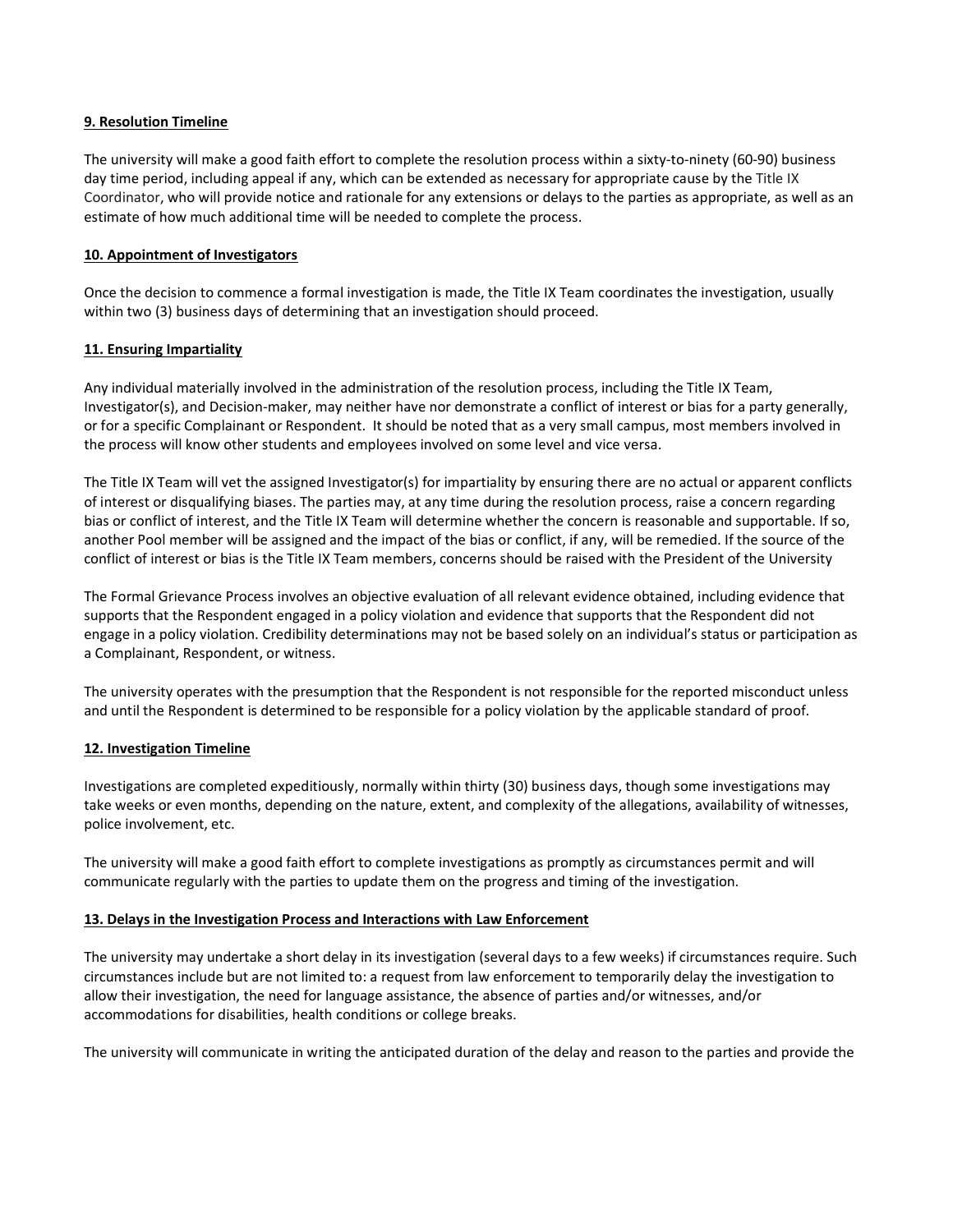parties with status updates if necessary. The university will promptly resume its investigation and resolution process as soon as feasible. During such a delay, Waldorf University will implement supportive measures as deemed appropriate.

Waldorf University action(s) or processes are not typically altered or precluded on the grounds that civil or criminal charges involving the underlying incident(s) have been filed or that criminal charges have been dismissed or reduced.

## **14. Steps in the Investigation Process**

All investigations are thorough, reliable, impartial, prompt, and fair. Investigations involve interviews with all relevant parties and witnesses; obtaining available, relevant evidence; and identifying sources of expert information, as necessary.

All parties have a full and fair opportunity, through the investigation process, to suggest witnesses and questions, to provide evidence and expert witnesses, and to fully review and respond to all evidence on the record.

The Investigator(s) typically take(s) the following steps, if not already completed (not necessarily in this order):

- Determine the identity and contact information of the Complainant
- Identify all policies implicated by the alleged misconduct and notify the Complainant and Respondent of all of the specific policies implicated
- Assist the Title IX Team, if needed, with conducting a prompt initial assessment to determine if the allegations indicate a potential policy violation
- Commence a thorough, reliable, and impartial investigation by identifying issues and developing a strategic investigation plan, including a witness list, evidence list, intended investigation timeframe, and order of interviews for all witnesses and the parties
- Meet with the Complainant to finalize their interview/statement, if necessary
- Work with the Title IX Coordinator, as necessary, to prepare the initial Notice of Investigation and Allegation (NOIA). The NOIA may be amended with any additional or dismissed allegations
	- $\circ$  Notice should inform the parties of their right to have the assistance of an Advisor, who could be a member of the Pool or an Advisor of their choosing present for all meetings attended by the party
- Provide each interviewed party and witness an opportunity to review and verify the Investigator's summary notes (or transcript) of the relevant evidence/testimony from their respective interviews and meetings
- Make good faith efforts to notify the parties of any meeting or interview involving the other party, in advance when possible
- When participation of a party is expected, provide that party with written notice of the date, time, and location of the meeting, as well as the expected participants and purpose
- Interview all available, relevant witnesses and conduct follow-up interviews as necessary
- Allow each party the opportunity to suggest witnesses and questions they wish the Investigator(s) to ask of the other party and witnesses, and document in the report which questions were asked, with a rationale for any changes or omissions
- Complete the investigation promptly and without unreasonable deviation from the intended timeline
- Provide regular status updates to the parties throughout the investigation
- Prior to the conclusion of the investigation, provide the parties and their respective Advisors (if so desired by the parties) with a list of witnesses whose information will be used to render a finding
- Write a comprehensive investigation report fully summarizing the investigation, all witness interviews, and addressing all relevant evidence. Appendices including relevant physical or documentary evidence will be included
- The Investigator(s) gather, assess, and synthesize evidence, but make no conclusions, engage in no policy analysis, and render no recommendations as part of their report
- Prior to the conclusion of the investigation, provide the parties and their respective Advisors (if so desired by the parties) a secured electronic or hard copy of the draft investigation report as well as an opportunity to inspect and review all of the evidence obtained as part of the investigation that is directly related to the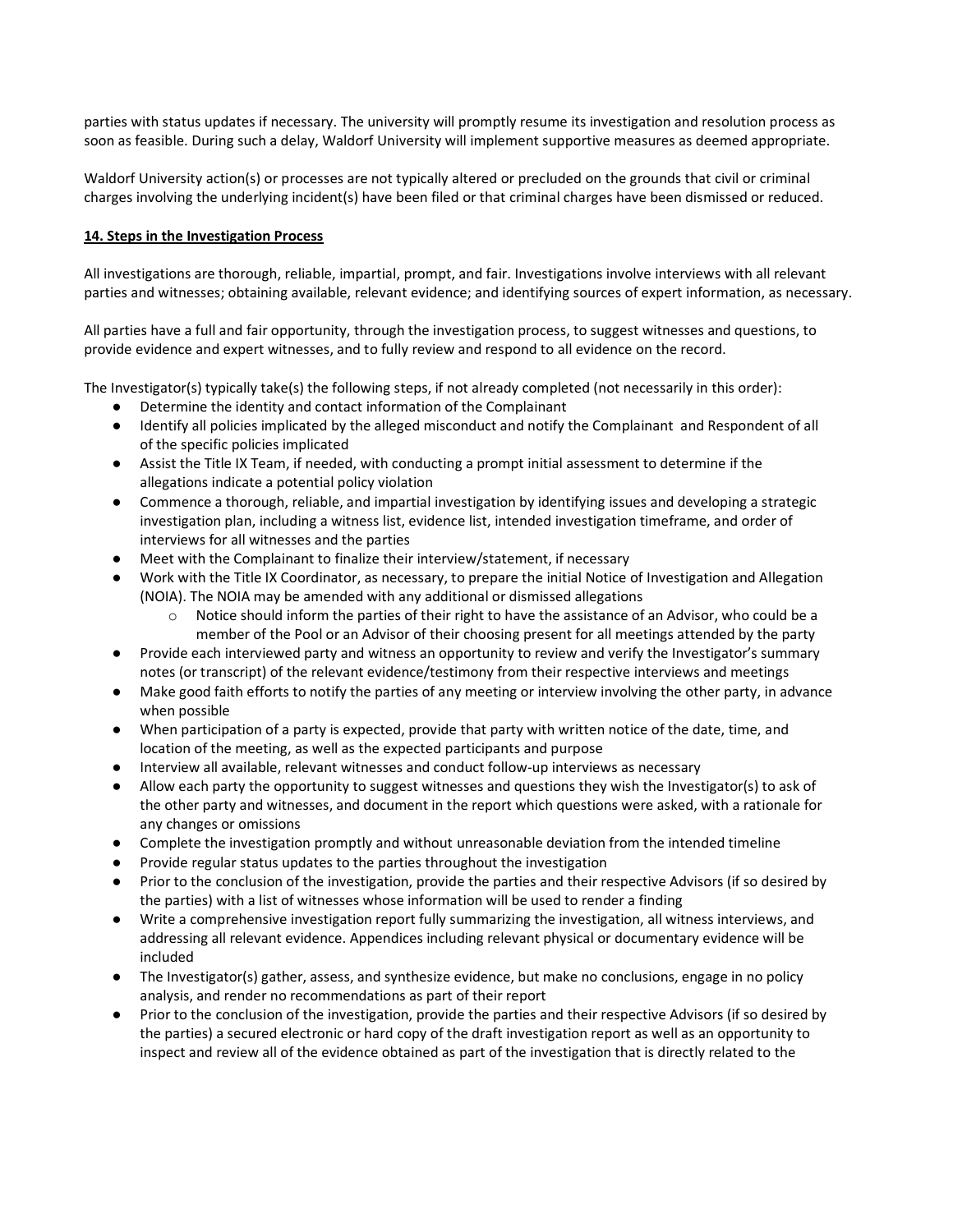reported misconduct, including evidence upon which the university does not intend to rely in reaching a determination, for a ten (10) business day review and comment period so that each party may meaningfully respond to the evidence. The parties may elect to waive the full ten days. Each copy of the materials shared will be watermarked on each page with the role of the person receiving it (e.g., Complainant, Respondent, Complainant's Advisor, Respondent's Advisor).

- The Investigator(s) may elect to respond in writing in the investigation report to the parties' submitted responses and/or to share the responses between the parties for additional responses
- The Investigator(s) will incorporate relevant elements of the parties' written responses into the final investigation report, include any additional relevant evidence, make any necessary revisions, and finalize the report. The Investigator(s) should document all rationales for any changes made after the review and comment period
- The Investigator(s) shares the report with the Title IX and/or legal counsel for their review and feedback
- The Investigator will incorporate any relevant feedback, and the final report is then shared with all parties and their Advisors through secure electronic transmission or hard copy at least ten (10) business days prior to a hearing. The parties and advisors are also provided with a file of any directly related evidence that was not included in the report

# **15. Role and Participation of Witnesses in the Investigation**

Witnesses (as distinguished from the parties) who are employees of the university are expected to cooperate with and participate in the university's investigation and resolution process. Failure of such witnesses to cooperate with and/or participate in the investigation or resolution process constitutes a violation of policy and may warrant discipline. Student witnesses and witnesses from outside the university community are encouraged to cooperate with Waldorf University investigations and to share what they know about a complaint.

Although in-person interviews for parties and all potential witnesses are ideal, circumstances (e.g., study abroad, summer break) may require individuals to be interviewed remotely. Skype, Zoom, FaceTime, Ring Central, WebEx, or similar technologies may be used for interviews if the Investigator(s) determine that timeliness, efficiency, or other reasons dictate a need for remote interviewing. The university will take appropriate steps to reasonably ensure the security/privacy of remote interviews.

Witnesses may also provide written statements in lieu of interviews or choose to respond to written questions, if deemed appropriate by the Investigator(s), though not preferred. If a witness submits a written statement but does not intend to be and is not present for questioning at a hearing, their written statement may not be used as evidence.

## **16. Recording of Interviews**

j

No unauthorized audio or video recording of any kind is permitted during investigation meetings. If Investigator(s) elect to audio and/or video record interviews, all involved parties should be made aware of and consent to [if required]<sup>[18](#page-33-0)</sup> audio and/or video recording.

## **17. Evidentiary Considerations in the Investigation**

The investigation does not consider: 1) incidents not directly related to the possible violation, unless they evidence a pattern; or 2) questions and evidence about the Complainant's sexual predisposition or prior sexual behavior, unless such questions and evidence about the Complainant's prior sexual behavior are offered to prove that someone other than the Respondent committed the conduct alleged by the Complainant, or if the questions and evidence concern specific incidents of the Complainant's prior sexual behavior with respect to the Respondent and are offered to prove consent.

<span id="page-33-0"></span> $18$  Consent of the interviewer and interviewee is required in "dual-party recording" states.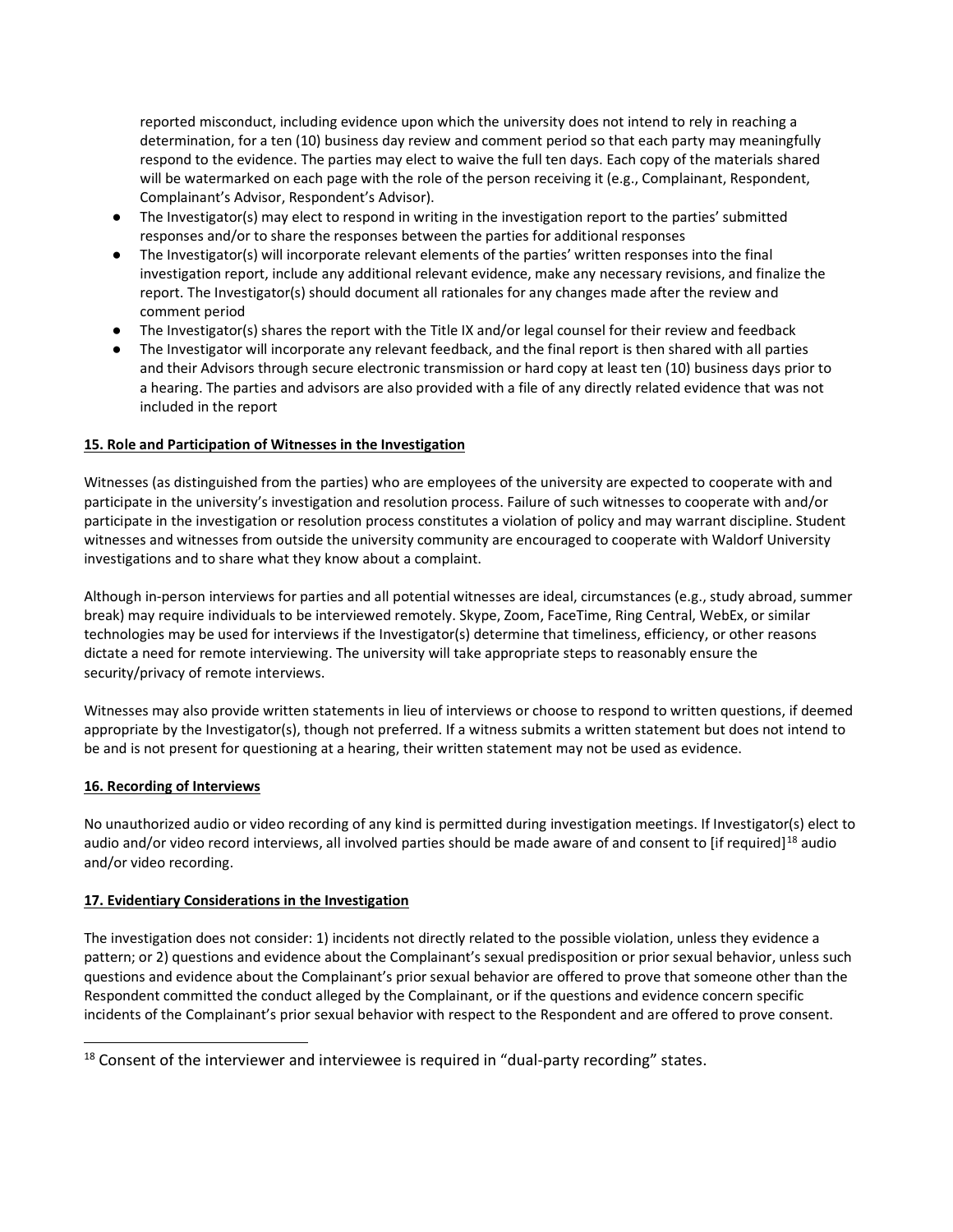Within the boundaries stated above, the investigation can consider character evidence generally, if offered, but that evidence is unlikely to be relevant unless it is fact evidence or relates to a pattern of conduct.

#### **18. Referral for Hearing**

Provided that the complaint is not resolved through Informal Resolution, once the final investigation report is shared with the parties, the Title IX Coordinators will refer the matter for a hearing.

The hearing cannot be held less than ten (10) business days from the conclusion of the investigation –when the final investigation report is transmitted to the parties and the Decision-maker–unless all parties and the Decision-maker agree to an expedited timeline.

The Title IX Team or Coordinator will select an appropriate Decision-makers from the Pool depending on whether the Respondent is an employee or a student to form the Campus Hearing Board.

#### **19. Hearing Decision-maker Composition/Campus Hearing Board**

The university will designate three Decision-makers from the Pool, at the discretion of the Title IX Coordinator. For student parties only the Campus Hearing Board will be made up of one student and two employees. For cases that involve an employee as a respondent or complainant, the Campus Hearing Board will be made up of all employees (3).

The Campus Hearing Board will not have had any previous involvement with the investigation. The Title IX Coordinator may elect to have an alternate from the Pool sit in throughout the hearing process in the event that a substitute is needed for any reason.

Those who have served as Investigators will be witnesses in the hearing and therefore may not serve as Campus Hearing Board members. Those who are serving as Advisors for any party may not serve as Campus Hearing Board members in that matter.

The Title IX Team member may not serve as a Campus Hearing Board member in the matter but may serve as an administrative facilitator of the hearing if their previous role(s) in the matter do not create a conflict of interest. Otherwise, a designee or investigator may fulfill this role. The hearing will convene at a time and venue determined by the Title IX Coordinators, Investigators or Hearing Coordinator.

#### **20. Evidentiary Considerations in the Hearing**

Any evidence that the Campus Hearing Board determine(s) is relevant and credible may be considered. The hearing does not consider: 1) incidents not directly related to the possible violation, unless they evidence a pattern; 2) questions and evidence about the Complainant's sexual predisposition or prior sexual behavior, unless such questions and evidence about the Complainant's prior sexual behavior are offered to prove that someone other than the Respondent committed the conduct alleged by the Complainant, or if the questions and evidence concern specific incidents of the Complainant's prior sexual behavior with respect to the Respondent and are offered to prove consent.

Within the boundaries stated above, the hearing board can consider character evidence generally, if offered, but that evidence is unlikely to be relevant unless it is fact evidence or relates to a pattern of conduct.

Previous disciplinary action of any kind involving the Respondent may be considered in determining an appropriate sanction upon a determination of responsibility. This information is only considered at the sanction stage of the process and is not shared until then.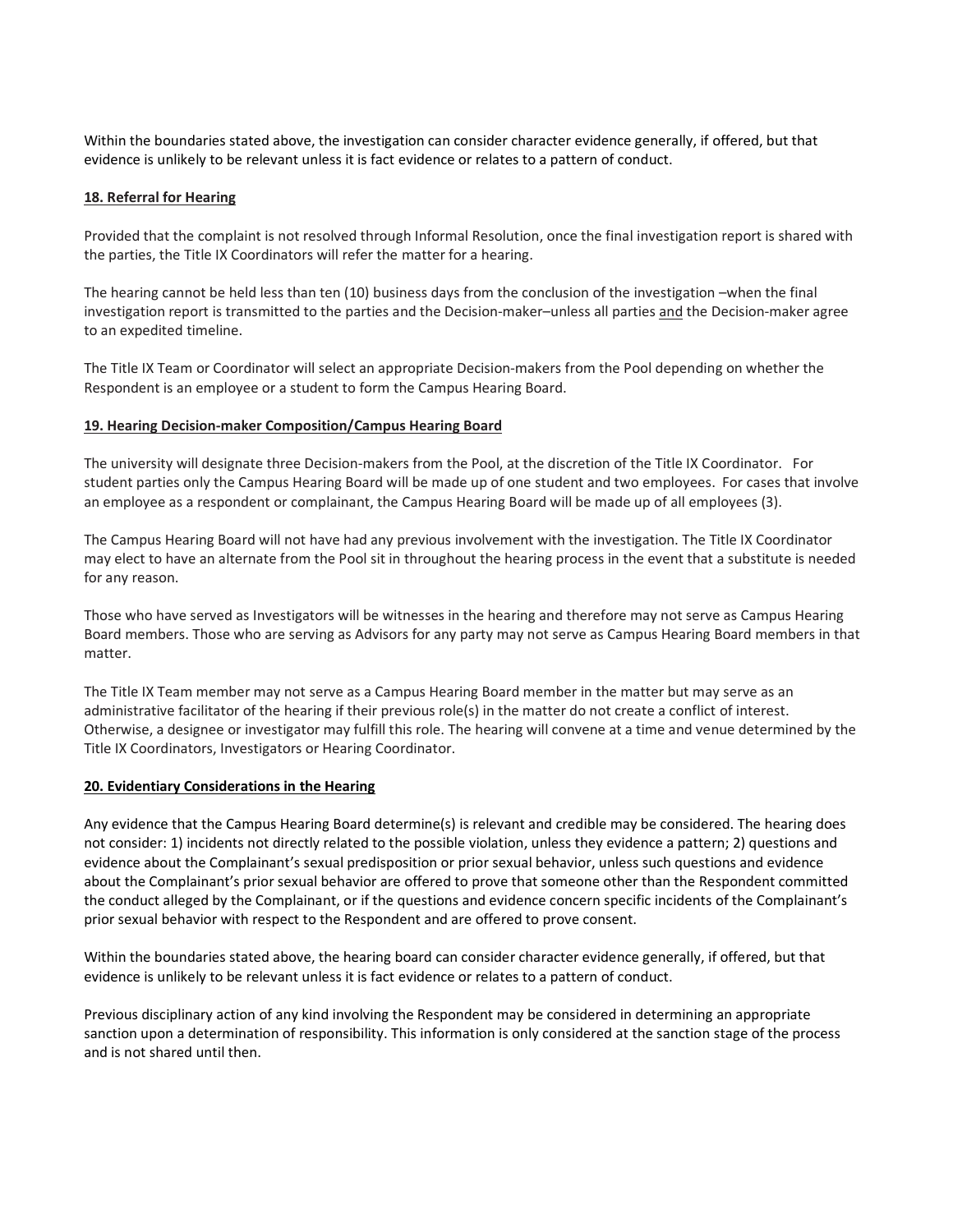The parties may each submit a written impact statement prior to the hearing for the consideration of the Campus Hearing Board at the sanction stage of the process when a determination of responsibility is reached.

After post-hearing deliberation, the CHB renders a determination based on the clear and convincing beyond a reasonable doubt evidence; whether the Respondent violated the Policy as alleged.

## **21. Notice of Hearing**

No less than ten (10) business days prior to the hearing<sup>[19](#page-35-0)</sup>, the Title IX Coordinators will send notice of the hearing to the parties. Once emailed, notice will be presumptively delivered.

The notice will contain:

- A description of the alleged violation(s), a list of all policies allegedly violated, a description of the applicable hearing procedures, and a statement of the potential sanctions/responsive actions that could result.
- The time, date, and location of the hearing.
- Description of any technology that will be used to facilitate the hearing.
- Information about the option for the live hearing to occur with the parties located in separate rooms using technology that enables the Campus Hearing Board and parties to see and hear a party or witness answering questions. Such a request must be raised with the Title IX Coordinator at least five (5) business days prior to the hearing.
- A list of all those who will attend the hearing, along with an invitation to object to the Campus Hearing Board on the basis of demonstrated bias or conflict of interest. This must be raised with the Title IX Coordinator at least two (3) business days prior to the hearing.
- Information on how the hearing will be recorded and on access to the recording for the parties after the hearing.
- A statement that if any party or witness does not appear at the scheduled hearing, the hearing may be held in their absence, and the party's or witness's testimony and any statements given prior to the hearing will not be considered by the Campus Hearing Board. For compelling reasons, the Campus Hearing Board may reschedule the hearing.
- Notification that the parties may have the assistance of an Advisor of their choosing at the hearing and will be required to have one present for any questions they may desire to ask. The party must notify the Title IX Coordinator if they do not have an Advisor, and the university will appoint one. Each party must have an Advisor present. There are no exceptions.
- A copy of all the materials provided to the Campus Board about the matter, unless they have been provided already.<sup>[20](#page-35-1)</sup>
- An invitation to each party to submit to the Decision-maker an impact statement pre-hearing that the Decisionmaker will review during any sanction determination.
- An invitation to contact the Title IX Coordinator to arrange any disability accommodations, language assistance, and/or interpretation services that may be needed at the hearing, at least seven (7) business days prior to the hearing.

Hearings for possible violations that occur near or after the end of an academic term or semester (assuming the Respondent is still subject to this Policy) and are unable to be resolved prior to the end of term will typically be held immediately after the end of the term or during the summer, as needed, to meet the resolution timeline followed by the university and remain within the 60-90 business day goal for resolution.

-

<span id="page-35-0"></span> $19$  Unless an expedited hearing is agreed to by all parties.

<span id="page-35-1"></span><sup>&</sup>lt;sup>20</sup> The final investigation report may be shared using electronic means that preclude downloading, forwarding, or otherwise sharing.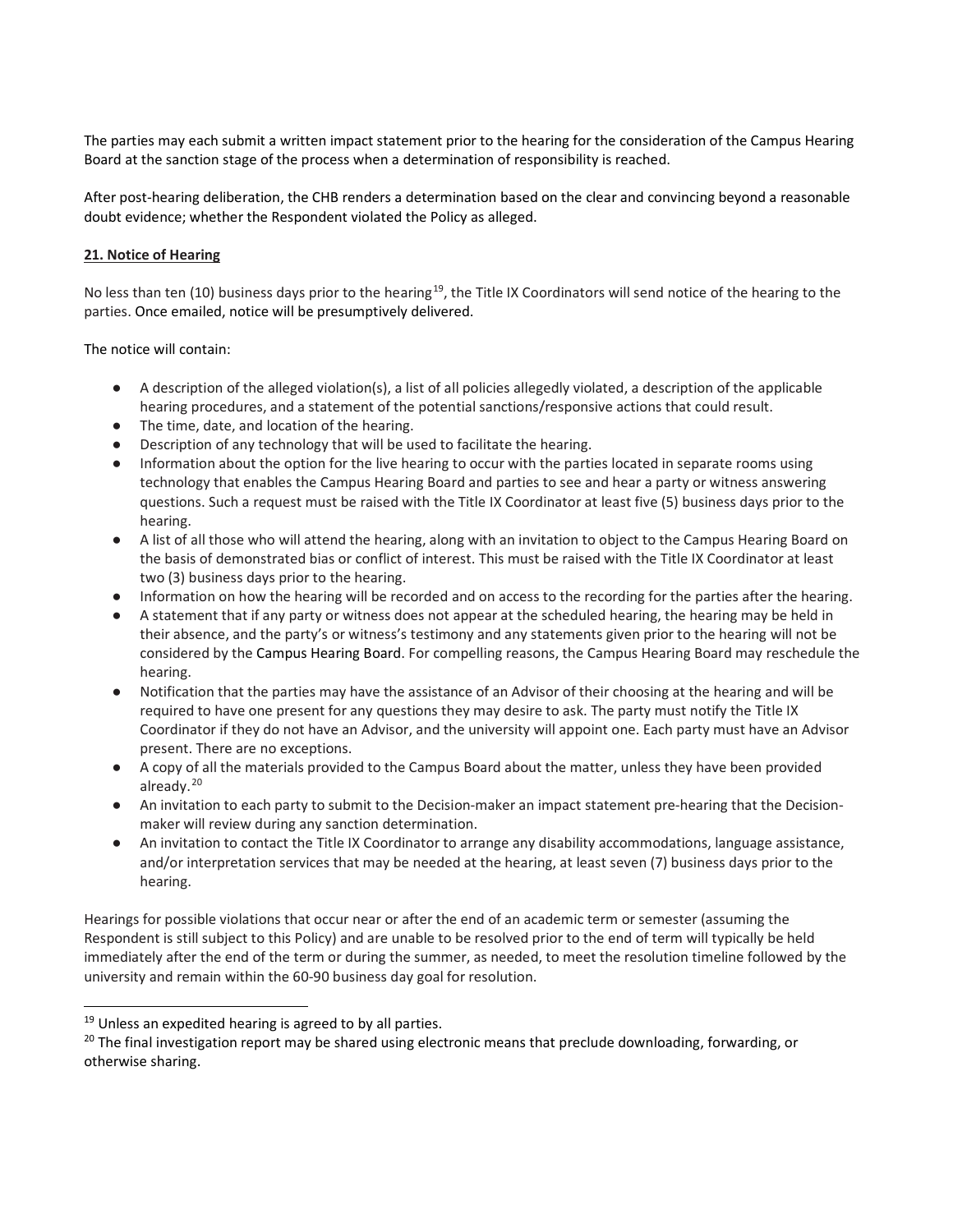In these cases, if the Respondent is a graduating student, a hold may be placed on graduation and/or official transcripts until the matter is fully resolved (including any appeal). A student facing charges under this Policy is not in good standing to graduate.

#### **22. Alternative Hearing Participation Options**

Remote options may be granted for all testimony.

**23. Pre-Hearing Preparation** may delay the hearing and instruct that the investigation needs to be re-opened to consider that evidence.

The parties will be given a list of the names of the CHB at least three (3) business days in advance of the hearing. All objections to any CHB members must be raised in writing, detailing the rationale for the objection, and must be submitted to the Title IX Coordinator/Team as soon as possible and no later than two days prior to the hearing. The CHB member will only be removed if the Title IX Coordinator concludes that their bias or conflict of interest precludes an impartial hearing of the allegation(s). Again, it should be noted that Waldorf as a very small college will likely have board members that know and have general relationships with the two parties, Advisors and witnesses.

The Title IX Coordinator will give the CHB a list of the names of all parties, witnesses, and Advisors at least three (3) business days in advance of the hearing. Any Campus Hearing Board who cannot make an objective determination must recuse themselves from the proceedings when notified of the identity of the parties, witnesses, and Advisors in advance of the hearing. If a Campus Hearing Board is unsure of whether a bias or conflict of interest exists, they must raise the concern to the Title IX Coordinator as soon as possible.

During the ten (10) business day period prior to the hearing, the parties have the opportunity for continued review and comment on the final investigation report and available evidence. That review and comment can be shared with the CHB at a pre-hearing meeting or at the hearing and will be exchanged between each party by the CHB.

## **24. Pre-Hearing Meetings**

The hearing coordinator or Title IX coordinator may convene a pre-hearing meeting(s) with the parties and/or their Advisors to invite them to submit the questions or topics they (the parties and/or their Advisors) wish to ask or discuss at the hearing, so that the Campus Hearing Board can rule on their relevance ahead of time to avoid any improper evidentiary introduction in the hearing or to provide recommendations for more appropriate phrasing.

However, this advance review opportunity does not preclude the Advisors from asking a question for the first time at the hearing or from asking for a reconsideration based on any new information or testimony offered at the hearing. The Campus Hearing Board or CHB Coordinator must document and share with each party their rationale for any exclusion or inclusion at a pre-hearing meeting.

The Campus Hearing Board, **only** with full agreement of the parties, may decide in advance of the hearing that certain witnesses do not need to be present if their testimony can be adequately summarized by the Investigator(s) in the investigation report or during the hearing.

At each pre-hearing meeting with a party and their Advisor, the Campus Hearing Board will consider arguments that evidence identified in the final investigation report as relevant is, in fact, not relevant. Similarly, evidence identified as directly related but not relevant by the Investigator(s) may be argued to be relevant. The Campus Hearing Board may rule on these arguments pre-hearing and will exchange those rulings between the parties prior to the hearing to assist in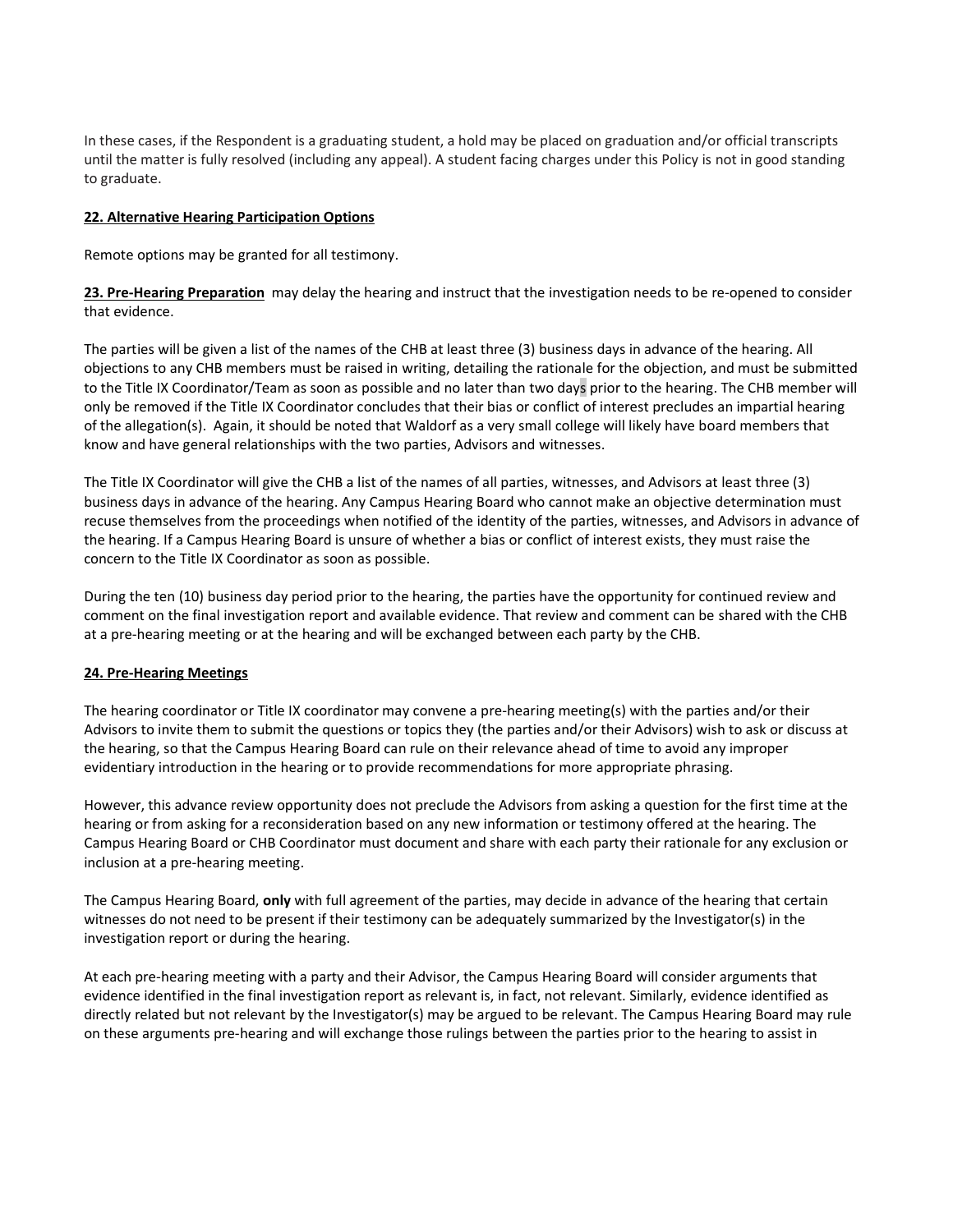preparation for the hearing. The Campus Hearing Board may consult with the Title IX Coordinator, or ask either or both to attend pre-hearing meetings.

The pre-hearing meeting(s) will be recorded. The pre-hearing meetings may be conducted as separate meetings with each party/advisors with all parties/advisors present at the same time, remotely, or as a paper-only exchange. The Campus Hearing Board will work with the parties to establish the format.

# **25. Hearing Procedures**

At the hearing, the CHB has the authority to hear and make determinations on all allegations of discrimination, harassment, and/or retaliation and may also hear and make determinations on any additional alleged policy violations that occurred in concert with the discrimination, harassment, and/or retaliation, even though those collateral allegations may not specifically fall within the policy on Harassment, and Nondiscrimination.

Participants at the hearing will include the CHB, any additional panelists, any hearing facilitator, the Investigator(s) who conducted the investigation, the parties (or three (3) organizational representatives when an organization is the Respondent)<sup>[21](#page-37-0)</sup>, Advisors to the parties, any called witnesses, and anyone providing authorized accommodations or assistive services.

The hearing facilitator will answer all questions of procedure. Anyone appearing at the hearing to provide information will respond to questions on their own behalf.

The CHB and facilitator will allow witnesses who have relevant information to appear at a portion of the hearing in order to respond to specific questions from the CHB and the parties, and the witnesses will then be excused.

# **26. Joint Hearings**

j

In hearings involving more than one Respondent or in which two (2) or more Complainants have accused the same individual of substantially similar conduct, the default procedure will be to hear the allegations jointly.

However, the Title IX Coordinator may permit the investigation and/or hearings pertinent to each Respondent to be conducted separately if there is a compelling reason to do so. In joint hearings, separate determinations of responsibility will be made for each Respondent with respect to each alleged policy violation.

## **27. The Order of the Hearing – Introductions and Explanation of Procedure**

The hearing facilitator explains the procedures and introduces the participants. This may include a final opportunity for challenge or recusal of the CHB on the basis of bias or conflict of interest. The CHB will rule on any such challenge unless one of the CHB is the individual who is the subject of the challenge, in which case one of the Title IX Coordinators/Hearing facilitator will review and decide the challenge.

The hearing facilitator then conducts the hearing according to the hearing script. At the hearing, recording, witness logistics, party logistics, curation of documents, separation of the parties, and other administrative elements of the hearing process may be managed by a non-voting hearing facilitator/case manager appointed by the Title IX Coordinator.<sup>[22](#page-37-1)</sup> The hearing facilitator may attend to: logistics of rooms for various parties/witnesses as they wait; flow of parties/witnesses in and out of the hearing space; ensuring recording and/or virtual conferencing technology is working as

<span id="page-37-0"></span><sup>&</sup>lt;sup>21</sup> Subject to Waldorf University's Code of Organizational Conduct.

<span id="page-37-1"></span><sup>&</sup>lt;sup>22</sup> If not conflicted out by previous involvement, the Title IX Coordinator may serve as the hearing facilitator/case manager.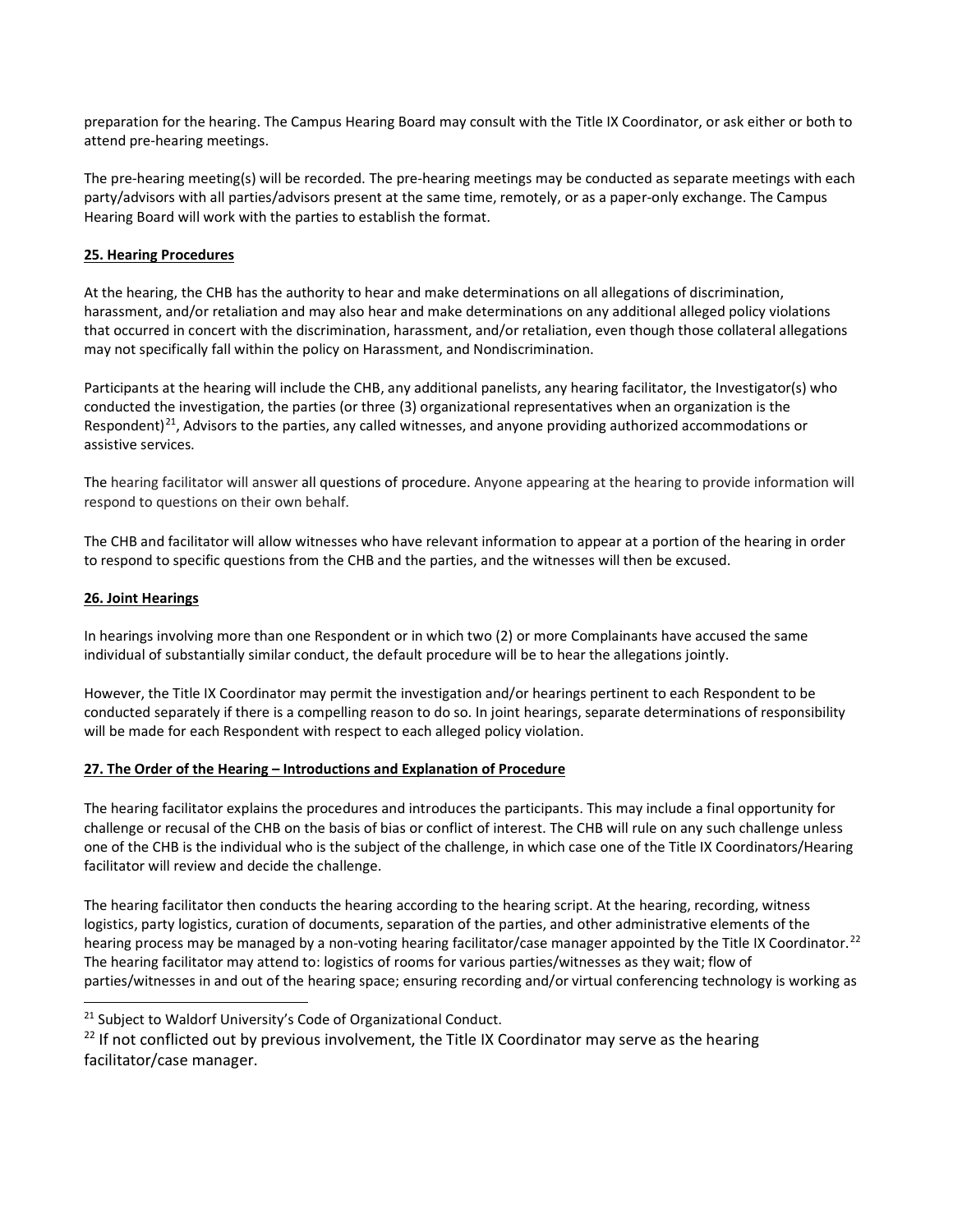intended; copying and distributing materials to participants, as appropriate, etc.

#### **28. Investigator Presents the Final Investigation Report**

The Investigator(s) will then present a summary of the final investigation report, including items that are contested and those that are not, and will be subject to questioning by the Campus Hearing Board and the parties (through their Advisors). The Investigator(s) will be present during the entire hearing process, but not during deliberations.

Neither the parties nor the Campus Hearing Board should ask the Investigator(s) their opinions on credibility, recommended findings, or determinations, and the Investigators, Advisors, and parties will refrain from discussion of or questions about these assessments. If such information is introduced, the Campus Hearing Board will direct that it be disregarded.

## **29. Testimony and Questioning**

Once the Investigator(s) present their report and are questioned, the parties and witnesses may provide relevant information in turn, beginning with the Complainant, and then in the order determined by the CHB. The hearing will facilitate questioning of parties and witnesses by the CHB and then by the parties through their Advisors.

All questions are subject to a relevance determination by the CHB. The Advisor, who will remain seated during questioning, will pose the proposed question orally, electronically, or in writing (orally is the default, but other means of submission may be permitted by the CHB upon request if agreed to by all parties and the CHB), the proceeding will pause to allow the Decision-maker to consider it (and state it if it has not already been stated aloud), and the Decision-maker will determine whether the question will be permitted, disallowed, or rephrased.

The Decision-maker may invite explanations or persuasive statements regarding relevance with the Advisors, if the Decision-maker so chooses. The Decision-maker will then state their decision on the question for the record and advise the party/witness to whom the question was directed, accordingly. The Decision-maker will explain any decision to exclude a question as not relevant, or to reframe it for relevance.

The CHB will limit or disallow questions on the basis that they are irrelevant, unduly repetitious (and thus irrelevant), or abusive. The CHB has final say on all questions and determinations of relevance. The CHB may consult with hearing board coordinator on any questions of admissibility. The CHB may ask Advisors to frame why a question is or is not relevant from their perspective but will not entertain argument from the Advisors on relevance once the CHB has ruled on a question.

If the parties raise an issue of bias or conflict of interest of an Investigator or CHB at the hearing, the CHB may elect to address those issues, consult with the hearing coordinator, and/or refer them to the Title IX Coordinator, and/or preserve them for appeal. If bias is not an issue at the hearing, the CHB should not permit irrelevant questions that probe for bias. In extreme cases, the CHB may need to recess to consult legal opinion however best effort should be done to move the hearing and case along.

#### **30. Refusal to Submit to Questioning; Inferences**

If a party or witness chooses not to submit to questioning at the hearing, either because they do not attend the meeting or they attend but refuse to participate in questioning, then the CHB may not rely on any prior statement made by that party or witness at the hearing (including those contained in the investigation report) in the ultimate determination of responsibility. The CHB must disregard their statement. Evidence provided that is something other than a statement by the party or witness may be considered.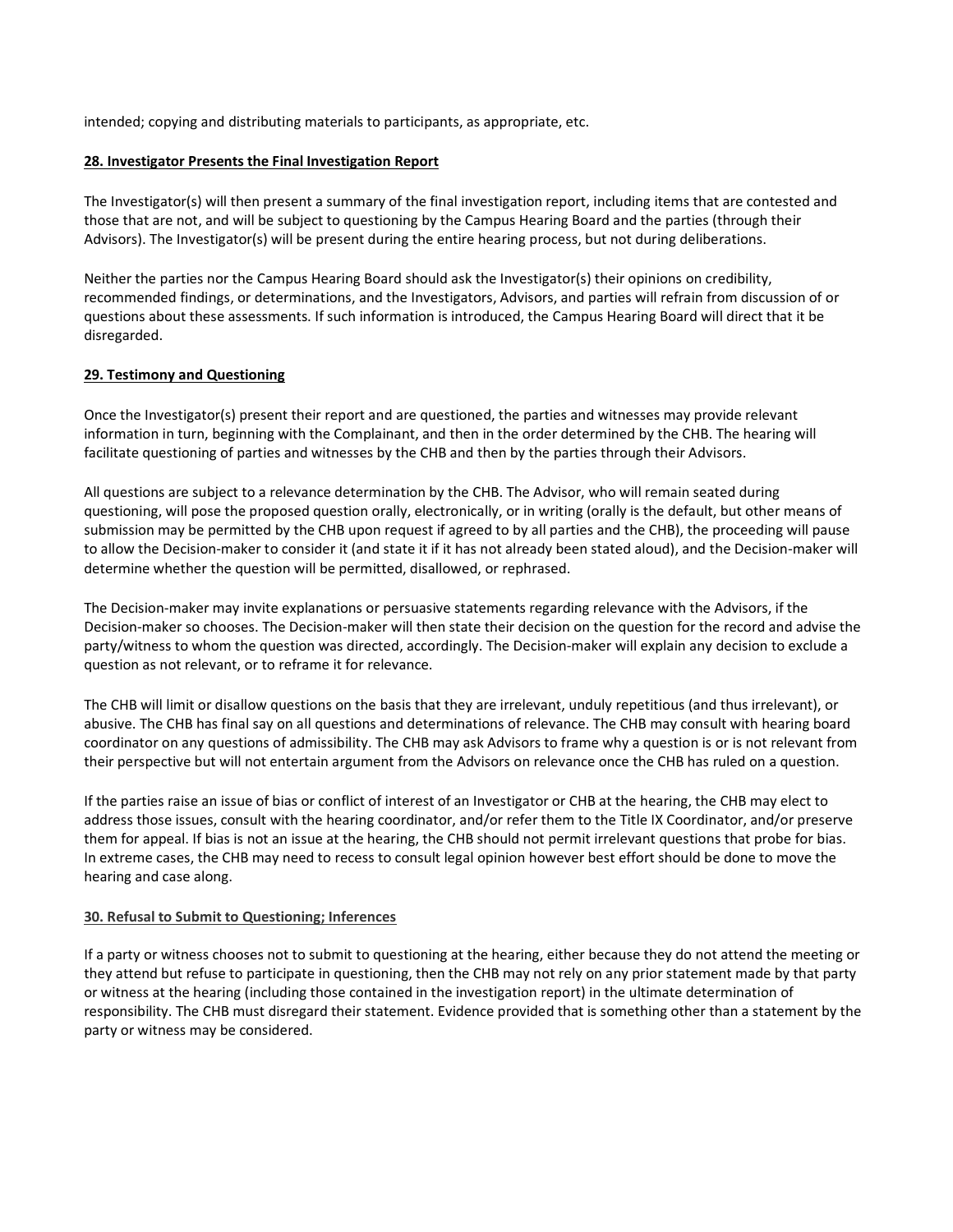If the party or witness attends the hearing and answers some, but not all, questions posed by the advisors, the CHB will disregard their statements related to the questions they refuse to answer. However, if the statements of the party who is refusing to submit to advisor questions or refuses to attend the hearing are the subject of the allegation itself (e.g., the case is about verbal harassment or a quid pro quo offer), then those statements are not precluded from admission.

The CHB may not draw any inference solely from a party's or witness's absence from the hearing or refusal to answer advisor-posed questions.

If charges of policy violations other than sexual harassment are considered at the same hearing, the CHB may consider all evidence it deems relevant, may rely on any relevant statement as long as the opportunity for questioning is afforded to all parties through their Advisors, and may draw reasonable inferences from any decision by any party or witness not to participate or respond to questions.

If a party's Advisor of choice refuses to comply with the university's established rules of decorum and professional behavior for the hearing, the university may require the party to use a different Advisor. If a Waldorf University-provided Advisor refuses to comply with the rules of decorum, the university may provide that party with a different Advisor to conduct questioning on behalf of that party.

#### **31. Recording Hearings**

Hearings (but not deliberations) are recorded by the university for purposes of review in the event of an appeal. The parties may not record the proceedings and no other unauthorized recordings are permitted.

The CHB, the parties, their Advisors, and appropriate administrators of the university will be permitted to listen to the recording or review a transcript of the recording in a controlled environment determined by the Title IX Coordinators, upon request. No person will be given or be allowed to make a copy of the recording without permission of the Title IX Coordinators.

#### **32. Campus Hearing Board Deliberation & Decision-making**

The CHB will deliberate in closed session to determine whether the Respondent is responsible or not responsible for the policy violation(s) in question. Since a panel is used, a simple majority vote is required to determine the finding. The hearing facilitator may be invited to attend the deliberation by the CHB, but is there only to facilitate procedurally, not to address the substance of the allegations.

When there is a finding of responsibility on one or more of the allegations, the CHB may then consider the previously submitted party impact statements in determining appropriate sanction(s) and consequences.

The CHB and hearing coordinator/Title IX Coordinators will ensure that each of the parties has an opportunity to review any impact statement submitted by the other party(ies). The CHB may – at their discretion – consider the statements, but they are not binding.

The CHB will review the statements and any pertinent conduct history provided by the Office of Student Life or Human Resources and will determine the appropriate sanction(s) in consultation with other appropriate administrators, as required.

The CHB will then prepare a written deliberation decision statement with the help of the hearing coordinator and deliver it to the Title IX Coordinators, detailing the determination, rationale, the evidence used in support of its determination, the evidence not relied upon in its determination, credibility assessments, and any sanctions.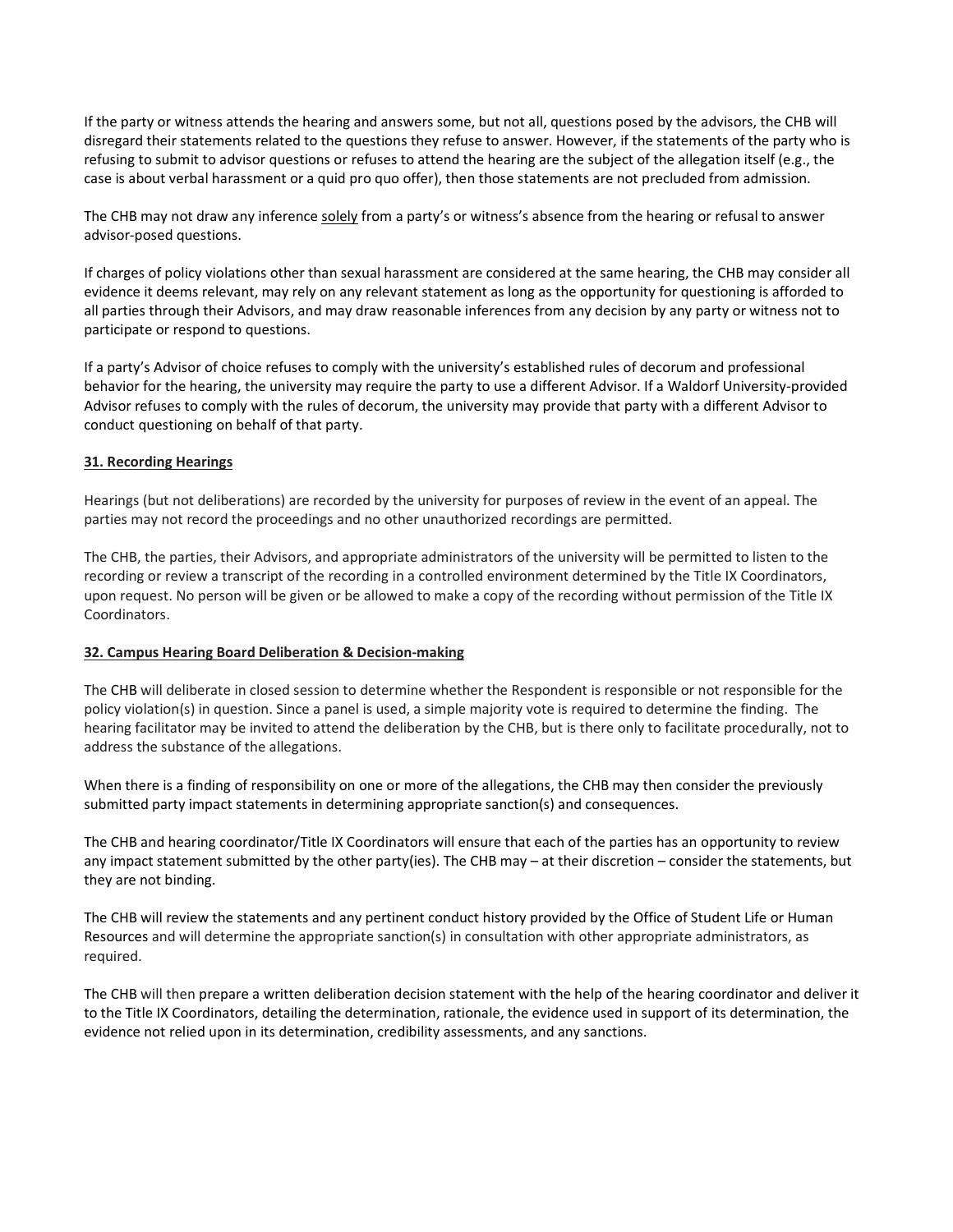This report is typically several pages in length and must be submitted to the Title IX Coordinator within two (2) business days of the end of deliberations, unless the Title IX Coordinators grant an extension. If an extension is granted, the Title IX Coordinators will notify the parties.

## **33. Notice of Outcome**

Using the deliberation/decision statement, the Title IX Coordinators will work with the CHB to prepare a Notice of Outcome letter which could include a decision of responsible or not responsible of some or all of the accusations. The Title IX Coordinators\ will then share the letter, including the final determination, rationale, and any applicable sanction(s) or no sanctions with the parties and their Advisors within 5-7 business days of receiving the CHB deliberation statement.

The Notice of Outcome will be shared with the parties simultaneously. Notification will be made in writing and will be delivered by email to the parties' email account. Once emailed, notice will be presumptively delivered.

The Notice of Outcome will articulate the specific policy(ies) reported to have been violated, including the relevant policy section, and will contain a brief summary description of the procedural steps taken by the university from the receipt of the misconduct report to the determination, including any and all notifications to the parties, interviews with parties and witnesses, site visits, methods used to obtain evidence, and hearings held.

The Notice of Outcome will specify the finding on each alleged policy violation; the findings of fact that support the determination; conclusions regarding the application of the relevant policy to the facts at issue; a statement of, and rationale for, the result of each allegation to the extent the university is permitted to share such information under state or federal law; any sanctions issued which the university is permitted to share according to state or federal law; and any remedies provided to the Complainant designed to ensure access to the university's educational or employment program or activity, to the extent the university is permitted to share such information under state or federal law (this detail is not typically shared with the Respondent unless the remedy directly relates to the Respondent).

The Notice of Outcome will also include information on when the results are considered by the university to be final, any changes that occur prior to finalization, and the relevant procedures and bases for any available appeal options.

## **34. Statement of the Rights of the Parties [\(see Appendix C\)](#page-50-0)**

## **35. Sanctions/Consequences**

Factors considered when determining a sanction/responsive action or no sanction no response may include, but are not limited to:

- The nature, severity of, and circumstances surrounding the violation(s)
- The Respondent's disciplinary history
- Previous allegations or allegations involving similar conduct
- Cooperation of parties involved
- The need for sanctions/responsive actions to bring an end to the discrimination, harassment, and/or retaliation
- The need for sanctions/responsive actions to prevent the future recurrence of discrimination, harassment, and/or retaliation
- The need to remedy the effects of the discrimination, harassment, and/or retaliation on the Complainant and the community
- The impact on the parties
- Any other information deemed relevant by the CHB

The sanctions will be implemented as soon as is feasible, either upon the outcome of any appeal or the expiration of the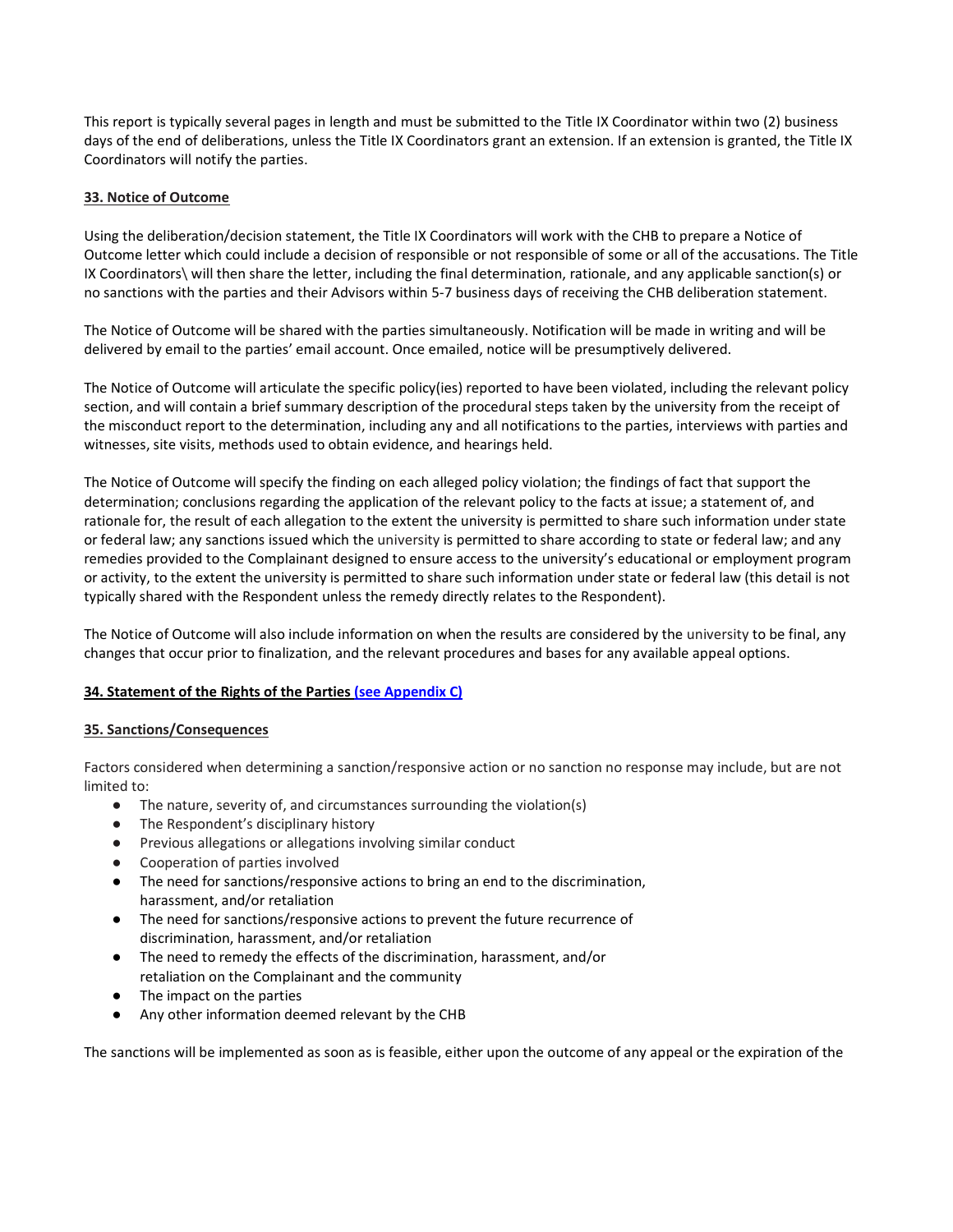window to appeal without an appeal being requested.

The sanctions described in this policy are not exclusive of, and may be in addition to, other actions taken, or sanctions imposed by external authorities.

# **a. Student Sanctions/Consequences**

The following are the usual sanctions<sup>[23](#page-41-0)</sup> that may be imposed upon students or organizations singly or in combination $24$ :

- Warning: A formal statement that will be added to the student file the conduct was unacceptable and a warning that further violation of any university policy, procedure, or directive will result in more severe sanctions/responsive actions.
- *Required Counseling:* A mandate to meet with and engage in either Waldorf University-sponsored or external counseling to better comprehend the misconduct and its effects.
- *Disciplinary Probation:* A written reprimand for violation of institutional policy, providing for more severe disciplinary sanctions in the event that the student or organization is found in violation of any institutional policy, procedure, or directive within a specified period of time. Terms of the probation will be articulated and may include denial of specified social privileges, exclusion from co-curricular activities, no-contact orders, and/or other measures deemed appropriate.
- *Suspension:* Termination of student status from campus for a definite period of time not to exceed two years and/or until specific criteria are met. Students who return from suspension are automatically placed on probation for a period of time as determined appropriate as a student at Waldorf University. Transcript notation may be applicable.
- *Expulsion/Dismissal:* Permanent termination of student status and revocation of rights to be on campus for any reason or to attend Waldorf University-sponsored events. This sanction may be noted permanently as a Conduct Expulsion on the student's official transcript, subject to any applicable expungement policies.
- *Withholding Diploma*: The university may withhold a student's diploma for a specified period of time and/or deny a student participation in commencement activities if the student has an allegation pending or as a sanction if the student is found responsible for an alleged violation.
- *Revocation of Degree:* The university reserves the right to revoke a degree previously awarded from the university for fraud, misrepresentation, and/or other violation of Waldorf University policies, procedures, or directives in obtaining the degree, or for other serious violations committed by a student prior to graduation.
- *Organizational Sanctions*: Deactivation, loss of recognition, loss of some or all privileges, loss or removal of participating in a group, team or to represent the university (including Waldorf University class registration) for a specified period of time.
- *Other Actions/Creative Sanctions/Educational Assignments:* In addition to or in place of the above sanctions, the university may assign any other sanctions as deemed appropriate.

# **b. Employee Sanctions/Responsive/Corrective Actions**

Responsive actions for an employee who has engaged in harassment, discrimination, and/or retaliation include:

- *Warning – Verbal or Written*
- *Performance Improvement Plan/Management Process*
- *Enhanced supervision, observation, or review*
- *Required Counseling*

-

● *Required Training Creative Sanctions or Education*

<span id="page-41-1"></span><span id="page-41-0"></span><sup>&</sup>lt;sup>23</sup> University policies on transcript notation will apply to these proceedings.<br><sup>24</sup> Subject to Waldorf University's Student Code of Conduct Policy and Employee Conduct policy.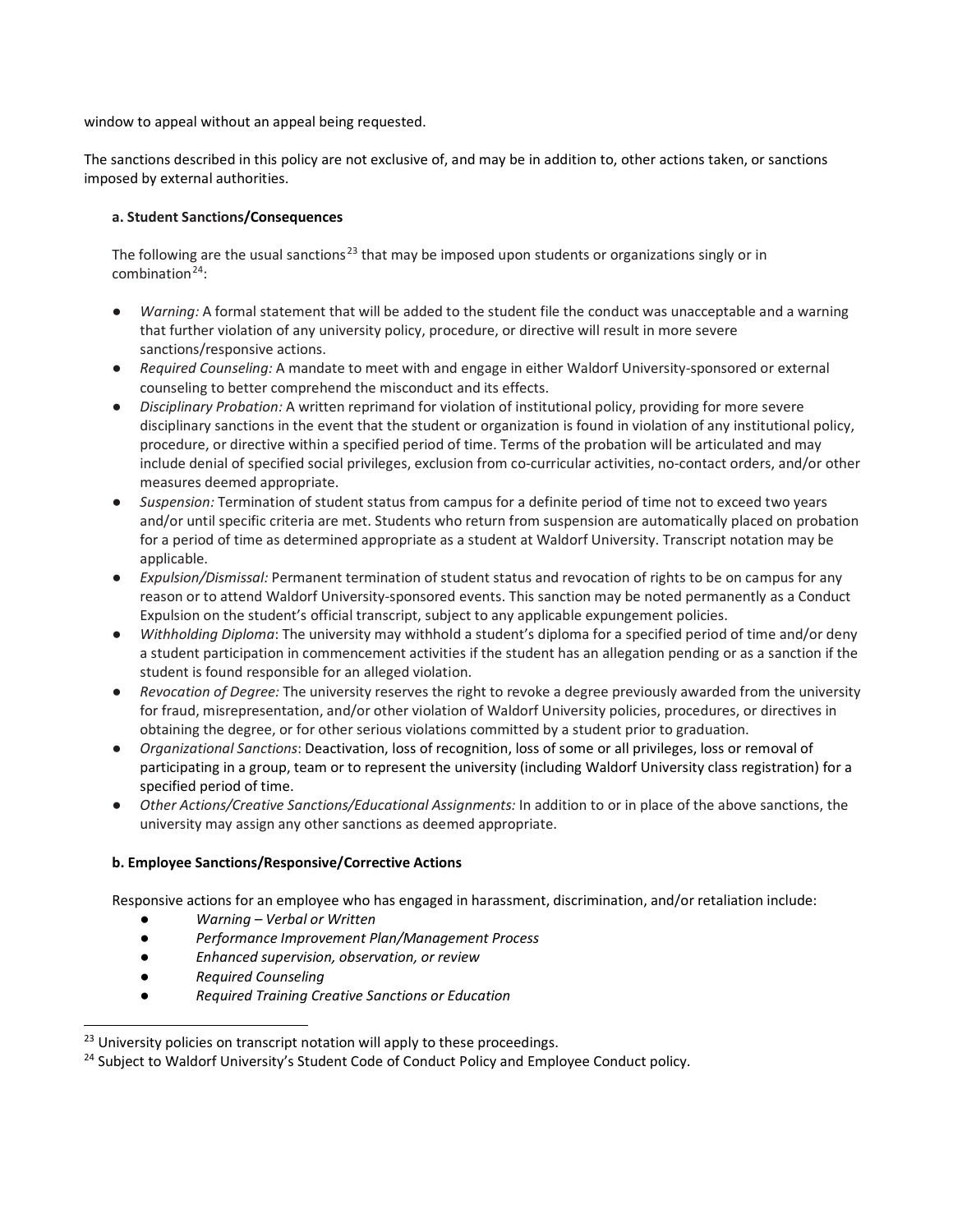- *Probation*
- *Denial of Pay Increase/Pay Grade*
- *Loss of Oversight or Supervisory Responsibility*
- *Demotion*
- *Transfer*
- *Reassignment*
- *Delay of tenure track progress*
- *Assignment to new supervisor*
- *Restriction of stipends, research, and/or professional development resources*
- *Suspension with pay*
- *Suspension without pay*
- *Termination*
- Other Actions: In addition to or in place of the above sanctions/responsive actions, the university may assign any other responsive actions as deemed appropriate.

#### **36. Withdrawal or Resignation While Charges Pending**

a. Students: If a student has an allegation pending for violation of the Policy on, Harassment, and Nondiscrimination, the university may place a hold on a student's ability to graduate and/or to receive an official transcript/diploma.

Should a student decide to not participate in the resolution process, the process proceeds absent their participation to a reasonable resolution. Should a student Respondent permanently withdraw from the university, the resolution process ends, as the university no longer has disciplinary jurisdiction over the withdrawn student.

However, the university will continue to address and remedy any systemic issues, variables that may have contributed to the alleged violation(s), and any ongoing effects of the alleged harassment, discrimination, and/or retaliation. The student who withdraws or leaves while the process is pending may not return to the university. Such exclusion applies to all campuses of Waldorf University. A hold will be placed on their ability to be readmitted. They may also be barred from Waldorf University property and/or events.

If the student Respondent only withdraws or takes a leave for a specified period of time (e.g., one semester or term), the resolution process may continue remotely and that student is not permitted to return to Waldorf University unless and until all sanctions, if any, have been satisfied.

b. Employees: Should an employee Respondent resign with unresolved allegations pending, the resolution process ends, as the university no longer has disciplinary jurisdiction over the resigned employee.

However, the university will continue to address and remedy any systemic issues, variables that contributed to the alleged violation(s), and any ongoing effects of the alleged harassment, discrimination, and/or retaliation.

The employee who resigns with unresolved allegations pending is not eligible for rehire with the university, and the records retained by the Title IX will reflect that status.

All Waldorf University responses to future inquiries regarding employment references for that individual will include that the former employee resigned during a pending disciplinary matter.

## **37. Appeals**

Any party may file a request for appeal ("Request for Appeal"), but it must be submitted in writing to the Title IX Coordinators within seven (7) days of the delivery of the Notice of Outcome.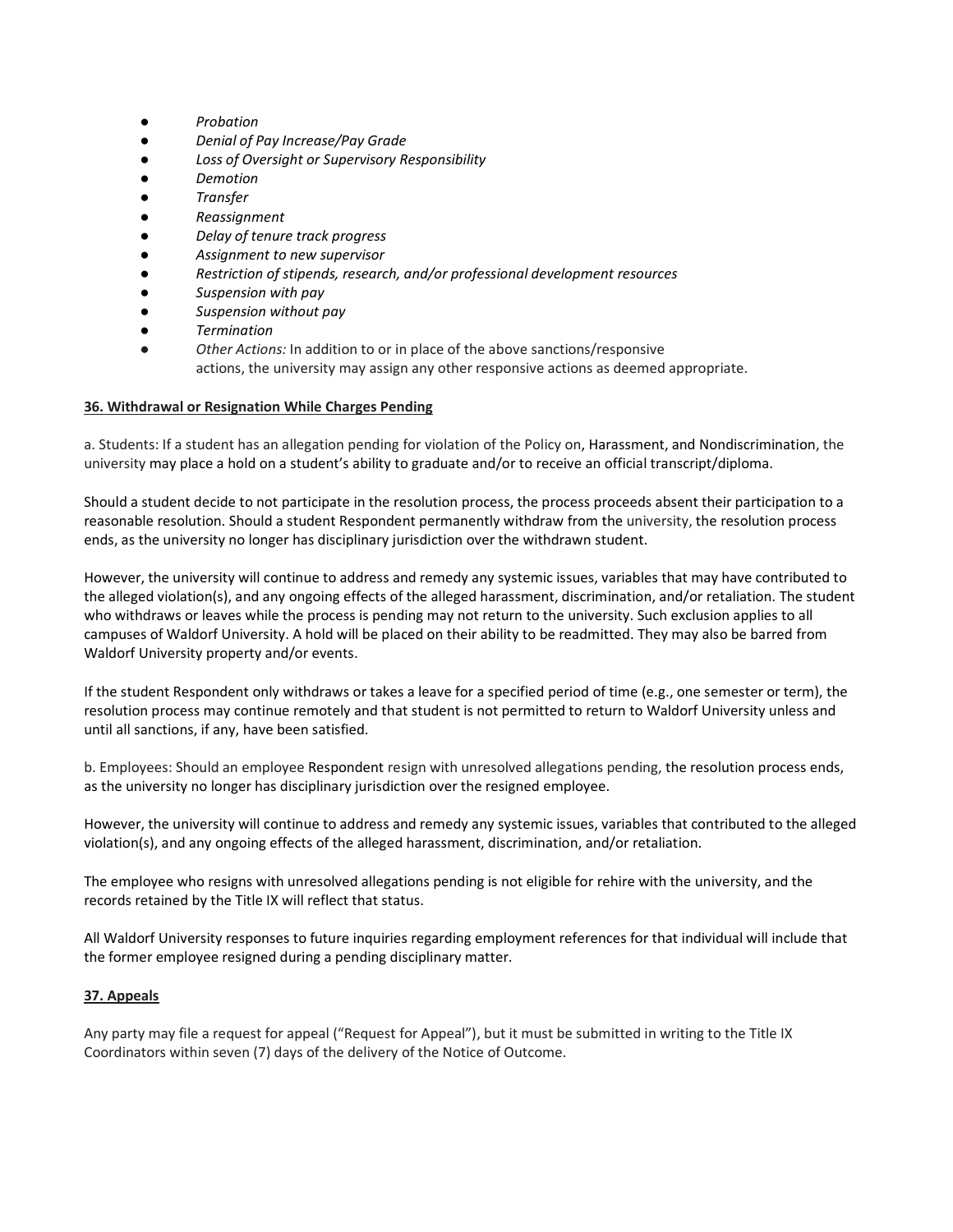A new Campus Hearing Appeal Board of three will be chosen from the Pool will decide the appeal. No appeal Decisionmaker/CHB member will have been involved in the process previously, including any dismissal appeal that may have been heard earlier in the process.

The Request for Appeal will be forwarded to the appeal CHB for consideration to determine if the request meets the grounds for appeal (a Review for Standing).

This review is not a review of the merits of the appeal, but solely a determination as to whether the request meets the grounds and is timely filed.

#### **a. Grounds for Appeal**

Appeals are limited to the following grounds:

- (A) Procedural irregularity that affected the outcome of the matter;
- (B) New evidence that was not reasonably available at the time the determination regarding responsibility or dismissal was made, that could affect the outcome of the matter; and
- (C) The Title IX Coordinator (depending on involvement), Investigator(s), or CHB had a conflict of interest or bias (evidence) for or against Complainants or Respondents generally or the specific Complainant or Respondent that affected the outcome of the matter.
- (D) The consequences are way out of line with the level of the violation committed.

If any of the grounds in the Request for Appeal do not meet the grounds in this Policy, that request will be denied by the Campus Hearing Appeal Board, and the parties and their Advisors will be notified in writing of the denial and the rationale.

If grounds in the Request for Appeal meet the grounds in this Policy, then the Appeal CHB will notify the other party(ies) and their Advisors, the Title IX Coordinator, and, when appropriate, the Investigators and/or the hearing coordinator.

The other party(ies) and their Advisors, the Title IX Coordinator, and, when appropriate, the Investigators and/or the hearing coordinator will be emailed with the approved grounds and then be given 5 (five) business days to submit a response to the portion of the appeal that was approved and involves them. All responses, if any, will be forwarded by the CHB to all parties for review and comment.

The non-appealing party (if any) may also choose to raise a new ground for appeal at this time. If so, that will be reviewed to determine if it meets the grounds in this Policy by the Appeal CHB and either denied or approved. If approved, it will be forwarded to the party who initially requested an appeal, the Investigator(s) and/or original CHB, as necessary, who will submit their responses, if any, within 3 (three) business days, which will be circulated for review and comment by all parties.

Neither party may submit any new requests for appeal after this time period. The Appeal CHB will collect any additional information needed and all documentation regarding the approved grounds for appeal, and the subsequent responses will be shared with the CHB, who will render a decision in no more than 5-7 business days, barring exigent circumstances. All decisions apply to the standard of proof clear and convincing evidence.

A Notice of Appeal Outcome will be sent to all parties simultaneously including the decision on each approved ground and rationale for each decision. The Notice of Appeal Outcome will specify the finding on each ground for appeal, any specific instructions for remand or reconsideration, any sanctions that may result which the university is permitted to share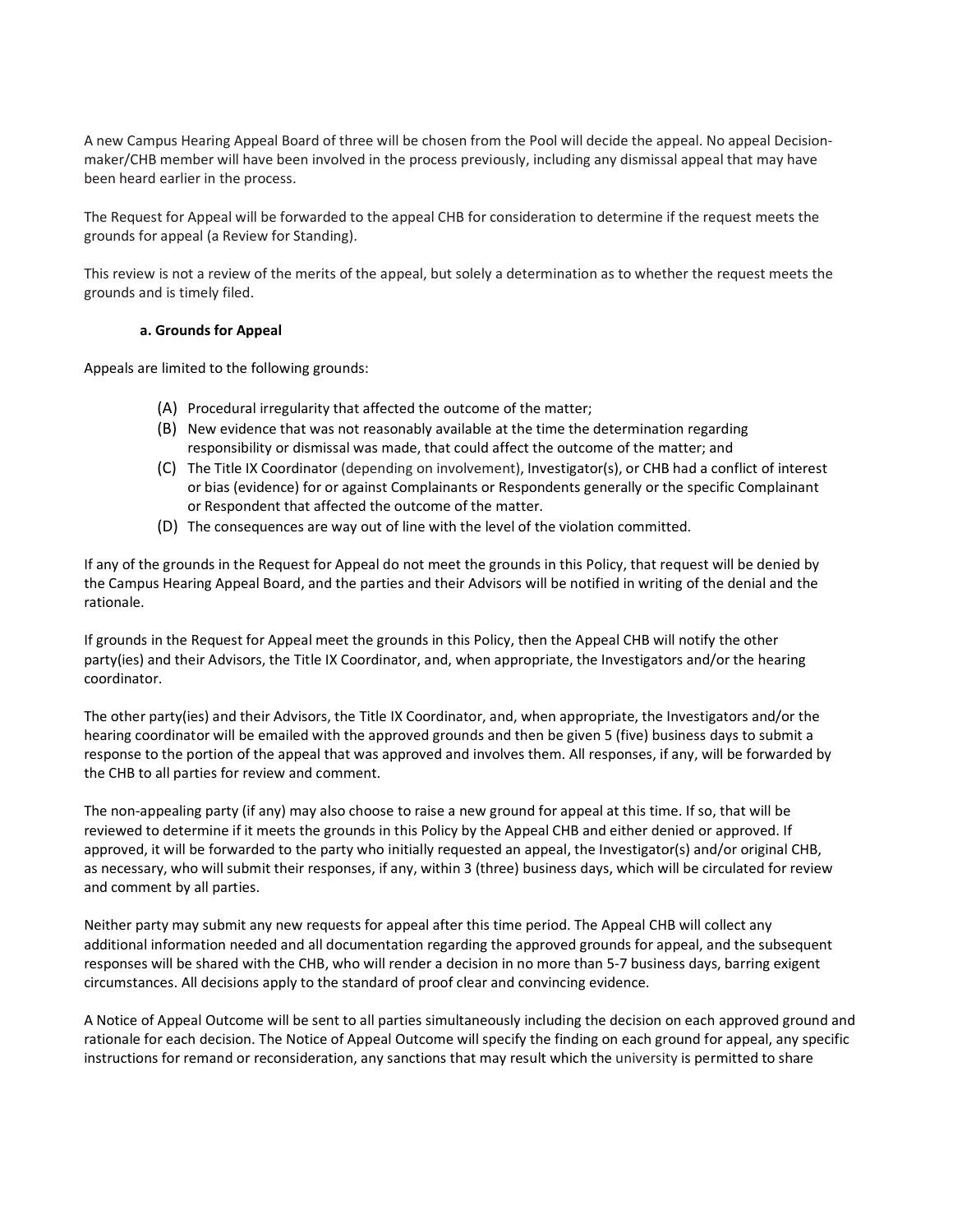according to state or federal law, and the rationale supporting the essential findings to the extent the university is permitted to share under state or federal law.

Notification will be made by email to the parties' email account. Once emailed, notice will be presumptively delivered.

# **b. Sanctions Status During the Appeal**

Any sanctions imposed as a result of the hearing are stayed during the appeal process. Supportive measures may be reinstated, subject to the same supportive measure procedures above.

If any of the sanctions are to be implemented immediately post-hearing, but pre-appeal, then emergency removal procedures (detailed above) for a hearing on the justification for doing so must be permitted within 48 hours of implementation.

Waldorf University may still place holds on official transcripts, diplomas, graduations, and course registration pending the outcome of an appeal when the original sanctions included separation.

# **c. Appeal Considerations**

- Decisions on appeal are to be deferential to the original decision, making changes to the finding only when there is clear error and to the sanction(s)/responsive action(s) only if there is a compelling justification to do so.
- Appeals are not intended to provide for a full re-hearing (de novo) of the allegation(s). In most cases, appeals are confined to a review of the written documentation or record of the original hearing and pertinent documentation regarding the specific grounds for appeal.
- An appeal is not an opportunity for the Appeal CHB to substitute their judgment for that of the original CHB merely because they disagree with the finding and/or sanction(s) unless it is determined that the finding or sanction is clearly unreasonable.
- The Appeal CHB may consult with the Title IX Coordinator Team on questions of procedure or rationale, for clarification, if needed. Documentation of all such consultation will be maintained.
- Appeals granted based on new evidence should normally be remanded to the original Investigator(s) and/or CHB for reconsideration. Other appeals may be remanded at the discretion of the Title IX Coordinator/Team or, in limited circumstances, decided on appeal.
- Once an appeal is decided, the outcome is final: no further appeals are permitted, even if a decision or sanction is changed on remand (except in the case of a new hearing).
- In rare cases where a procedural error cannot be cured by the original CHB (as in cases of bias), the appeal CHB/Decision-maker may order a new hearing with a new CHB.
- The results of a remand to a CHB cannot be appealed. The results of a new hearing can be appealed, once, on any of the four available appeal grounds.
- In cases in which the appeal results in reinstatement to the Waldorf University or resumption of privileges, all reasonable attempts will be made to restore the Respondent to their prior status, recognizing that some opportunities lost may be irreparable in the short term.

## **38. Long-Term Remedies/Other Actions**

Following the conclusion of the resolution process, and in addition to any sanctions implemented, the Title IX Coordinator/Team may implement additional long-term remedies or actions with respect to the parties and/or the campus community that are intended to stop the harassment, discrimination, and/or retaliation, remedy the effects, and prevent reoccurrence.

These remedies/actions may include, but are not limited to: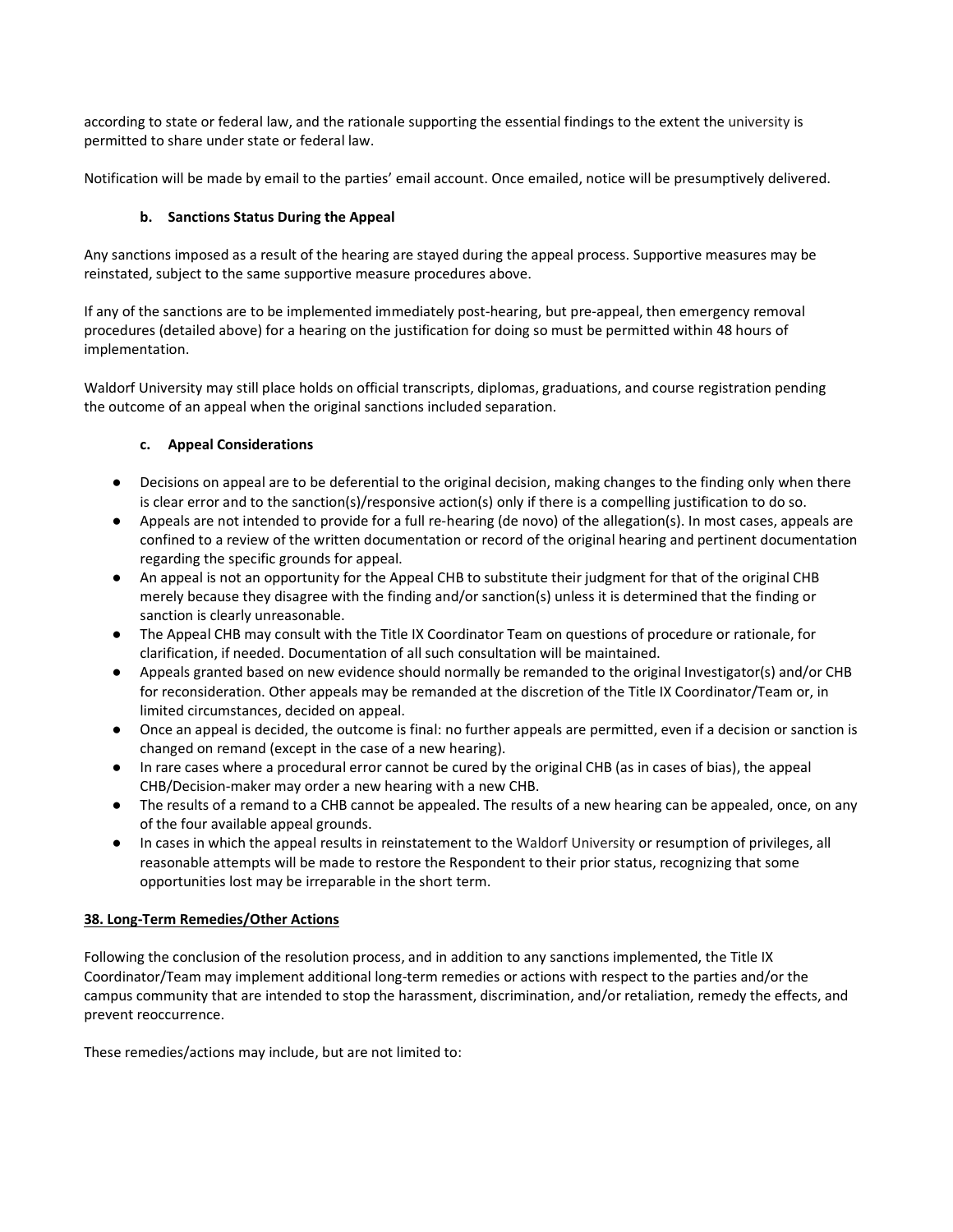- Referral to counseling and health services
- Referral to the Employee Assistance Program
- Education to the individual and/or the community
- Permanent alteration of work arrangements for employees
- Climate surveys
- Policy modification and/or training
- Provision of transportation accommodations
- Implementation of long-term contact limitations between the parties
- Implementation of adjustments to academic deadlines, course schedules, etc.

At the discretion of the Title IX Coordinator/Team, certain long-term support or measures may also be provided to the parties even if no policy violation is found.

When no policy violation is found, the Title IX Coordinator/Team will address any remedies owed by the university to the Respondent to ensure no effective denial of educational access.

The university will maintain the privacy of any long-term remedies/actions/measures, provided privacy does not impair the university's ability to provide these services.

## **39. Failure to Comply with Sanctions and/or Responsive Actions**

All Respondents are expected to comply with the assigned sanctions, responsive actions, and/or corrective actions within the timeframe specified by the final Decision-maker/CHB.

Failure to abide by the sanction(s)/action(s) imposed by the date specified, whether by refusal, neglect, or any other reason, may result in additional sanction(s)/action(s), including suspension, expulsion, and/or termination from the university.

A suspension will only be lifted when compliance is achieved to the satisfaction of the Title IX Coordinator/Team.

## **40. Recordkeeping**

Waldorf University will maintain for a period of seven years records of:

- 1. Each sexual harassment investigation including any determination regarding responsibility and any audio or audiovisual recording or transcript required under federal regulation;
- 2. Any disciplinary sanctions imposed on the Respondent;
- 3. Any remedies provided to the Complainant designed to restore or preserve equal access to the university's education program or activity;
- 4. Any appeal and the result therefrom;
- 5. Any Informal Resolution and the result therefrom;
- 6. All materials used to train Title IX Coordinator/Team, Investigators, CHB, and any person who facilitates an Informal Resolution process. Waldorf University will make these training materials publicly available on university's website; and
- 7. Any actions, including any supportive measures, taken in response to a report or formal complaint of sexual harassment, including:
	- a. The basis for all conclusions that the response was not deliberately indifferent;
	- b. Any measures designed to restore or preserve equal access to the university's education program or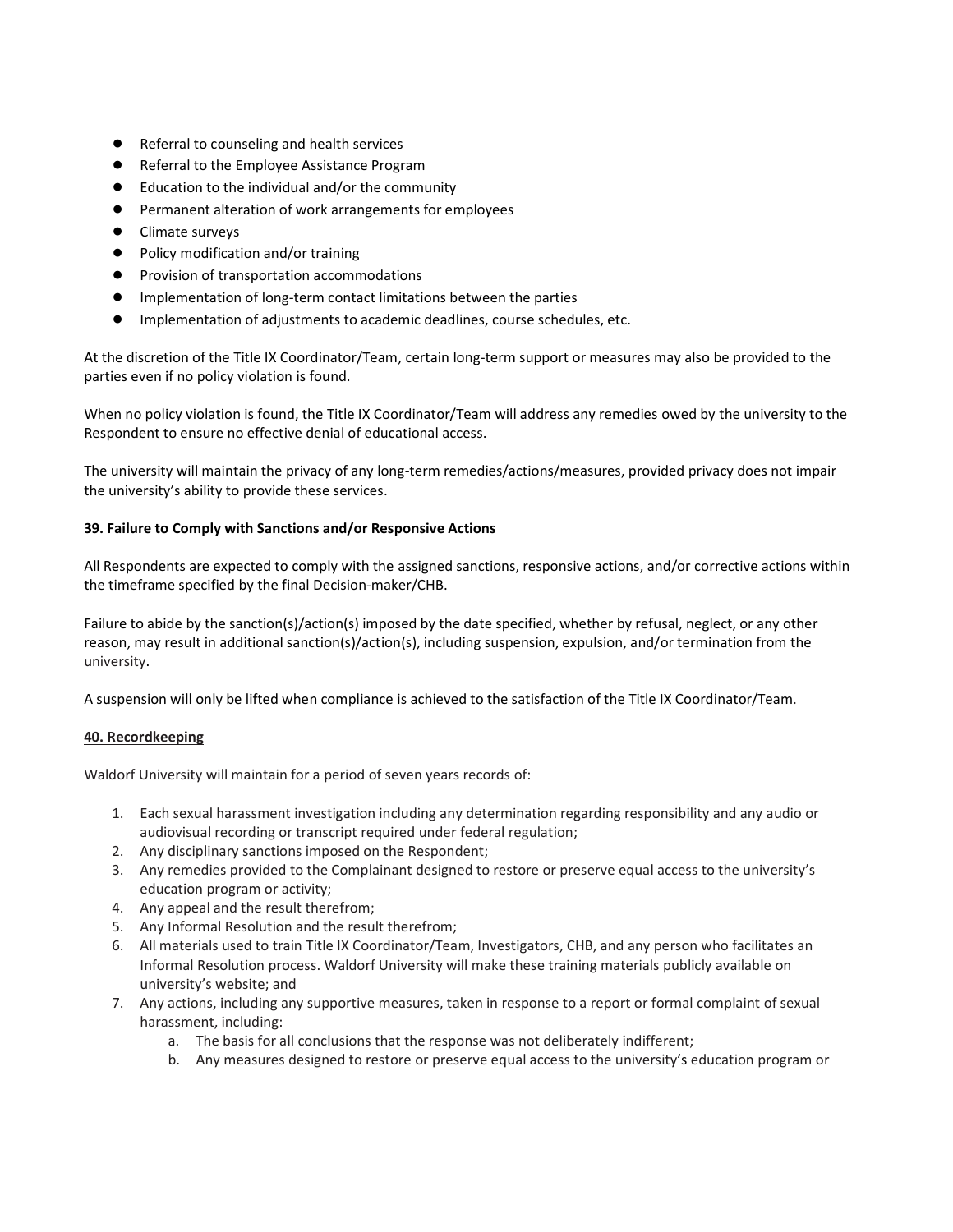activity; and

c. If no supportive measures were provided to the Complainant, document the reasons why such a response was not clearly unreasonable in light of the known circumstances.

Waldorf University will also maintain any and all records in accordance with state and federal laws.

## **41. Disabilities Accommodations in the Resolution Process**

Waldorf University is committed to providing reasonable accommodations and support to qualified students, employees, or others with disabilities to ensure equal access to the university's resolution process.

Anyone needing such accommodations or support should contact the Disability Services Coordinator or appropriate HR individual if employee, who will review the request and, in consultation with the person requesting the accommodation and the Title IX Coordinators, determine which accommodations are appropriate and necessary for full participation in the process.

# **42. Revision of this Policy and Procedures**

This Policy and procedures supersede any previous policy(ies) addressing harassment, sexual misconduct, discrimination, and/or retaliation under Title IX and will be reviewed and updated annually by the Title IX Coordinator/Team. The university reserves the right to make changes to this document as necessary, and once those changes are posted online, they are in effect.

During the resolution process, the Title IX Coordinator/Team may make minor modifications to procedures that do not materially jeopardize the fairness owed to any party, such as to accommodate summer schedules. The Title IX Coordinator/Team may also vary procedures materially with notice (on the institutional website, with the appropriate effective date identified) upon determining that changes to law or regulation require policy or procedural alterations not reflected in this Policy and procedures.

If government laws or regulations change – or court decisions alter – the requirements in a way that impacts this document, this document will be construed to comply with the most recent government laws or regulations or court holdings.

This document does not create legally enforceable protections beyond the protection of the background state and federal laws which frame such policies and codes, generally.

This Policy and procedures are effective August 14, 2020.

# **APPENDIX A: POLICY EXAMPLES**

Some examples of possible sexual harassment include:[25](#page-46-0)

- A professor offers for a student to have sex or go on a date with them in exchange for a good grade. This constitutes sexual harassment regardless of whether the student accedes to the request and irrespective of whether a good grade is promised or a bad grade is threatened.
- A student repeatedly sends graphic, sexually-oriented jokes and pictures around campus via social media to hundreds of other students. Many don't find it funny and ask them to stop, but they do not. Because of these

<span id="page-46-0"></span> $25$  ATIXA recommends incorporation of examples into policy as an educational and preventive tool. Some campuses may prefer to break these out into separate documents or resources.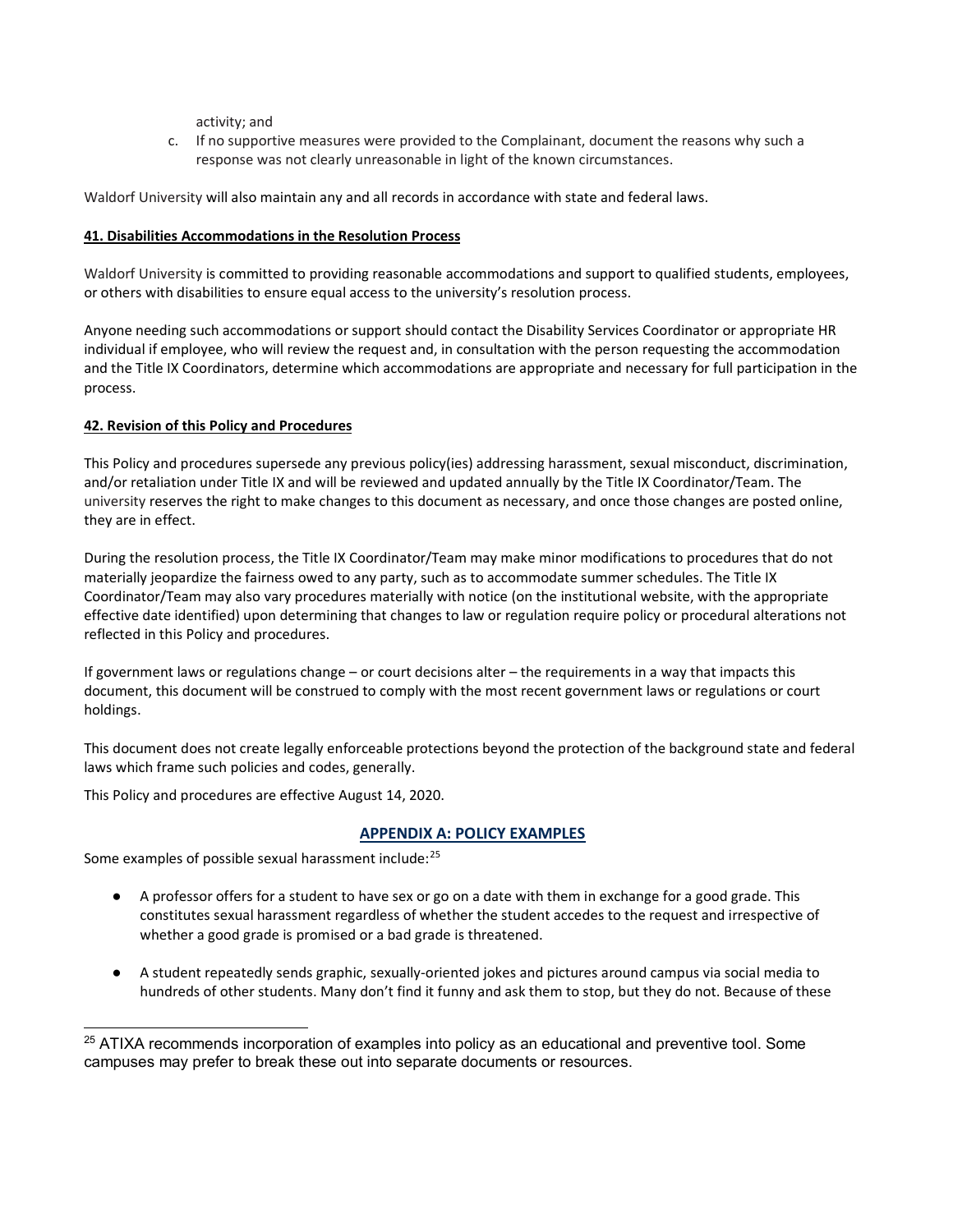jokes, one student avoids the sender on campus and in the residence hall in which they both live, eventually asking to move to a different building and dropping a class they had together.

- A professor engages students in class in discussions about the students' past sexual experiences, yet the conversations are not in any way germane to the subject matter of the class. The professor inquires about explicit details and demands that students answer them, though the students are clearly uncomfortable and hesitant.
- An ex-partner widely spreads false stories about their sex life with their former partner to the clear discomfort and frustration of the former partner, turning the former partner into a social pariah on campus.
- Chris has recently transitioned from male to non-binary, but primarily expresses as a female. Since their transition, Chris has noticed that their African Studies professor, Dr. Mukembo, pays them a lot more attention. Chris is sexually attracted to Professor Mukembo and believes the attraction is mutual. Chris decides to act on the attraction. One day, Chris visits Dr. Mukembo during office hours, and after a long conversation about being nonbinary, Chris kisses Dr. Mukembo. Dr. Mukembo is taken aback, stops the kiss, and tells Chris not to do that. Dr. Mukembo explains to Chris that they are not interested in Chris sexually or romantically. Chris takes it hard, crying to Dr. Mukembo about how hard it is to find someone who is interested in them now based on their sexual identity. Dr. Mukembo feels sorry for Chris and softens the blow by telling them that no matter whether they like Chris or not, faculty-student relationships are prohibited by the university. Chris takes this as encouragement. One night, Chris goes to a gay bar some distance from campus and sees Dr. Mukembo there. Chris tries to buy Dr. Mukembo a drink and, again, tries to kiss Dr. Mukembo. Dr. Mukembo leaves the bar abruptly. The next day, Chris makes several online posts that out Dr. Mukembo as gay and raise questions about whether they are sexually involved with students. Dr. Mukembo contacts the Title IX Office and alleges that Chris is sexually harassing him.

#### Examples of Stalking

- Students A and B were "friends with benefits." Student A wanted a more serious relationship, which caused student B to break it off. Student A could not let go and pursued student B relentlessly. Student B obtained a campus no-contact order. Subsequently, Student B discovered their social media accounts were being accessed, and things were being posted and messaged as if they were from them, but they were not. Whoever accessed their account posted a picture of a penis, making it look as if Student B had sent out a picture of themselves, though it was not their penis. This caused them considerable embarrassment and social anxiety. They changed their passwords, only to have it happen again. Seeking help from the Title IX Coordinator, Student B met with the IT department, which discovered an app on their phone and a keystroke recorder on their laptop, both of which were being used to transmit their data to a third party.
- A graduate student working as an on-campus tutor received flowers and gifts delivered to their office. After learning the gifts were from a student they recently tutored, the graduate student thanked the student and stated that it was not necessary and would appreciate it if the gift deliveries stopped. The student then started leaving notes of love and gratitude on the tutor's car, both on-campus and at home. Asked again to stop, the student stated by email, "You can ask me to stop, but I'm not giving up. We are meant to be together, and I'll do anything to make you have the feelings for me that I have for you." When the tutor did not respond, the student emailed again, "You cannot escape me. I will track you to the ends of the earth. If I can't have you, no one will."

#### Examples of Sexual Assault:

● Amanda and Bill meet at a party. They spend the evening dancing and getting to know each other. Bill convinces Amanda to come up to his room. From 11:00 p.m. until 3:00 a.m., Bill uses every line he can think of to convince Amanda to have sex with him, but she adamantly refuses. Despite her clear communications that she is not interested in doing anything sexual with him, Bill keeps at her, questions her religious convictions, and accuses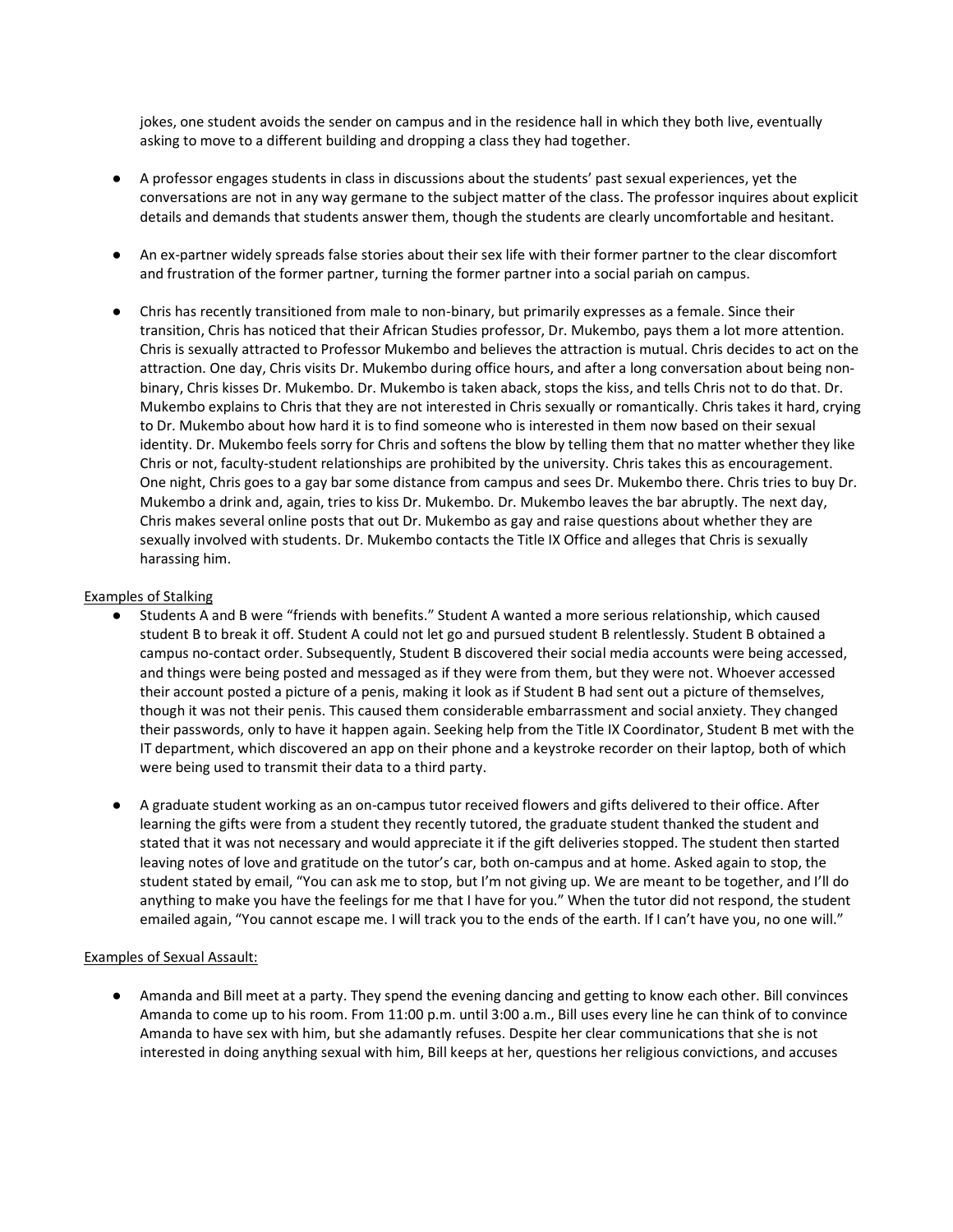her of being "a prude." He brings up several rumors that he has heard about how she performed oral sex on a number of other guys. Finally, it seems to Bill that her resolve is weakening, and he convinces her to "jerk him off" (hand to genital contact). Amanda would have never done it but for Bill's incessant coercion.

- Jiang is a junior. Beth is a sophomore. Jiang comes to Beth's residence hall room with some mutual friends to watch a movie. Jiang and Beth, who have never met before, are attracted to each other. After the movie, everyone leaves, and Jiang and Beth are alone. They hit it off, soon become more intimate, and start to make out. Jiang verbally expresses his desire to have sex with Beth. Beth, who was abused by a babysitter at the age of five and avoids sexual relations as a result, is shocked at how quickly things are progressing. As Jiang takes her by the wrist over to the bed, lays her down, undresses her, and begins to have intercourse with Beth, Beth has a severe flashback to her childhood trauma. She wants to tell Jiang to stop but cannot. Beth is stiff and unresponsive during the intercourse.
- Kevin and John are at a party. Kevin is not sure how much John has been drinking, but he is pretty sure it's a lot. After the party, he walks John to his apartment, and John comes on to Kevin, initiating sexual activity. Kevin asks John if he is really up to this, and John says yes. They remove each other's clothes, and they end up in John's bed. Suddenly, John runs for the bathroom. When he returns, his face is pale, and Kevin thinks he may have thrown up. John gets back into bed, and they begin to have sexual intercourse. Kevin is having a good time, though he can't help but notice that John seems pretty groggy and passive, and he thinks John may have even passed out briefly during the sex, but he came to again. When Kevin runs into John the next day, he thanks him for the great night. John remembers nothing and decides to make a report to the Dean.

Examples of Retaliation:

- Student-athlete A alleges sexual harassment by a coach; the coach subsequently cuts the student-athlete's playing time without a legitimate justification.
- A faculty member alleges gender inequity in pay within her department; the Department Decision-maker then revokes approval for the faculty member to attend a national conference, citing the faculty member's tendency to "ruffle feathers."
- A student from Organization A participates in a sexual harassment investigation as a witness whose testimony is damaging to the Respondent, who is also a member of Organization A; the student is subsequently removed as a member of Organization A because of their participation in the investigation.
- A respondent and complainant communicate details of an alleged sexual assault situation to their group and cocurricular involvement friends. This communication and engagement with associates sometimes creates rumors, misinformation, untrue facts, anger unrest and a vigilante behavior toward the other party in an attempt to protect or provide justice to the party involved. On our small campus, word travels fast and cases of sexual assault become known and high profile quickly. Both parties can start receiving harassing remarks, comments, dirty looks and negative social media posts about "what they did" from friends and teammates. These sometimes abusive behaviors create division and unrest and additional harassment or violence on campus between the two sides and supporters, and make life on campus unbearable for either party because of their martyr manipulation of facts with their group of friends. This kind of encouragement or related retaliation and involvement of others from either party will not be tolerated and often leads to additional behavior code of conduct violations, and major retaliatory issues that distract away from the situation trying being resolved.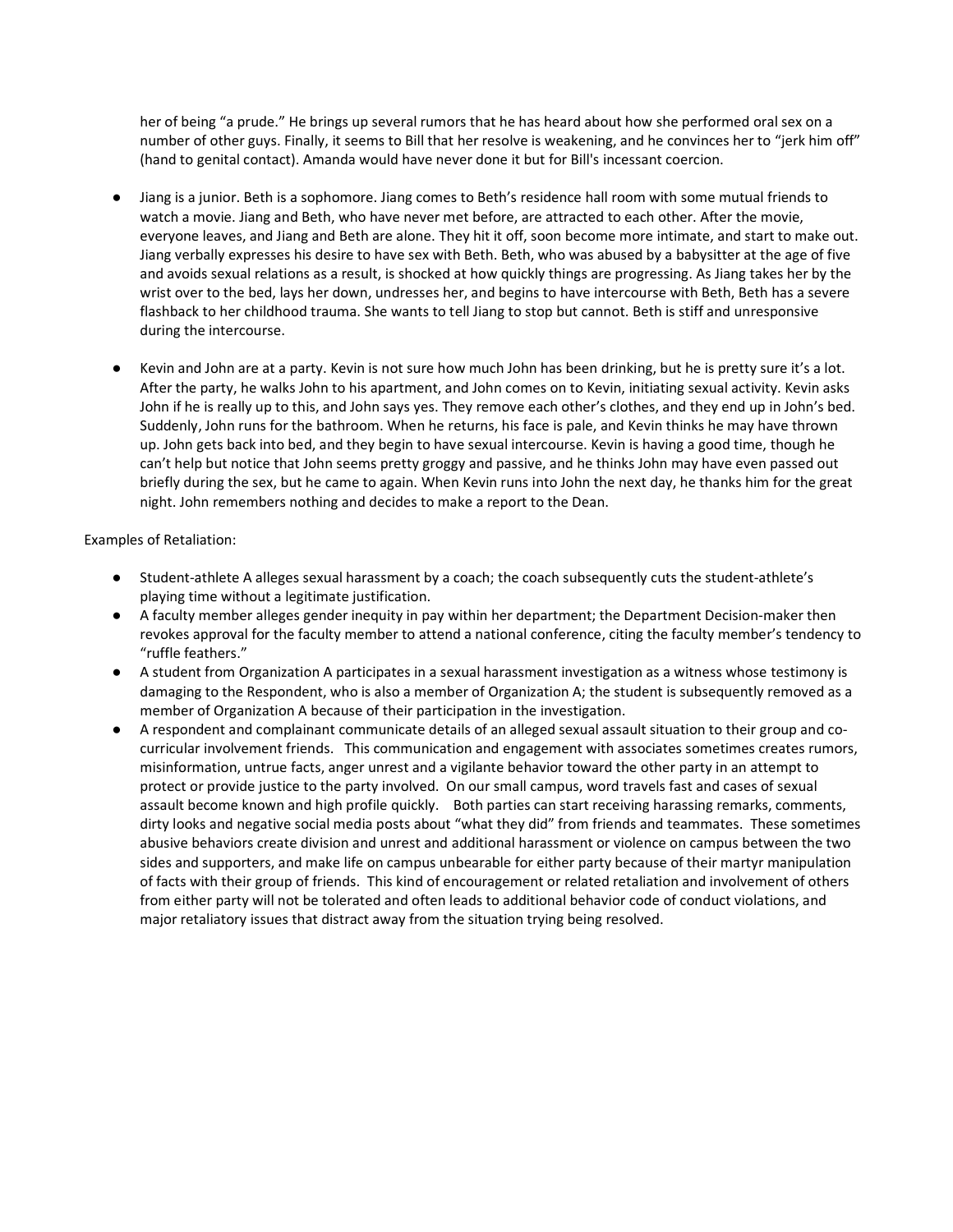# **APPENDIX B: AN ATIXA FRAMEWORK FOR INFORMAL RESOLUTION (IR)**

ATIXA has framed a process for IR that includes:

- 1. A response based on supportive measures; and/or
- 2. A response based on a Respondent accepting responsibility; and/or
- 3. A response based on alternative resolution, which could include various approaches and/or facilitation of dialogue.

Alternative resolution approaches such as mediation, restorative practices, and transformative justice are likely to be used more and more often by colleges and universities. ATIXA does not endorse these approaches as better or worse than other formal or informal approaches.

ATIXA believes that if they are to be used in, and are effective for, sex offenses, they need to be designed and executed carefully and thoughtfully and be facilitated by well-trained personnel who take the necessary time to prepare and lay a foundation for success. Although no approach is a panacea, the framework below can help to lay that foundation, regardless of which approach(es) are used.

Here are the principles to be considered in supporting various approaches to informal resolution:

- IR can be applied in any sex/gender-based interpersonal conflict but may not be appropriate or advisable in cases involving violent incidents (sexual violence, stalking, domestic and dating violence, severe sexual harassment, sexual exploitation, etc.)
- Situations involving dangerous patterns or significant ongoing threat to the community should not be resolved by IR.
- The determination of whether to permit an IR-based resolution is entirely at the discretion of the Title IX Coordinator and in line with the requirements for IR laid out in the Title IX regulations.
- Any party can end IR early-, mid-, or late-process for any reason or no reason.
- IR can be attempted before and in lieu of formal resolution as a diversionary resolution (although a formal complaint must be filed if you are within Section 106.30, per OCR).
- Alternative approaches can inform formal resolution, as in a formal resolution model infused with restorative practices.
- IR could be deployed after formal resolution, as an adjunct healing/catharsis opportunity (that could potentially mitigate sanctions or be a form of sanction).
- Alternative Resolution approaches to IR must be facilitated by the university or a third-party. There may be value in creating clearly agreed-upon ground rules, which the parties must sign in advance and agree to abide by, otherwise the informal resolution process may be deemed to have failed.
- Technology-facilitated IR can be made available, should the parties not be able or willing to meet in person.
- If IR fails, a formal resolution can take place thereafter. No evidence elicited within the "safe space" of the IR facilitation is later admissible in the formal resolution unless all parties consent.
- With cases involving violence, the preferred alternative approach typically involves a minimal number of essential parties and is not a restorative circle approach with many constituents, in order to ensure confidentiality.
- Some approaches require a reasonable gesture toward accountability (this could be more than an acknowledgement of harm) and some acceptance, or at least recognition, by the Respondent that catharsis is of value and likely the primary goal of the Complainant. A full admission by the Respondent is not a prerequisite. This willingness needs to be vetted carefully in advance by the Title IX Coordinator before determining that an incident is amenable/appropriate for resolution by IR.
- IR can result in an accord or agreement between the parties (Complainant, Respondent, Waldorf University), which is summarized in writing by and enforced by the university. This can be a primary goal of the process.
- IR can result in the voluntary imposition of safety measures, remedies, and/or agreed-upon resolutions by the parties that are enforceable by the university. These can be part of the accord/agreement.
- As a secondary goal, IR can result in the voluntary acceptance of "sanctions," meaning that a Respondent could agree to withdraw, self-suspend (by taking a leave of absence), or undertake other restrictions/transfers/online course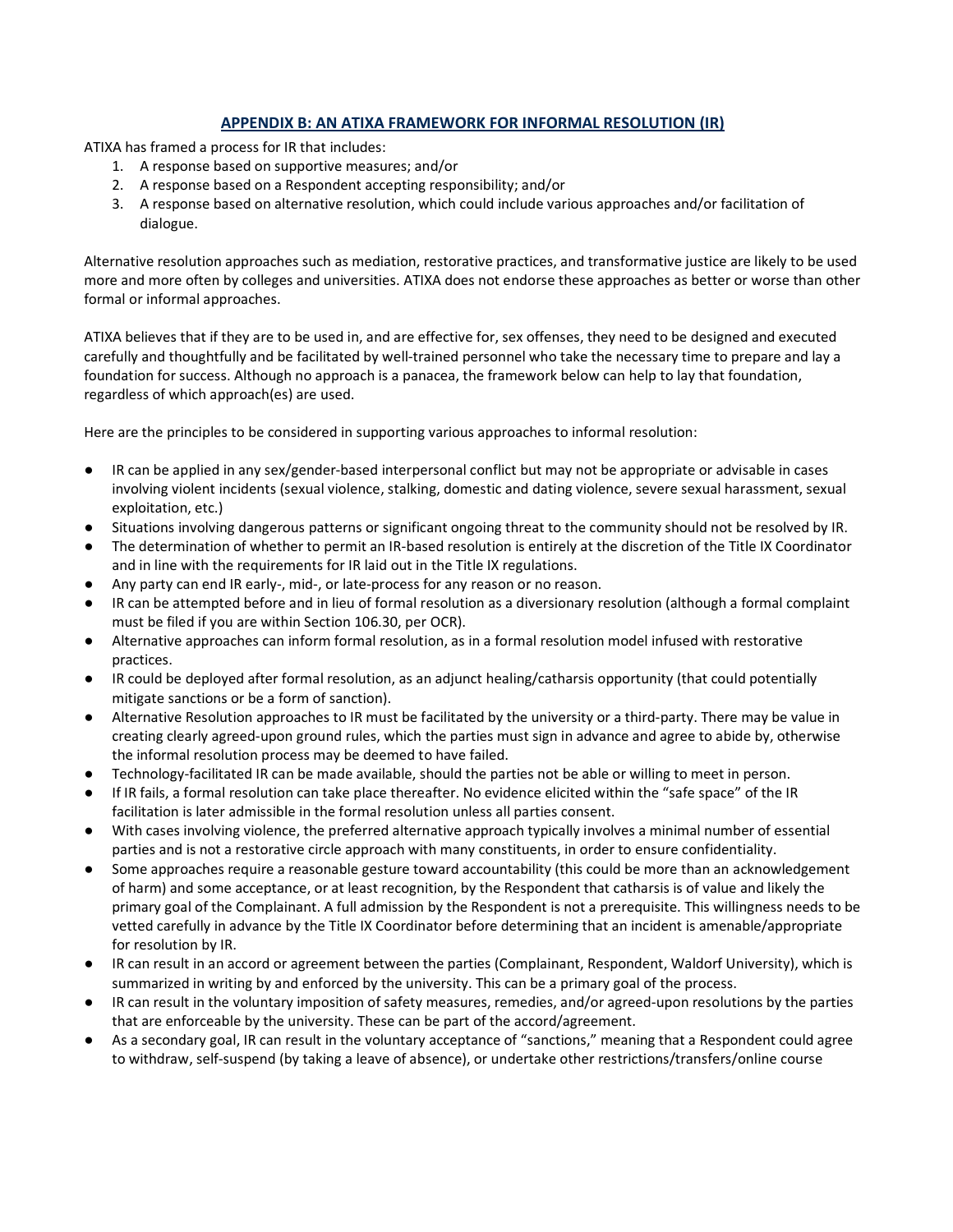options that would help to ensure the safety/educational access of the Complainant, in lieu of formal sanctions that would create a formal record for the Respondent. These are enforceable by the university as part of the accord/agreement, as may be terms of mutual release, non-disparagement, and/or non-disclosure.

- Although a non-disclosure agreement (NDA) could result from IR, it would have to be mutually agreed-upon by the parties in an environment of non-coercion verified by the Title IX Coordinator.
- <span id="page-50-0"></span>● Institutions must develop clear rules for managing/facilitating the conference/meeting/dialogue of alternative resolution approaches, to ensure they are civil, age-appropriate, culturally-competent, reflective of power imbalances, and maximize the potential for the resolution process to result in catharsis, restoration, remedy, etc., for the harmed party(ies).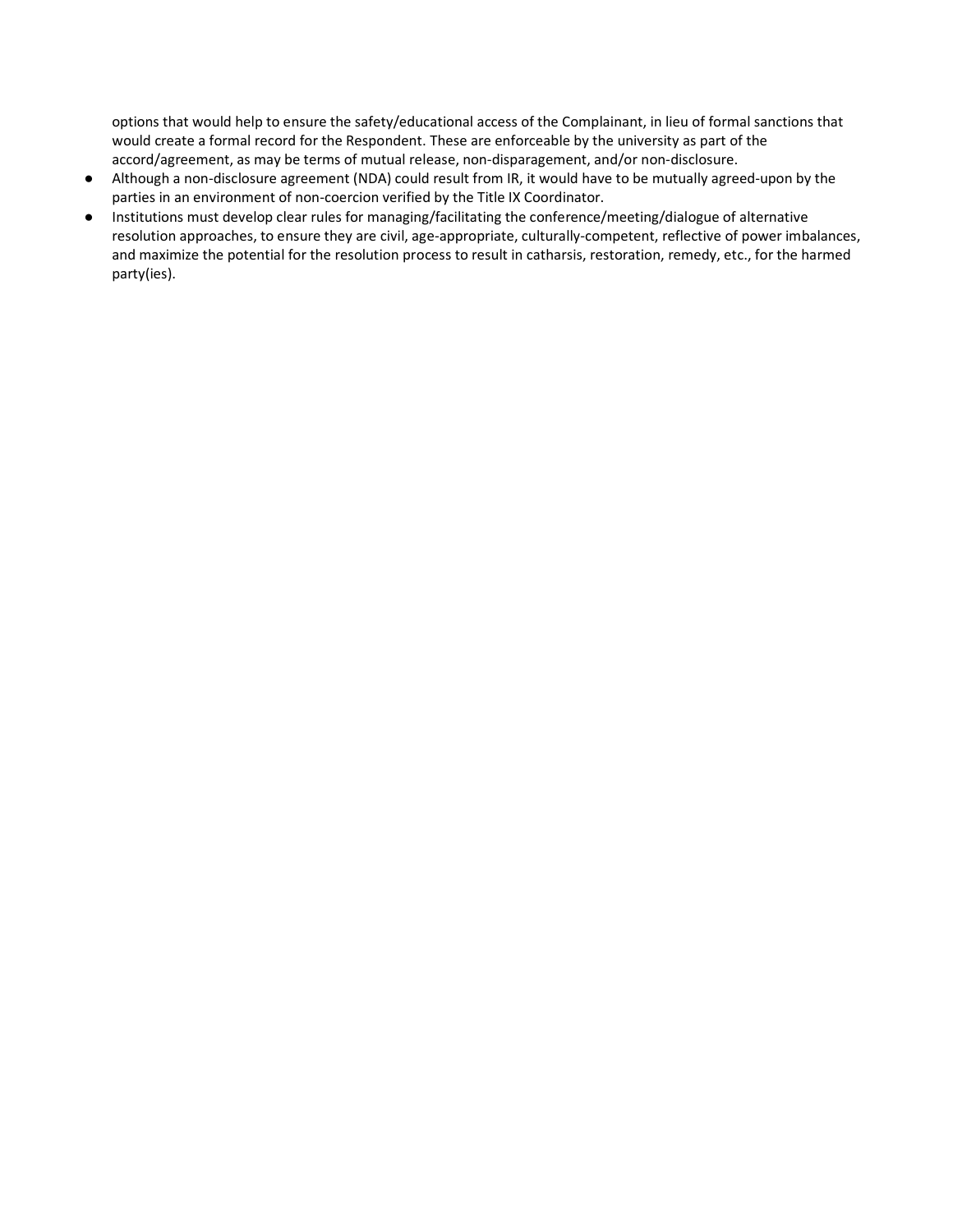# **APPENDIX C: STATEMENT OF RIGHTS OF THE PARTIES**

- The right to an equitable investigation and resolution of all credible allegations of prohibited harassment, discrimination, and/or retaliation made in good faith by Waldorf University officials.
- The right to timely written notice of all alleged violations, including the identity of the parties involved (if known), the precise misconduct being alleged, the date and location of the alleged misconduct (if known), the implicated policies and procedures, and possible sanctions.
- The right to timely written notice of any material adjustments to the allegations (e.g., additional incidents or allegations, additional Complainants, unsubstantiated allegations) and any attendant adjustments needed to clarify potentially implicated policy violations.
- The right to be informed in advance of any public release of information by the university regarding the allegation(s) or underlying incident(s), whenever possible.
- The right not to have any personally identifiable information released by the university to the public without consent provided, except to the extent permitted by law.
- The right to be treated with respect by Waldorf University officials.
- The right to have Waldorf University policies and procedures followed without material deviation.
- The right not to be pressured to select formal or informal process/resolve any reported misconduct involving violence, including sexual violence.
- The right not to be discouraged or overly pressured by Waldorf University officials in reporting sexual misconduct, harassment, discrimination, and/or retaliation to both on-campus and off-campus authorities.
- The right to be informed by Waldorf University officials of options to notify proper law enforcement authorities, including on-campus and local police, and the option(s) to be assisted by the university in notifying such authorities, if the party so chooses. This also includes the right not to be pressured to report or not to report.
- The right to have allegations of violations of this Policy responded to promptly and with sensitivity by Waldorf University law enforcement and/or other Waldorf University officials.
- The right to be informed of available interim actions and supportive measures, such as counseling; advocacy; health care; student financial aid, visa, and immigration assistance; and/or other services, both on campus and in the community.
- The right to a Waldorf University-implemented no-contact order when a person has engaged in or threatens to engage in stalking, threatening, harassing, or other improper conduct.
- The right to be informed of available assistance in changing academic and/or working situations after an alleged incident of discrimination, harassment, and/or retaliation, if such changes are reasonably available. No formal report, or investigation, either campus or criminal, needs to occur before this option is available. Such actions may include, but are not limited to:
	- o Changing an employee's work environment (e.g., reporting structure, office/workspace relocation)
	- o Transportation accommodations
	- o Visa/immigration assistance
	- o Exam, paper, and/or assignment rescheduling or adjustment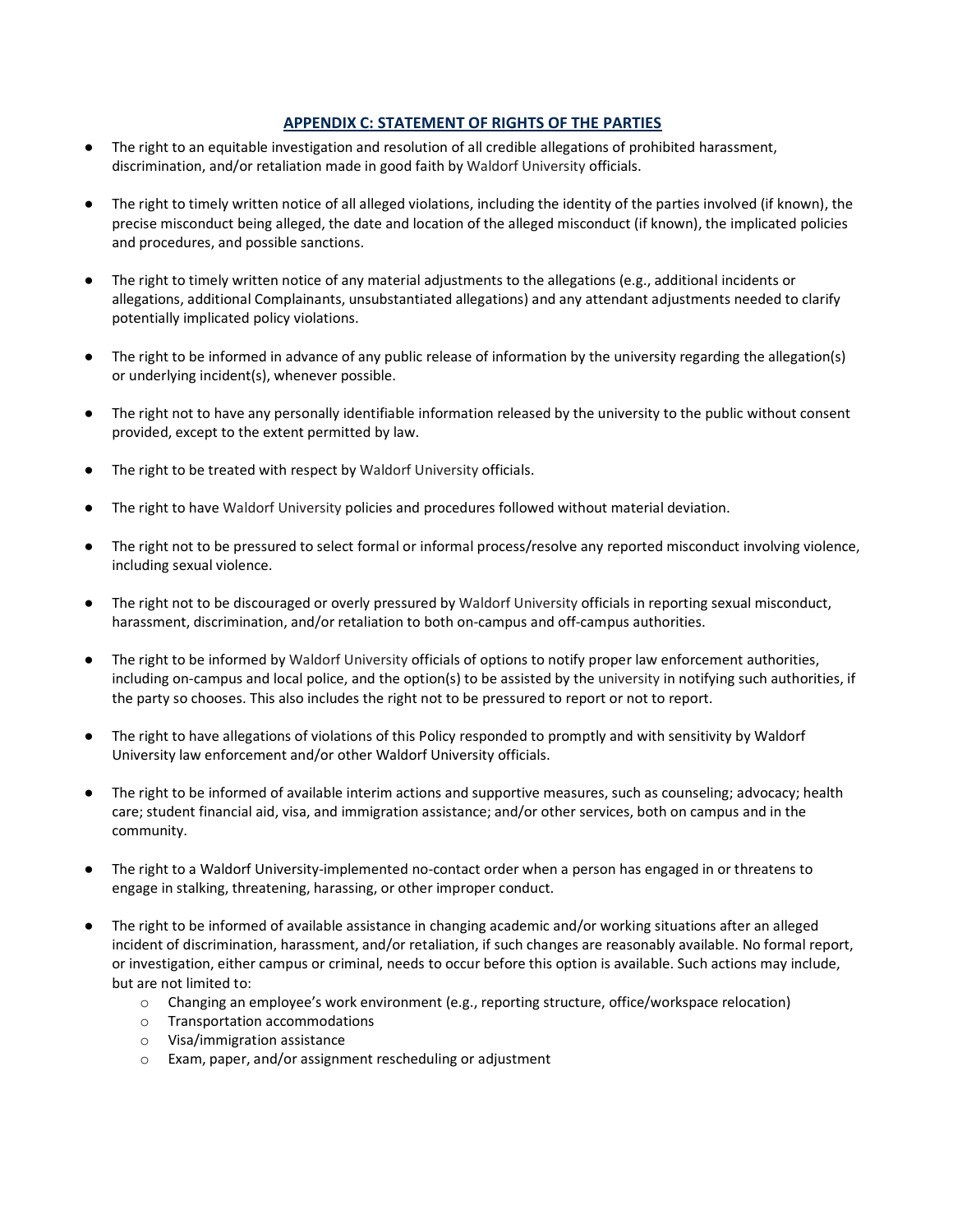- $\circ$  Receiving an incomplete in, or a withdrawal from, a class (may be retroactive)
- o Transferring class sections
- o Temporary withdrawal/leave of absence (may be retroactive)
- o Alternative course completion options.
- The right to have the university maintain such actions for as long as necessary and for supportive measures to remain private, provided privacy does not impair the university's ability to provide the supportive measures.
- The right to receive sufficiently advanced, written notice of any meeting or interview involving the other party, when possible.
- The right to ask the Investigator(s) and Campus Hearing Board to identify and question relevant witnesses, including expert witnesses.
- The right to provide the Investigator(s)/CHB with a list of questions that, if deemed relevant by the Investigator(s)/CHB, may be asked of any party or witness.
- The right to have inadmissible prior sexual history or irrelevant character evidence excluded by the CHB.
- The right to know the relevant and directly related evidence obtained and to respond to that evidence.
- The right to a fair opportunity to provide the Investigator(s) with their account of the alleged misconduct and have that account be on the record.
- The right to receive a copy of all relevant and directly related evidence obtained by the investigation, subject to privacy limitations imposed by state and federal law, and a ten (10) business day period to review and comment on the evidence.
- The right to receive a copy of the final investigation report, including all factual, policy, and/or credibility analyses performed, and to have at least ten (10) business days to review and comment on the report prior to the hearing.
- The right to be informed of the names of all witnesses whose information will be used to make a finding, in advance of that finding, when relevant.
- The right to updates on the status of the investigation and/or resolution.
- The right to have reports of alleged Policy violations addressed by Investigators, Title IX Coordinators, and Campus Hearing Boards who have received relevant annual training.
- The right to preservation of privacy, to the extent possible and permitted by law.
- The right to meetings, interviews, and/or hearings that are closed to the public.
- The right to petition that any Waldorf University representative in the process be recused on the basis of disqualifying bias and/or conflict of interest.
- The right to have an Advisor of their choice to accompany and assist the party in all meetings and/or interviews associated with the resolution process.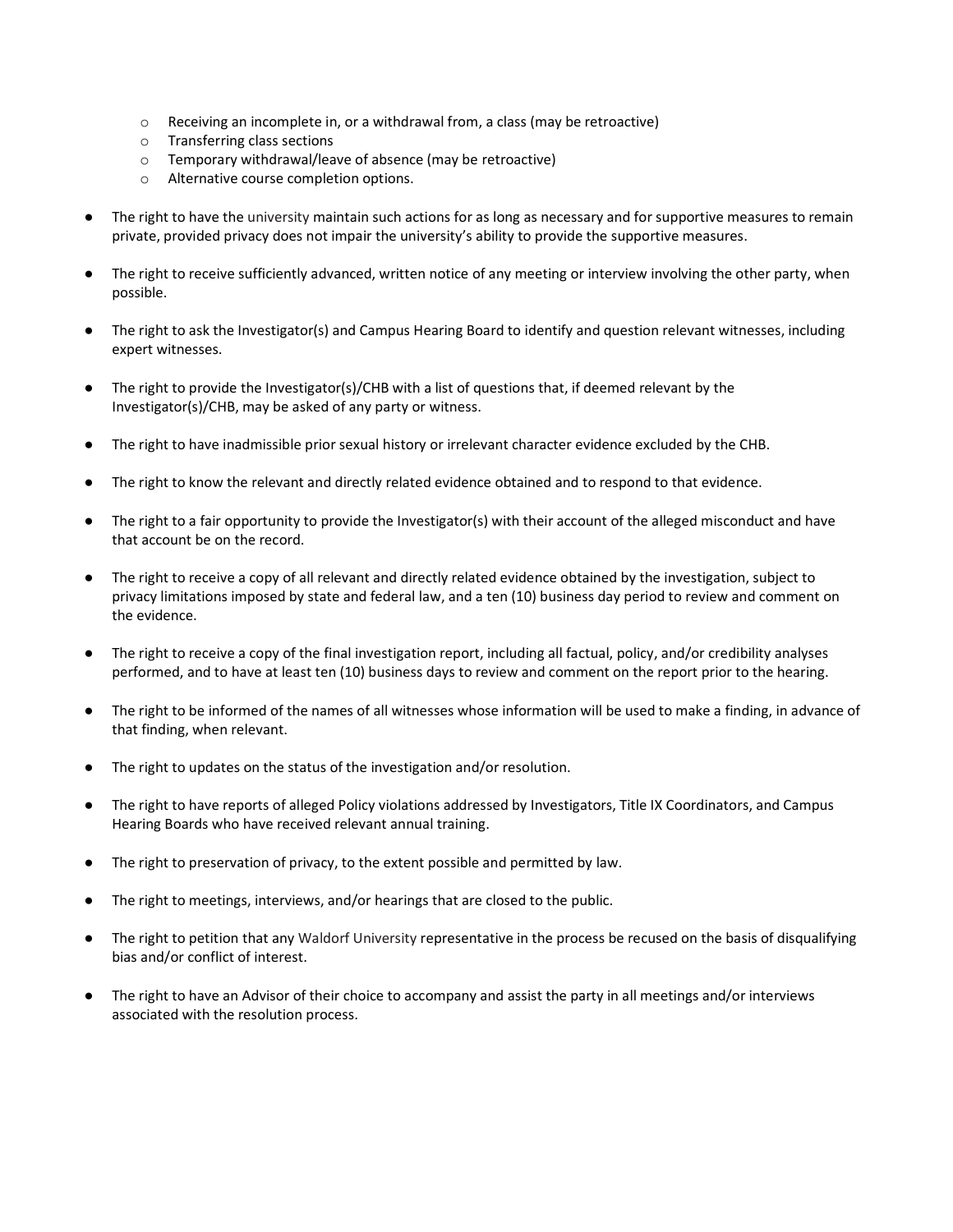- The right to the use of the appropriate standard of evidence, clear and convincing evidence, to make a finding after an objective evaluation of all relevant evidence.
- The right to be present, including presence via remote technology, during all testimony given and evidence presented during any formal grievance hearing.
- The right to have an impact statement considered by the CHB following a determination of responsibility for any allegation, but prior to sanctioning.
- The right to be promptly informed in a written Notice of Outcome letter of the finding(s) and sanction(s) of the resolution process (if any) and a detailed rationale of the decision (including an explanation of how credibility was assessed), delivered simultaneously (without undue delay) to the parties.
- The right to be informed in writing of when a decision by the university is considered final and any changes to the sanction(s) that occur before the decision is finalized.
- The right to be informed of the opportunity to appeal the finding(s) and sanction(s) of the resolution process, and the procedures for doing so in accordance with the standards for appeal established by the university.
- The right to a fundamentally fair resolution as defined in these procedures.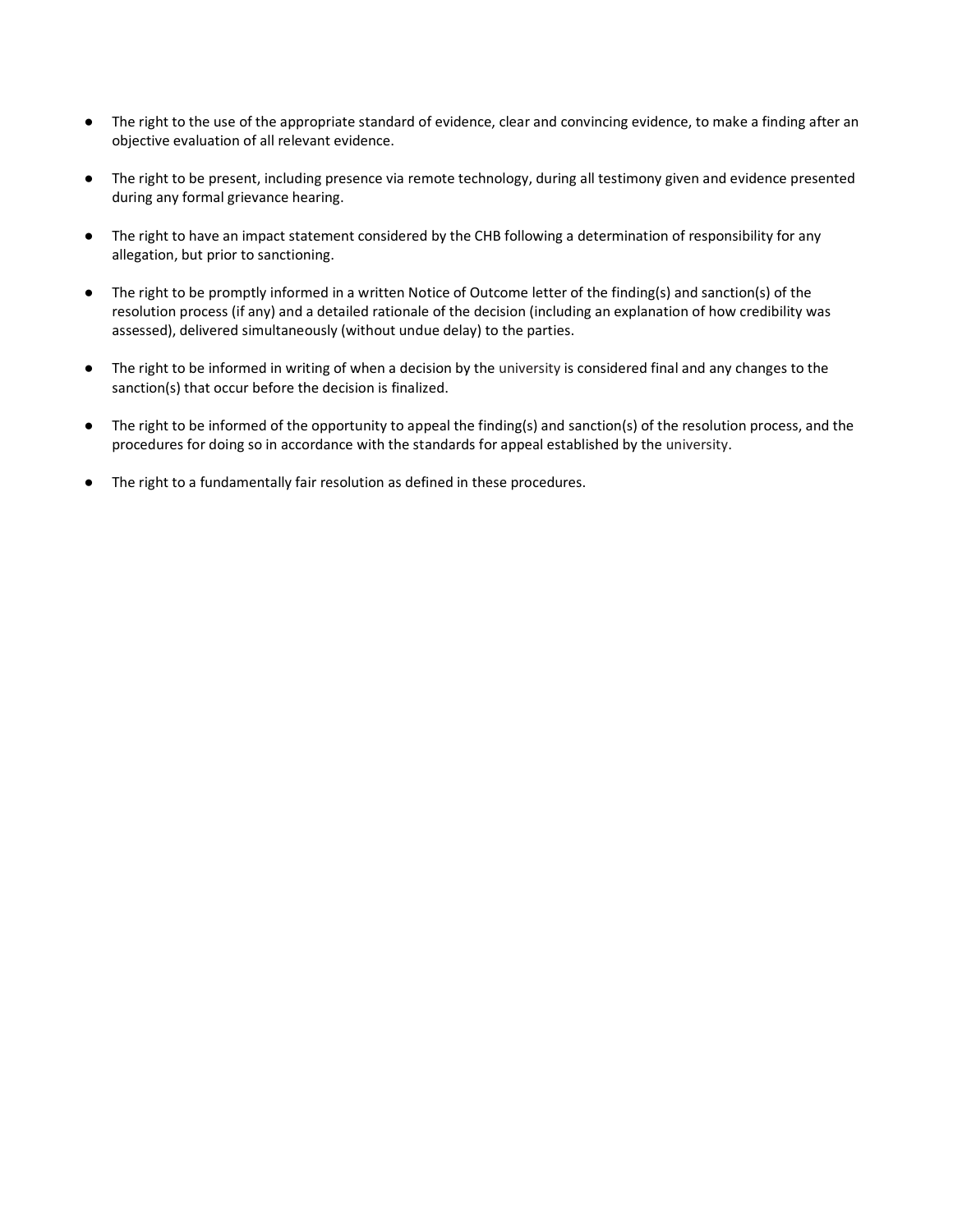## **APPENDIX D: PROCESS B**

- Process B is applicable when the Title IX Coordinators determine Process A is inapplicable, or offenses subject to Process A have been dismissed.
- If Process A is applicable, Process A must be applied in lieu of Process B.

## **INTERIM RESOLUTION PROCESS FOR ALLEGED VIOLATIONS OF THE POLICY ON HARASSMENT, AND NONDISCRIMINATION**

Waldorf University will act on any formal or informal allegation or notice of violation of the policy on Harassment and Nondiscrimination that is received by the Title IX Coordinators<sup>[26](#page-54-0)</sup> or a member of the administration, faculty, or other employee, with the exception of confidential resources, as articulated in the Policy above.

The procedures described below apply to all allegations of harassment, discrimination, and/or retaliation on the basis of protected class status involving students, staff, faculty members, or third parties with the exception of at-will employees.

These procedures may also be used to address collateral misconduct arising from the investigation of or occurring in conjunction with harassing, discriminatory, or retaliatory conduct (e.g., vandalism, physical abuse of another). All other allegations of misconduct unrelated to incidents covered by this policy will be addressed through the procedures elaborated in the respective student, faculty, and staff handbooks.

#### **1. Initial Assessment**

-

Following intake, receipt of notice, or a complaint of an alleged violation of the university's nondiscrimination Policy, the Title IX Coordinators<sup>[27](#page-54-1)</sup> engage in an initial assessment, which is typically one to five business days in duration. The steps in an initial assessment can include:

- The Title IX Coordinators reach out to the Complainant to offer supportive measures.
- The Title IX Coordinators work with the Complainant to ensure they have an Advisor.
- The Title IX Coordinators work with the Complainant to determine which of three options to pursue: A Supportive Response, an Informal Resolution, or an Administrative Resolution.
	- $\circ$  If a Supportive Response is preferred, the Title IX Coordinator works with the Complainant to identify their wishes and then seeks to facilitate implementation. An Administrative Resolution process is not initiated, though the Complainant can elect to initiate it later, if desired.
	- $\circ$  If an Informal Resolution option is preferred, the Title IX Coordinators assess whether the complaint is suitable for informal resolution, which informal mechanism may serve the situation best or is available and may seek to determine if the Respondent is also willing to engage in Informal Resolution.
	- o If Administrative Resolution is preferred, the Title IX Coordinators initiates the investigation process and determines whether the scope of the investigation will address:
		- Incident, and/or
		- A potential pattern of misconduct, and/or
		- A culture/climate issue

Based on the initial assessment, the university will initiate one of these responses:

<span id="page-54-1"></span><span id="page-54-0"></span><sup>&</sup>lt;sup>26</sup> All references herein to a Title IX Coordinators also include a designee or team of the Title IX Coordinator.  $27$  If circumstances require, the Title IX Coordinator Team will designate another person to oversee the process below should an allegation be made about the Coordinator or the Coordinator be otherwise unavailable or unable to fulfill their duties.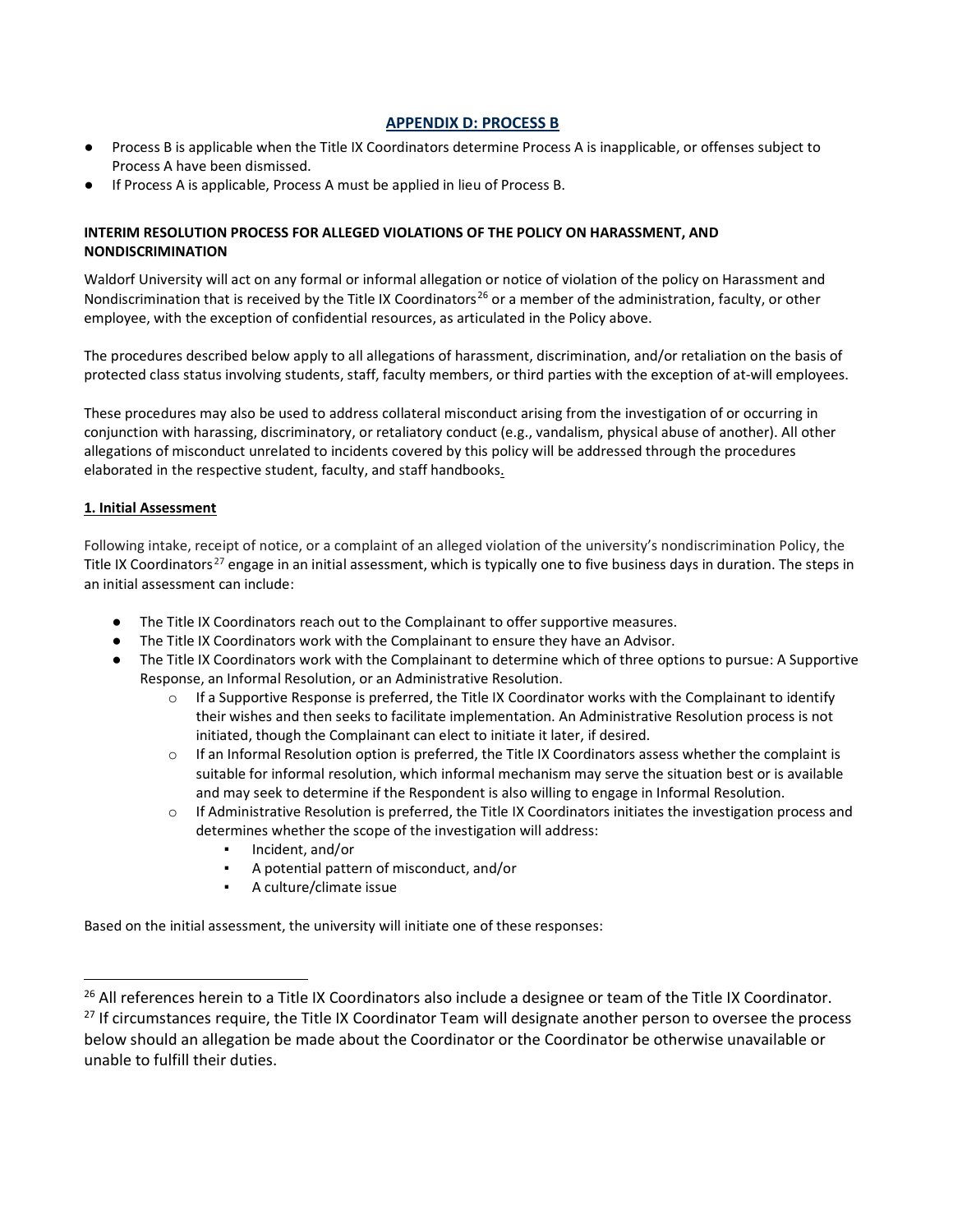- Supportive Response -- measures to help restore the Complainant's education access, as described in the Policy.
- Informal Resolution typically used for less serious offenses and only when all parties agree to Informal Resolution, or when the Respondent is willing to accept responsibility for violating policy.
- Administrative Resolution investigation of policy violation(s) and recommended finding, subject to a determination by the Title IX Coordinator or Campus Hearing Board and the opportunity to appeal to an Appeal Decision-maker.

The investigation and the subsequent Administrative Resolution determine whether the nondiscrimination policy has been violated. If so, the university will promptly implement effective remedies designed to end the discrimination, prevent recurrence, and address the effects.

The process followed considers the preference of the parties but is ultimately determined at the discretion of the Title IX Coordinator. At any point during the initial assessment or formal investigation, if the Title IX Coordinator determines that reasonable cause does not support the conclusion that policy has been violated, the process will end, and the parties will be notified.

The Complainant may request that the Title IX Coordinator review the reasonable cause determination and/or re-open the investigation. This decision lies in the sole discretion of the Title IX Coordinator Team, but the request is usually only granted in extraordinary circumstances.

# **2. Resolution Process Pool**

The resolution processes rely on a pool of officials ("Pool") for implementation.

Members of the Pool are trained annually in all aspects of the resolution process and can serve in any of the following roles, at the direction of the Title IX Coordinator:

- To provide sensitive intake for and initial advice pertaining to the allegations
- To act as optional process Advisors to the parties
- To facilitate Informal Resolution
- To investigate allegations
- To serve as a Decision-maker on Campus Hearing Board
- To serve as an Appeal Decision-maker on Campus Hearing Appeal Board

The Title IX Coordinator Team carefully vets Pool members for potential conflicts of interest or disqualifying biases and appoints the Pool, which acts with independence and impartiality.

Pool members receive annual training organized by the Title IX Coordinator, including a review of Waldorf University policies and procedures as well as applicable federal and state laws and regulations so that they are able to appropriately address allegations, provide accurate information to members of the community, protect safety, and promote accountability.

The Pool members receive annual training jointly. This training includes, but is not limited to:

- The scope of the university's Discrimination and Harassment Policy and Procedures
- How to conduct investigations and hearings that protect the safety of Complainants and Respondents and promote accountability
- Implicit bias
- Disparate treatment and impact
- Reporting, confidentiality, and privacy requirements
- Applicable laws, regulations, and federal regulatory guidance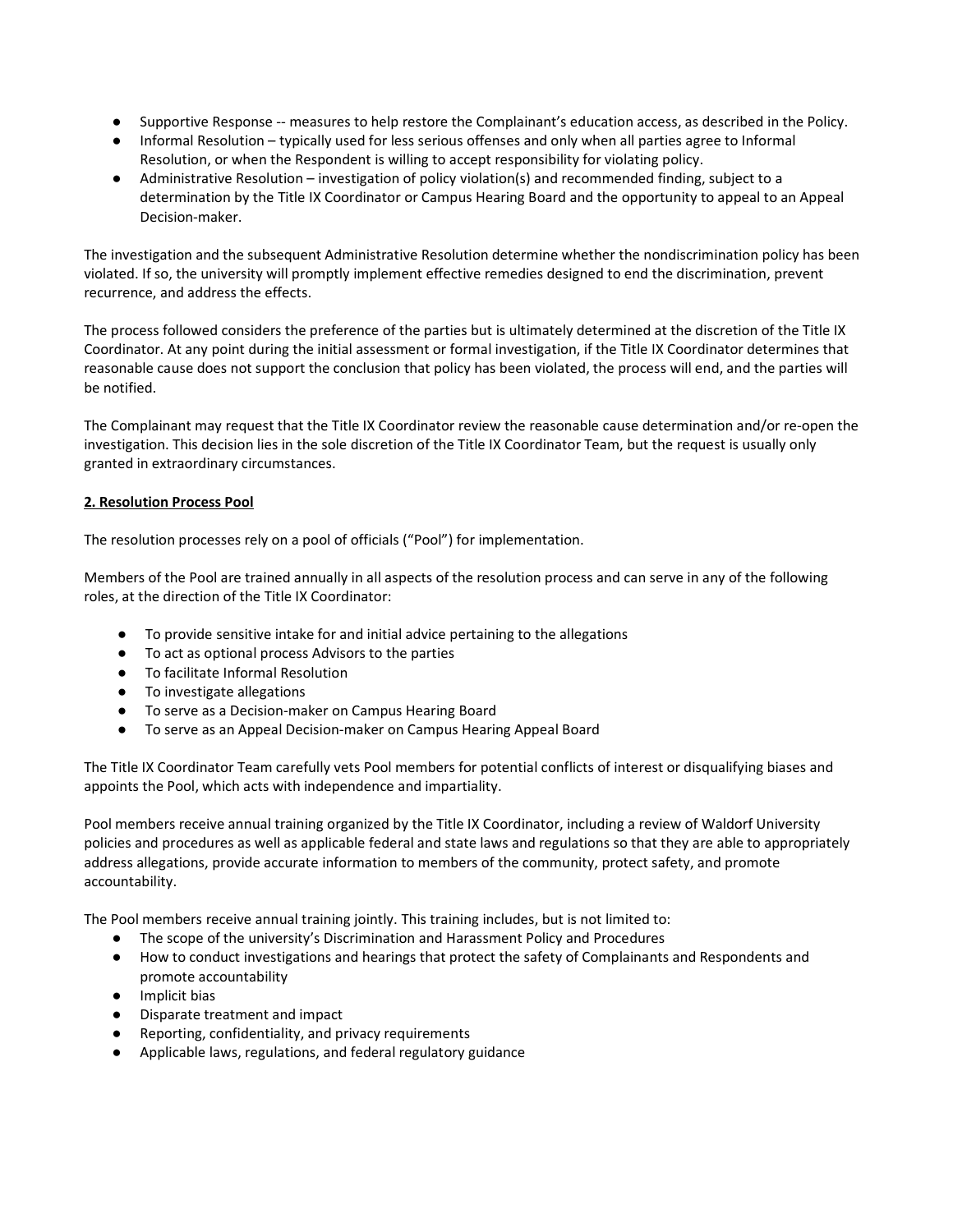- How to implement appropriate and situation-specific remedies
- How to investigate in a thorough, reliable, timely, and impartial manner by individuals who receive training in conducting investigations of sexual harassment, trauma-informed practices, and impartiality,
- How to uphold fairness, equity, and due process
- How to weigh evidence
- How to conduct questioning
- How to assess credibility
- Impartiality and objectivity
- Types of evidence
- Deliberation
- How to render findings and generate clear, concise, evidence-based rationales
- The definitions of all offenses
- How to apply definitions used by the recipient with respect to consent (or the absence or negation of consent) consistently, impartially, and in accordance with policy
- How to conduct an investigation and grievance process including hearings, appeals, and informal resolution processes
- How to serve impartially, by avoiding prejudgment of the facts at issue, conflicts of interest, and bias
- Any technology to be use
- Issues of relevance of questions and evidence
- Issues of relevance to create an investigation report that fairly summarizes relevant evidence
- How to determine appropriate sanctions in reference to all forms of harassment and discrimination allegations

Individuals who are interested in serving in the Pool are encouraged to contact the Title IX Coordinators.

#### **3. Counterclaims**

Counterclaims by the Respondent may be made in good faith or may instead be motivated by a retaliatory intent. The university is obligated to ensure that any process is not abused for retaliatory purposes.

The university permits the filing of counterclaims, but uses the initial assessment, described above in the Policy section, to assess whether the allegations are made in good faith. If they are, the allegations will be processed using the resolution procedures below, typically after resolution of the underlying allegation.

A delay in the processing of counterclaims is permitted, accordingly. Occasionally, allegations and counterclaims can be resolved through the same investigation, at the discretion of the Title IX Coordinator. When counterclaims are not made in good faith, they will be considered retaliatory, and may constitute a violation of this Policy.

#### **4. Advisors**

#### **a. Expectations of an Advisor**

The university generally expects an Advisor to adjust their schedule to allow them to attend Waldorf University meetings when planned, but Waldorf University may change scheduled meetings to accommodate an Advisor's inability to attend, if doing so does not cause an unreasonable delay.

The university may also make reasonable provisions to allow an Advisor who cannot attend in person to attend a meeting by telephone, video conferencing, or other similar technologies as may be convenient and available.

Parties whose Advisors are disruptive or who do not abide by Waldorf University policies and procedures may face the loss of that Advisor and/or possible Policy violations.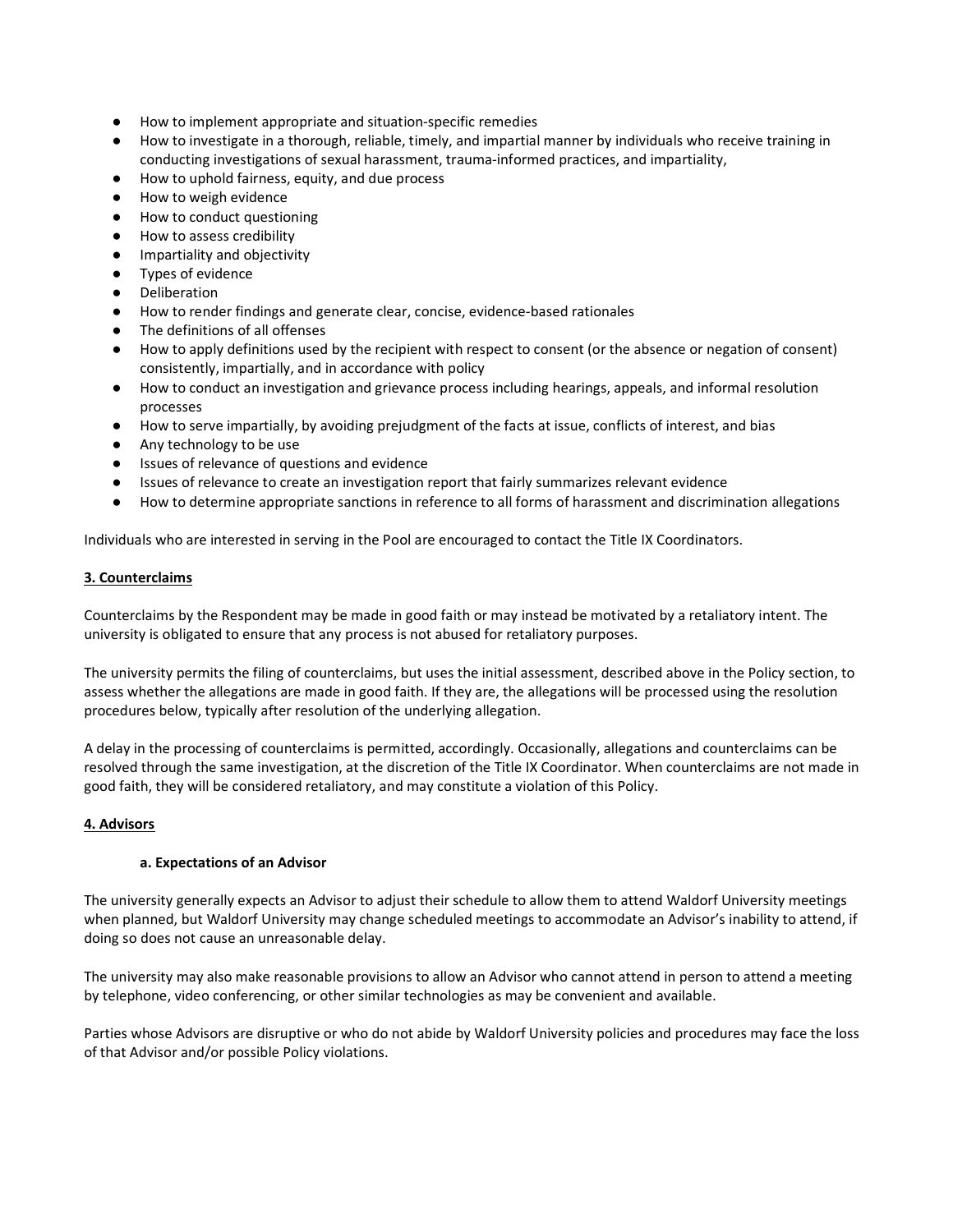Advisors are expected to consult with their advisees without disrupting Waldorf University meetings or interviews. Advisors do not represent parties in the process; their role is only to advise.

# **b. Expectations of the Parties with Respect to Advisors**

Each party may choose an Advisor<sup>[28](#page-57-0)</sup> who is eligible and available<sup>[29](#page-57-1)</sup> to accompany them throughout the process. The Advisor can be anyone such as a friend/peer, coach, teacher, academic advisor, mentor, family member or someone outside the Waldorf community including an attorney, but should not be someone who is also a witness in the process. A party may elect to change Advisors during the process and is not obligated to use the same Advisor throughout.

The parties are expected to inform the Investigators of the identity of their Advisor at least two (2) business days before the date of their first meeting with the Investigator(s) (or as soon as possible if a more expeditious meeting is necessary or desired).

The parties are expected to provide timely notice to the Investigator(s) and/or the Title IX Coordinators.

Upon written request of a party, Waldorf University will copy the Advisor on all communications between the university and the party. The Advisor may be asked to sign a non-disclosure agreement (NDA) regarding private, sensitive records.

# **5. Resolution Options**

-

Proceedings are private. All persons present at any time during the resolution process are expected to maintain the privacy of the proceedings in accord with Waldorf University Policy.

While there is an expectation of privacy around what is discussed during interviews, the parties have discretion to share their own experiences with others if they so choose but are encouraged to discuss with their Advisors first before doing so.

## **a. Informal Resolution**

Informal Resolution is applicable when the parties voluntarily agree to resolve the matter through Alternative Resolution, which may include mediation, restorative practices, facilitated dialogue, etc., or when the Respondent accepts responsibility for violating Policy, or when the Title IX Coordinator can resolve the matter informally by providing remedies to resolve the situation.

It is not necessary to pursue Informal Resolution first in order to pursue Administrative Resolution, and any party participating in Informal Resolution can stop the process at any time and request the Administrative Resolution process. Further, if an Informal Resolution fails after the resolution is finalized, Administrative Resolution may be pursued.

## **i. Alternative Resolution**

Alternative Resolution is an informal process, such as mediation or restorative practices, by which the parties mutually agree to resolve an allegation. It may be used for less serious, yet inappropriate, behaviors and is encouraged as an alternative to the Administrative Resolution process (described below) to resolve conflicts. The parties must consent to

<span id="page-57-0"></span><sup>&</sup>lt;sup>28</sup> This could include an attorney, advocate, or support person. Witnesses are not entitled to Advisors within the process, though they can be advised externally.

<span id="page-57-1"></span><sup>&</sup>lt;sup>29</sup> "Available" means the party cannot insist on an Advisor who simply doesn't have inclination, time, or availability. Also, the Advisor cannot have institutionally conflicting roles, such as being a Title IX administrator who has an active role in the matter, or a supervisor who must implement and monitor sanctions.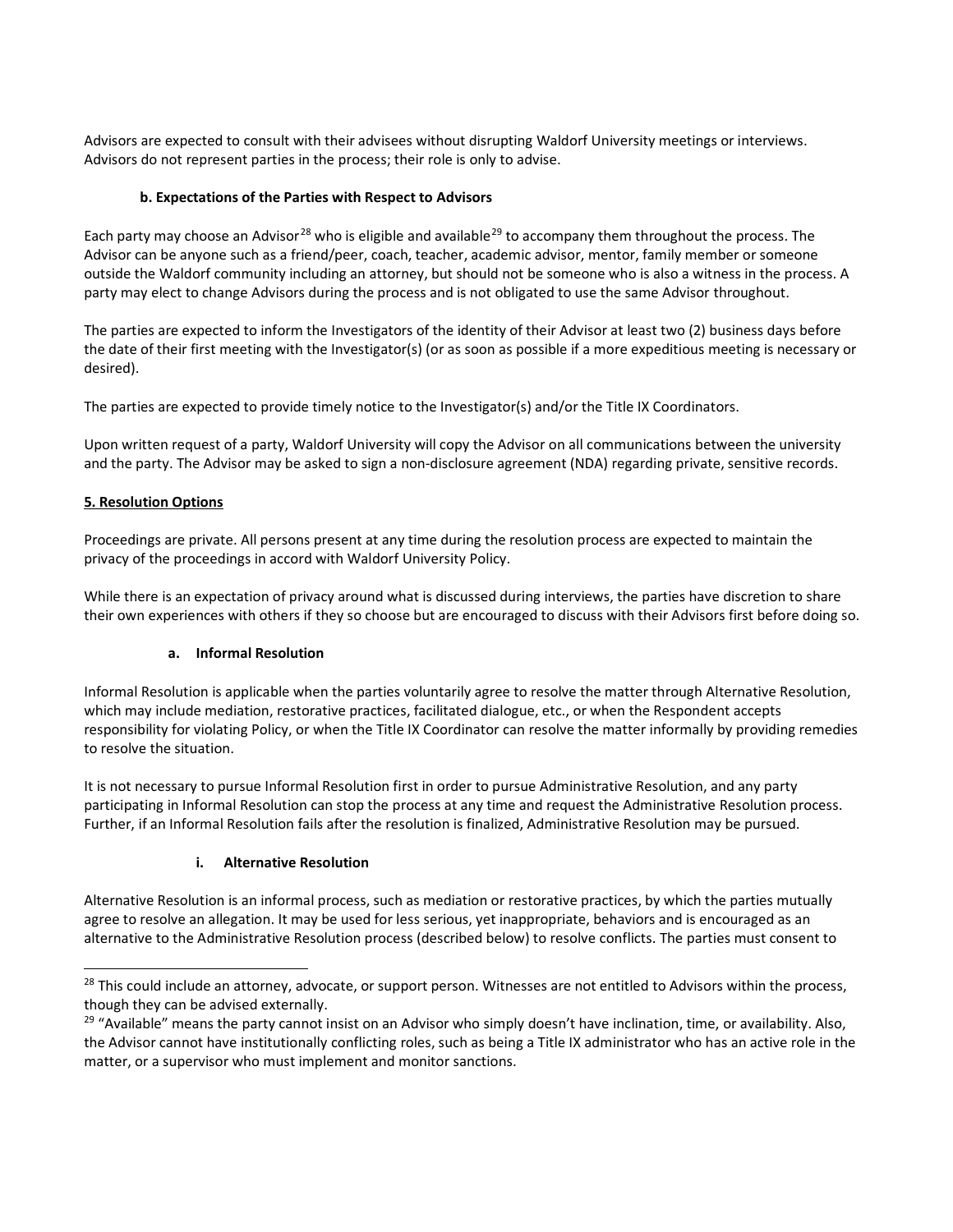the use of Alternative Resolution.

The Title IX Coordinator Team determines if Alternative Resolution is appropriate, based on the willingness of the parties, the nature of the conduct at issue, and the susceptibility of the conduct to Alternative Resolution.

In an Alternative Resolution, a trained administrator facilitates a dialogue with the parties to an effective resolution, if possible. Institutionally-imposed sanctions are not possible as the result of an Alternative Resolution process, though the parties may agree to accept sanctions and/or appropriate remedies.

The Title IX Coordinator maintains records of any resolution that is reached, and failure to abide by the resolution can result in appropriate enforcement actions.

Alternative Resolution is not typically the primary resolution mechanism used to address reports of violent behavior of any kind or in other cases of serious violations of policy, though it may be made available after the Administrative Resolution process is completed should the parties and the Title IX Coordinator believe it could be beneficial. The results of Alternative Resolution are not appealable.

# **ii. Respondent Accepts Responsibility for Alleged Violations**

The Respondent may accept responsibility for all or part of the alleged policy violations at any point during the resolution process. If the Respondent accepts responsibility, the Title IX Coordinator makes a determination that the individual is in violation of Waldorf University Policy.

The Title IX Coordinator then determines appropriate sanction(s) or responsive actions, which are promptly implemented in order to effectively stop the harassment, discrimination, and/or retaliation; prevent its recurrence; and remedy the effects of the conduct, both on the Complainant and the community.

If the Respondent accepts responsibility for all of the alleged policy violations and the Title IX Coordinator or designee has determined appropriate sanction(s) or responsive actions, which are promptly implemented, the process is over. The Complainant will be informed of this outcome.

If the Respondent accepts responsibility for some of the alleged policy violations and the Title IX Coordinator Team has determined appropriate sanction(s) or responsive actions, which are promptly implemented, for those violations, then the remaining allegations will continue to be investigated and resolved. The Complainant will be informed of this outcome. The parties are still able to seek Alternate Resolution on the remaining allegations, subject to the stipulations above.

## **b. Administrative Resolution via an Investigation and Hearing**

Administrative Resolution can be pursued for any behavior for which the Respondent has not accepted responsibility that constitutes conduct covered by the Sexual Misconduct, Harassment, and Nondiscrimination Policy at any time during the process. Administrative Resolution starts with a thorough, reliable, and impartial investigation.

If Administrative Resolution is initiated, the Title IX Coordinator will provide written notification of the investigation to the parties at an appropriate time during the investigation. Typically, notice is given at least 48 hours in advance of an interview. Advanced notice facilitates the parties' ability to identify and choose an Advisor, if any, to accompany them to the interview.

Notification will include a meaningful summary of the allegations, will be made in writing, and will be emailed to the parties' email account.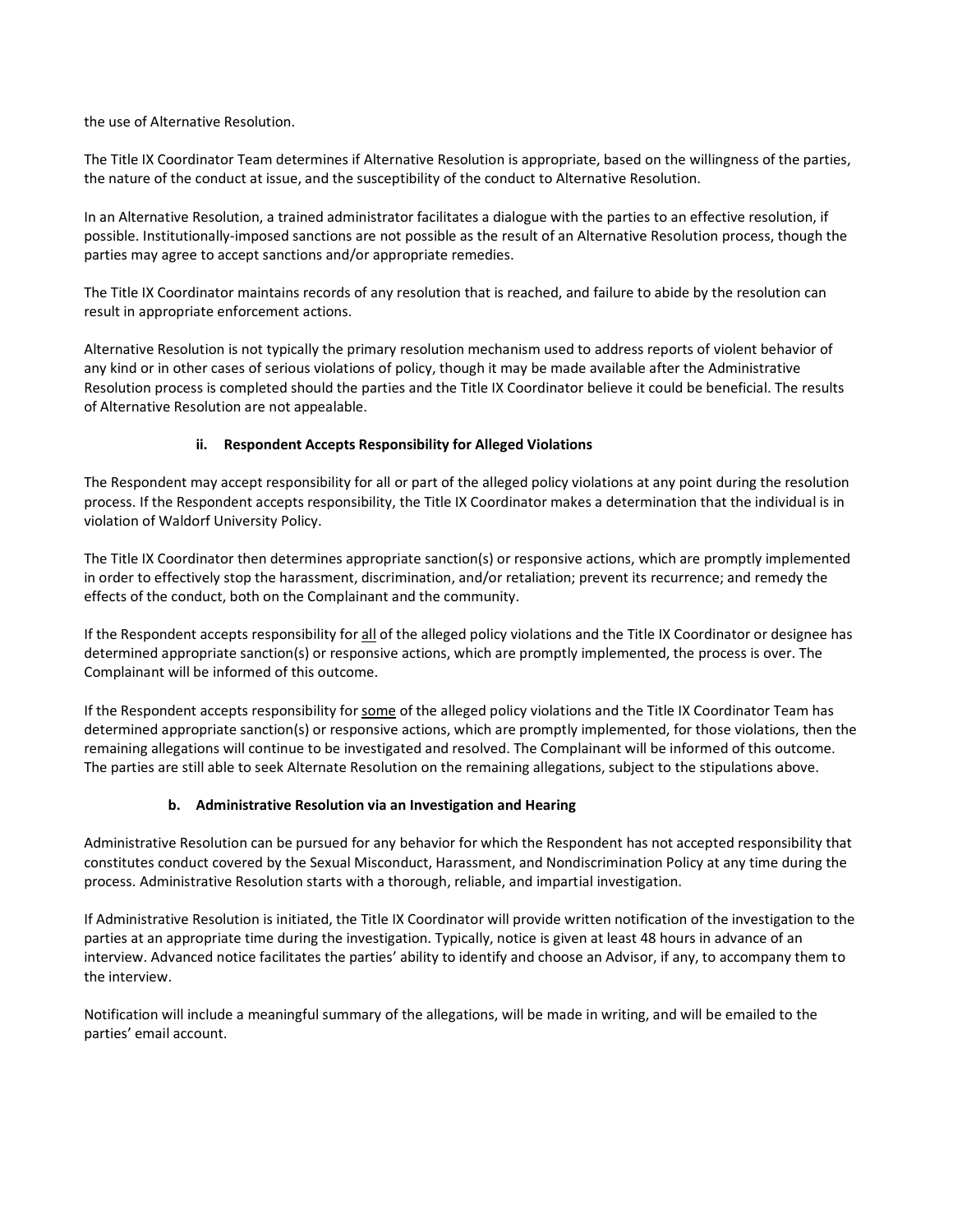Once emailed, notice will be presumptively delivered. The notification should include the policies allegedly violated, if known at the time. Alternatively, the policies allegedly violated can be provided at a later date, in writing, as the investigation progresses, and details become clearer.

The university aims to complete all investigations within a sixty (60) business day time period, which can be extended as necessary for appropriate cause by the Title IX Coordinator, with notice to the parties as appropriate.

Once the decision is made to commence an investigation, the Title IX Coordinator appoints Pool members to conduct the investigation, usually within two (2) days of determining that an investigation should proceed.

The Title IX Coordinator will vet the assigned Investigator(s) to ensure impartiality by ensuring there are no conflicts of interest or disqualifying bias.

The parties may, at any time during the resolution process, raise a concern regarding bias or conflict of interest, and the Title IX Coordinator will determine whether the concern is reasonable and supportable. If so, another Investigator will be assigned and the impact of the bias or conflict, if any, will be remedied. If the bias or conflict relates to the Title IX Coordinator, concerns should be raised with one of the deputy Title IX Coordinators.

Investigations are completed expeditiously, normally within 10-20 business days, though some investigations take weeks or even months, depending on the nature, extent, and complexity of the allegations, availability of witnesses, police involvement, etc.

The university will make a good faith effort to complete investigations as promptly as circumstances permit and will communicate regularly with the parties to update them on the progress and timing of the investigation.

The university may undertake a short delay in its investigation (several days to weeks, to allow evidence collection) when criminal charges based on the same behaviors that invoke the university's resolution process are being investigated by law enforcement. The university will promptly resume its investigation and resolution process once notified by law enforcement that the initial evidence collection process is complete.

Waldorf University action(s) are not typically altered or precluded on the grounds that civil or criminal charges involving the underlying incident(s) have been filed or that criminal charges have been dismissed or reduced.

Investigations involve interviews with all relevant parties and witnesses, obtaining available, relevant evidence, and identifying sources of expert information, as necessary.

All parties have a full and fair opportunity, though the investigation process, to suggest witnesses and questions, to provide evidence, and to fully review and respond to all evidence on the record.

## **6. Investigation**

The Investigators typically take the following steps, if not already completed (not necessarily in this order):

- Determine the identity and contact information of the Complainant
- In coordination with campus partners (e.g., the Title IX Coordinator), initiate or assist with any necessary supportive measures
- Identify all policies implicated by the alleged misconduct
- Assist the Title IX Coordinator with conducting an initial assessment to determine if there is reasonable cause to believe the Respondent has violated policy
- If there is insufficient evidence to support reasonable cause, the process is closed with no further action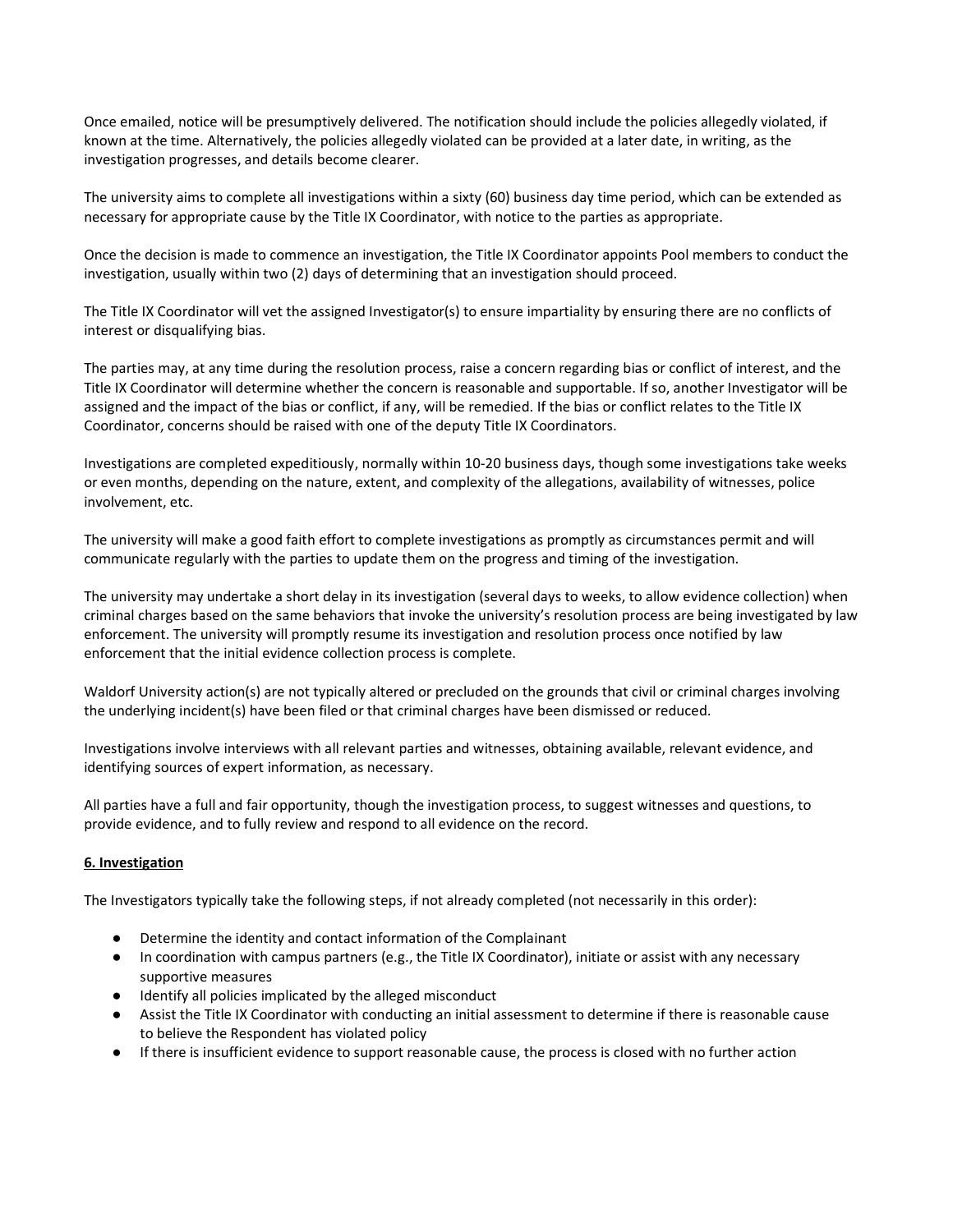- Commence a thorough, reliable, and impartial investigation by developing a strategic investigation plan, including a witness list, evidence list, intended investigation timeframe, and order of interviews for all parties and witnesses
- Meet with the Complainant to finalize their statement, if necessary
- Prepare the initial Notice of Investigation and Allegation (NOIA) on the basis of the initial assessment. Notice may be one step or multiple steps, depending on how the investigation unfolds, and potential policy violations may be added or dropped as more is learned. Investigators will update the NOIA accordingly and provide it to the parties.
- Notice should inform the parties of their right to have the assistance of a Pool member as a process Advisor appointed by the university or other Advisor of their choosing present for all meetings attended by the advisee
- When formal notice is being given, it should provide the parties with a written description of the alleged violation(s), a list of all policies allegedly violated, a description of the applicable procedures, and a statement of the potential sanctions/responsive actions that could result
- Give an instruction to the parties to preserve any evidence that is directly related to the allegations
- Provide the parties and witnesses with an opportunity to review and verify the Investigator's summary notes from interviews and meetings with that specific party or witness
- Make good faith efforts to notify the parties of any meeting or interview involving the other party, in advance when possible
- Interview all relevant individuals and conduct follow-up interviews as necessary
- Allow each party the opportunity to suggest questions they wish the Investigator(s) to ask of the other party and witnesses
- Complete the investigation promptly and without unreasonable deviation from the intended timeline
- Provide regular status updates to the parties throughout the investigation
- Prior to the conclusion of the investigation, summarize for the parties the list of witnesses whose information will be used to render a finding
- Write a comprehensive investigation report fully summarizing the investigation and all evidence
- Provide parties with a copy of the draft investigation report when it is completed, including all relevant evidence, analysis, credibility assessments, and recommended finding(s)
- Provide each party with a full and fair opportunity to respond to the report in writing within seven (7) business days and incorporate that response, if any, into the report
- Investigators may choose to respond in writing in the report to the responses of the parties, and/or to share the responses between the parties for their responses, while also ensuring that they do not create a neverending feedback loop
- Share the report with the Title IX Coordinators for review and feedback
- Provide the final report to the Title IX Coordinator with one of two options:
	- o Include in the report a recommendation to the Title IX Coordinator/Campus Hearing Board on a determination, based on a preponderance of the evidence, whether a policy violation is more likely than not to have occurred;

## **7. Determination**

Within two to three (2-3) days of receiving the Investigator's recommendation, the Title IX Coordinator Team or a designated Decision-maker from the Poolreviews the report and all responses, and then makes the final determination on the basis of the clear and convincing evidence.

If the record is incomplete, the Title IX Coordinators may direct a re-opening of the investigation, or may direct or conduct any additional inquiry necessary, including informally meeting with the parties or any witnesses, if needed.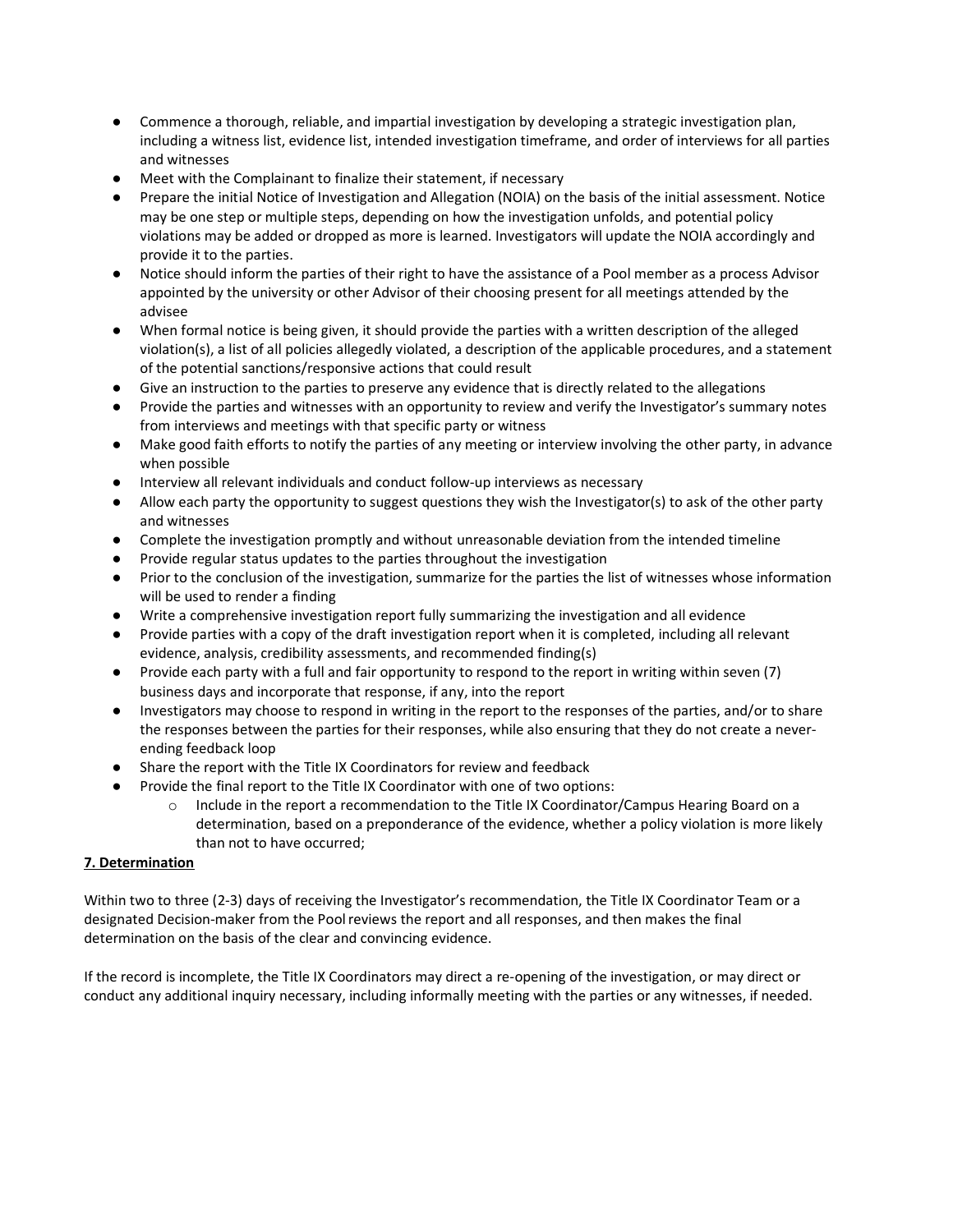The recommendation of the investigation, if any, should be strongly considered but is not binding on the Title IX Coordinators. The Title IX Coordinators may invite and consider impact statements from the parties if and when determining appropriate sanction(s),if any.

The Title IX Coordinators then timely provides the parties with a written Notice of Outcome to include findings, any sanction(s), and a detailed rationale, delivered simultaneously (without undue delay) to the parties

## **8. Additional Details of the Investigation Process**

#### **a. Employee Witness responsibilities**

Witnesses (as distinguished from the parties) who are faculty or staff of the university are expected to cooperate with and participate in the university's investigation and resolution process. Failure of a witness to cooperate with and/or participate in the investigation or resolution process constitutes a violation of Policy and may be subject to discipline.

#### **b. Remote processes**

Parties and witnesses are typically interviewed remotely by phone, video conferencing, or similar technologies if the Investigator(s) and/or Campus Hearing Board determine that timeliness, efficiency, or other causes dictate a need for remote interviewing. Witnesses may also provide written statements in lieu of interviews, or respond to questions in writing, if deemed appropriate by the Investigator(s), though this approach is not ideal. When remote technologies are used, the university makes reasonable efforts to ensure privacy and ensures that any technology does not work to the detriment of any party or subject them to unfairness.

#### **c. Recording**

No unauthorized audio or video recording of any kind is permitted during the resolution process including investigative interviews. If Investigator(s) elect to audio and/or video record interviews, all involved parties must be made aware of and consent to (if required) $30$  audio and/or video recording.

## **d. Evidence**

-

Any evidence that is relevant and credible may be considered, including an individual's prior misconduct history as well as evidence indicating a pattern of misconduct, subject to the limitation in (e) below. The process should exclude irrelevant or immaterial evidence and may disregard evidence lacking in credibility or that is improperly prejudicial.

## **e. Sexual history/patterns**

Unless the Title IX Coordinator/Campus Hearing Board determines it is appropriate, the investigation and the finding do not consider: (1) incidents not directly related to the possible violation, unless they evidence a pattern; (2) the sexual history of the parties (though there may be a limited exception made with regard to the sexual history between the parties).

## **f. Previous allegations/violations**

While previous conduct violations by the Respondent are not generally admissible as information supporting the current allegation, the Investigator(s) may supply the Title IX Coordinator/Campus Hearing Board with information about previous good faith allegations and/or findings, when that information suggests potential pattern and/or predatory conduct.

<span id="page-61-0"></span><sup>&</sup>lt;sup>30</sup> Consent of the interviewer and interviewee is required in "dual-party recording" states.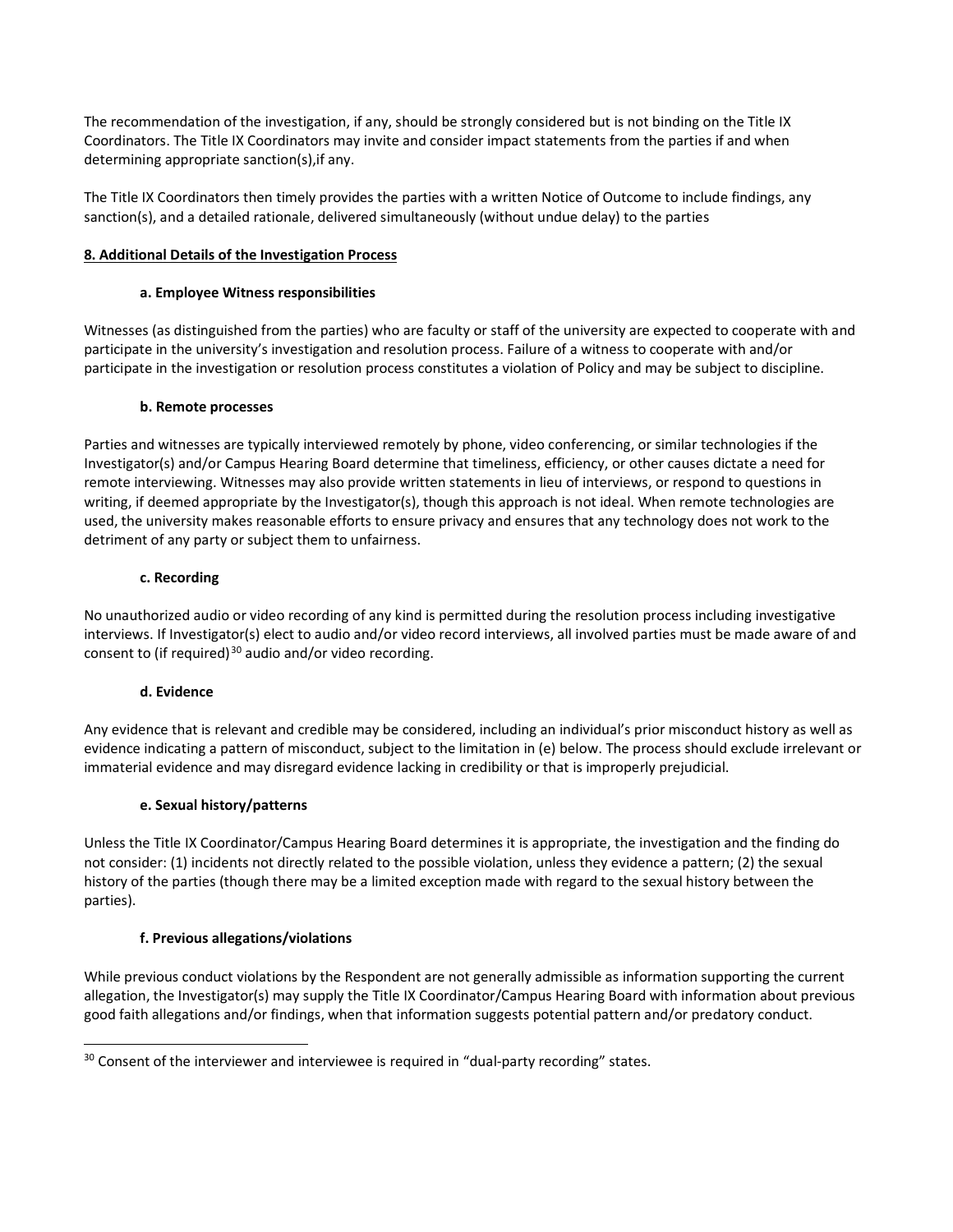Previous disciplinary action of any kind involving the Respondent may be considered in determining the appropriate sanction(s), if the university uses a progressive discipline system.

## **g. Character witnesses**

Character witnesses or evidence may be offered. The investigation and hearing will determine if the character evidence is relevant. If so, it may be considered. If not, it will be excluded.

#### **h. Notification of outcome**

If the Respondent admits to the violation(s), or is found in violation, the Title IX Coordinator in consultation with other administrators as appropriate determines sanction(s) and/or responsive actions, which are promptly implemented in order to effectively to stop the harassment, discrimination, and/or retaliation; prevent its recurrence; and remedy the effects of the discriminatory conduct, both on the Complainant and the community.

The Title IX Coordinator informs the parties of the determination within two to three business days of the resolution, ideally simultaneously, but without significant time delay between notifications. Notifications are made in writing and emailed to the parties' email account. Once emailed, notice is presumptively delivered.

The Notification of Outcome specifies the finding for each alleged policy violation, any sanction(s) that may result which the university is permitted to share pursuant to state or federal law, and the rationale supporting the findings to the extent the university is permitted to share under state or federal law.

The notice will detail when the determination is considered final (see Section 11. Appeals below) and will detail any changes that are made prior to finalization.

Unless based on an acceptance of violation by the Respondent, the determination may be appealed by either party. The Notification of Outcome also includes the grounds on which the parties may appeal and the steps the parties may take to request an appeal of the findings. More information about the appeal procedures can be found below.

## **9. Sanctions**

Factors considered when determining any sanction(s)/responsive action(s) may include, but are not limited to:

- The nature, severity of, and circumstances surrounding the violation
- An individual's disciplinary history
- Previous allegations or allegations involving similar conduct
- The need for sanctions/responsive actions to bring an end to the discrimination, harassment, and/or retaliation
- The need for sanctions/responsive actions to prevent the future recurrence of discrimination, harassment, and/or retaliation
- The need to remedy the effects of the discrimination, harassment, and/or retaliation on the Complainant and the community
- The impact on the parties
- Any other information deemed relevant by the Title IX Coordinator/Campus Hearing Board

The sanction(s) will be implemented as soon as is feasible. The sanctions described in this policy are not exclusive of, and may be in addition to, other actions taken, or sanctions imposed by outside authorities.

#### **a. Student Sanctions**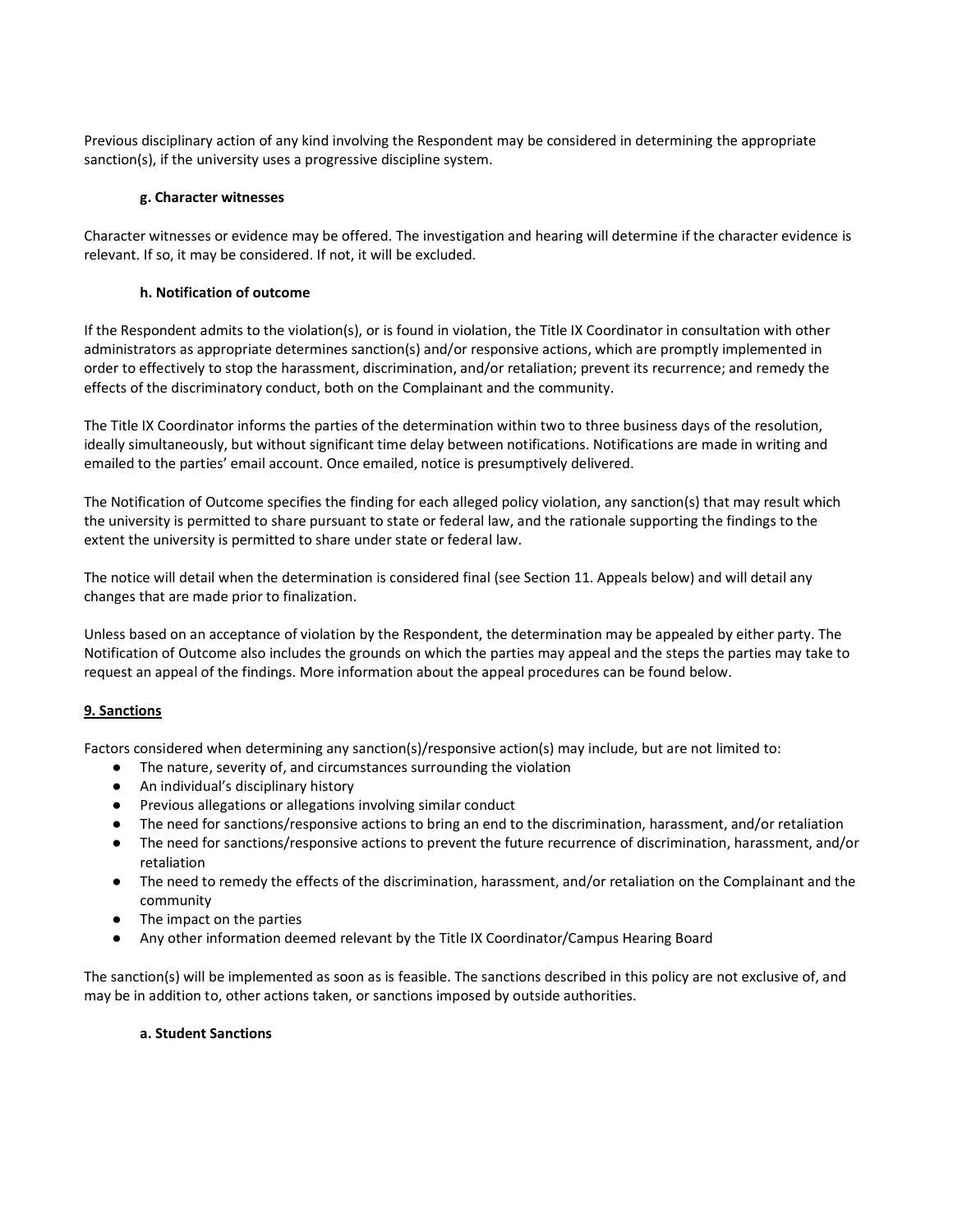The following are the sanctions that may be imposed upon students or student organizations singly or in combination:

- o *Warning:* A formal statement that the behavior was unacceptable and a warning that further infractions of any Waldorf University policy, procedure, or directive will result in more severe sanctions/responsive actions.
- o *Probation:* A written reprimand for violation of Waldorf University Policy, providing for more severe disciplinary sanctions in the event that the student or organization is found in violation of any Waldorf University policy, procedure or directive within a specified period of time. Terms of the probation will be articulated and may include denial of specified social privileges, exclusion from co-curricular activities, exclusion from designated areas of campus, no-contact orders, and/or other measures deemed appropriate.
- o *Suspension:* Termination of student status for a definite period of time not to exceed two years, and/or until specific criteria are met. Students who return from suspension are automatically placed on probation through the remainder of their tenure as a student at Waldorf University. At the discretion of the Title IX Coordinator/Decision-maker, this sanction may be noted as a Disciplinary Suspension on the student's official transcript.
- o *Expulsion:* Permanent termination of student status, revocation of rights to be on campus for any reason or attend Waldorf University-sponsored events. This sanction may be noted as a Conduct Expulsion on the student's official transcript.
- o *Withholding Diploma and/or Official Transcripts*: The university may withhold a student's diploma and/or official transcripts for a specified period of time, and/or deny a student participation in commencement activities, if the student has an allegation pending, or as a sanction if the student is found responsible for an alleged violation.
- o *Revocation of Degree:* The university reserves the right to revoke a degree previously awarded from the university for fraud, misrepresentation, or other violation of Waldorf University policies, procedures, or directives in obtaining the degree, or for other serious violations committed by a student prior to graduation.
- o *Organizational Sanctions*: Deactivation, loss of recognition, loss of some or all privileges (including Waldorf University registration), for a specified period of time.
- o Housing restrictions, housing removal, housing relocation
- o *Other Actions:* In addition to or in place of the above sanctions, the university may assign any other sanctions, community service, educational assignment or creative consequence as deemed appropriate.

## **b. Employee Sanctions**

Responsive actions for an employee who has engaged in harassment, discrimination, and/or retaliation include:

- *Warning – Verbal or Written*
- *Performance Improvement/Management Process*
- *Required Counseling*
- *Required Training or Education*
- *Probation*
- *Loss of Pay Increase*
- *Loss of Oversight or Supervisory Responsibility*
- *Demotion*
- *Suspension with pay*
- *Suspension without pay*
- *Termination*
- *Other Actions:* In addition to or in place of the above sanctions, the university may assign any other sanctions as deemed appropriate.

#### **10. Withdrawal or Resignation While Charges are Pending**

If one of the parties of the case were to withdraw before there is a resolution the university is limited in what they can do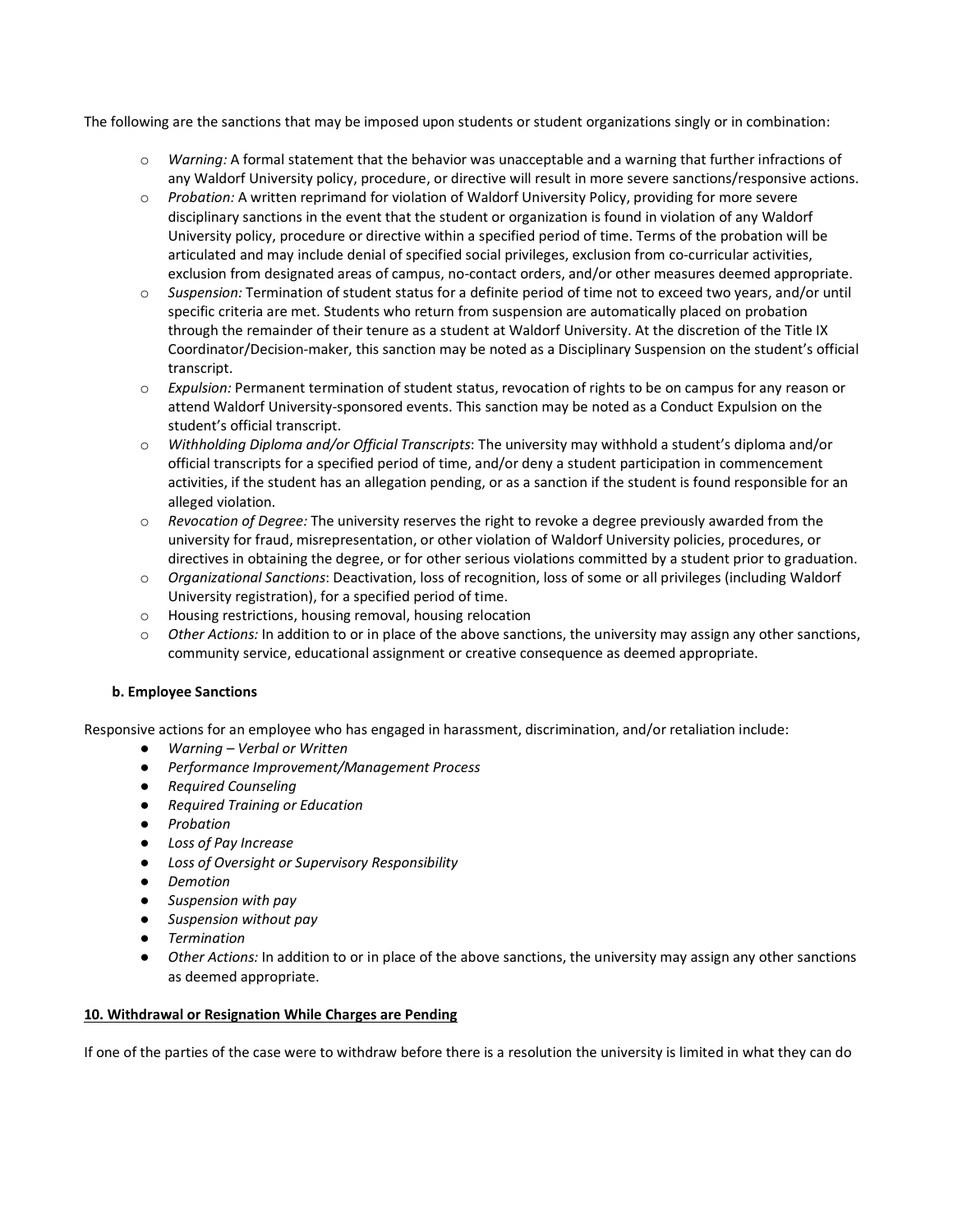since Waldorf does not have jurisdiction over withdrawn respondents. If the complainant withdrawals the university will continue the process (somewhat limited) based on information available. The university may place a hold, bar access to an official transcript, and/or prohibit graduation as necessary to permit the resolution process to be completed.

Employees: Should an employee resign with unresolved allegations pending, the records of the Title IX Coordinators will reflect that status, and any Waldorf University responses to future inquiries regarding employment from that individual will include the former employee's unresolved status.

# **11. Appeals**

All requests for appeal consideration must be submitted in writing to the Title IX Coordinator within seven (7) business days of the delivery of the written finding of the Title IX Coordinator or Campus Hearing Board. Any party may appeal the findings only under the grounds described below.

An Appeal Campus Hearing Board will be designated by the Title IX Coordinators from those who have not been involved in the process previously. Any party may appeal, but appeals are limited to the following grounds:

- A procedural error or omission occurred that significantly impacted the outcome of the hearing (e.g., substantiated bias, material deviation from established procedures).
- To consider new evidence, unknown or unavailable during the investigation, that could substantially impact the original finding or sanction. A summary of this new evidence and its potential impact must be included in the appeal.
- A consequence or sanction that is not equitable to the violation or considered unreasonably harsh or unreasonably light for the violation.

When any party requests an appeal, the Title IX Coordinator will share the appeal request with the other party(ies) or other appropriate persons such as the Investigator(s), who may file a response within three (3) business days. The other party may also bring their own appeal on separate grounds.

If new grounds are raised, the original appealing party will be permitted to submit a written response to these new grounds within 3-5 business days. These responses or appeal requests will be shared with each party. The Campus Hearing Board will review the appeal request(s) within seven (7) business days of completing the pre-appeal exchange of materials. If grounds are not sufficient for an appeal, or the appeal is not timely, the Appeal Decision-maker dismisses the appeal.

When the Appeal Decision-maker finds that at least one of the grounds is met by at least one party, additional principles governing the review of appeals include the following:

- Decisions by the Campus Hearing Appeal Board-maker are to be deferential to the original decision, making changes to the finding only when there is clear error and to the sanction(s)/responsive action(s) only if there is compelling justification to do so.
- Appeals are not intended to be full re-hearings (de novo) of the allegation(s). In most cases, appeals are confined to a review of the written documentation or record of the investigation and pertinent documentation regarding the grounds for appeal.
- An appeal is not an opportunity for the Appeal Decision-maker to substitute their judgment for that of the original Investigator(s) or Title IX Coordinator/Decision-maker merely because they disagree with the finding and/or sanction(s).
- Appeals granted based on new evidence should normally be remanded to the Investigator(s) for reconsideration. Other appeals should be remanded at the discretion of the Appeal Campus Hearing Board.
- Sanctions imposed as the result of the Administrative Resolution are implemented immediately unless the Title IX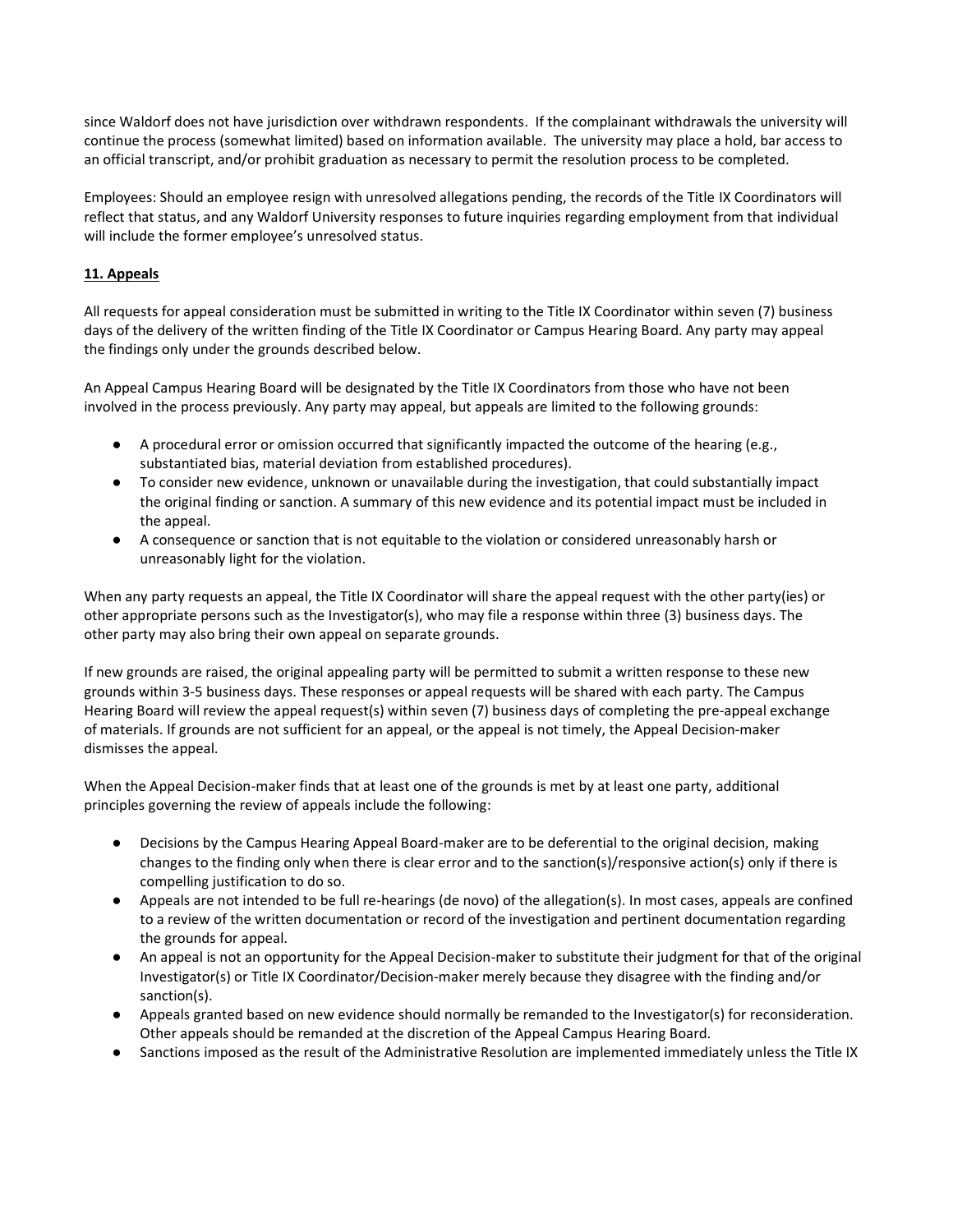Coordinator stays their implementation in extraordinary circumstances, pending the outcome of the appeal.

- o For students: Graduation, study abroad, internships/externships, etc., do NOT in and of themselves constitute exigent circumstances, and students may not be able to participate in those activities during their appeal.
- All parties will be informed in writing within seven (7) business days of the outcome of the appeal without significant time delay between notifications, and in accordance with the standards for Notice of Outcome as defined above.
- Once an appeal is decided, the outcome is final; further appeals are not permitted, even if a decision or sanction is changed on remand.
- In rare cases when a procedural error cannot be cured by the original Investigator(s) and/or Title IX Coordinators /Campus Hearing Board (as in cases of bias), the Appeal Decision-maker may recommend a new investigation and/or Administrative Resolution process, including a new resolution administrator.
- The results of a new Administrative Resolution process can be appealed once, on any of the three applicable grounds for appeals.
- In cases in which the appeal results in Respondent's reinstatement to the university or resumption of privileges, all reasonable attempts will be made to restore the Respondent to their prior status, recognizing that some opportunities lost may be irreparable.

## **12. Long-Term Remedies/Actions**

Following the conclusion of the resolution process, and in addition to any sanctions implemented, the Title IX Coordinators may implement long-term remedies or actions with respect to the parties and/or the campus community to stop the harassment, discrimination, and/or retaliation; remedy its effects; and prevent its reoccurrence.

These remedies/actions may include, but are not limited to:

- Referral to counseling and health services
- Referral to the Employee Assistance Program
- Education to the community
- Permanent alteration of work arrangements for employees
- Climate surveys
- Policy modification
- Provision of transportation accommodations
- Implementation of long-term contact limitations between the parties
- Implementation of adjustments to academic deadlines, course schedules, etc.

At the discretion of the Title IX Coordinators, long-term remedies may also be provided to the Complainant even if no policy violation is found.

When no policy violation is found, the Title IX Coordinator will address any remedial requirements owed by the university to the Respondent.

## **13. Failure to Complete Sanctions/Comply with Interim and Long-term Remedies/Responsive Actions**

All Respondents are expected to comply with conduct sanctions, responsive actions, and corrective actions within the timeframe specified by the Title IX Coordinators.

Failure to abide by the sanction(s)/action(s) imposed by the date specified, whether by refusal, neglect, or any other reason, may result in additional sanction(s) and responsive/corrective action(s), including suspension, expulsion, and/or